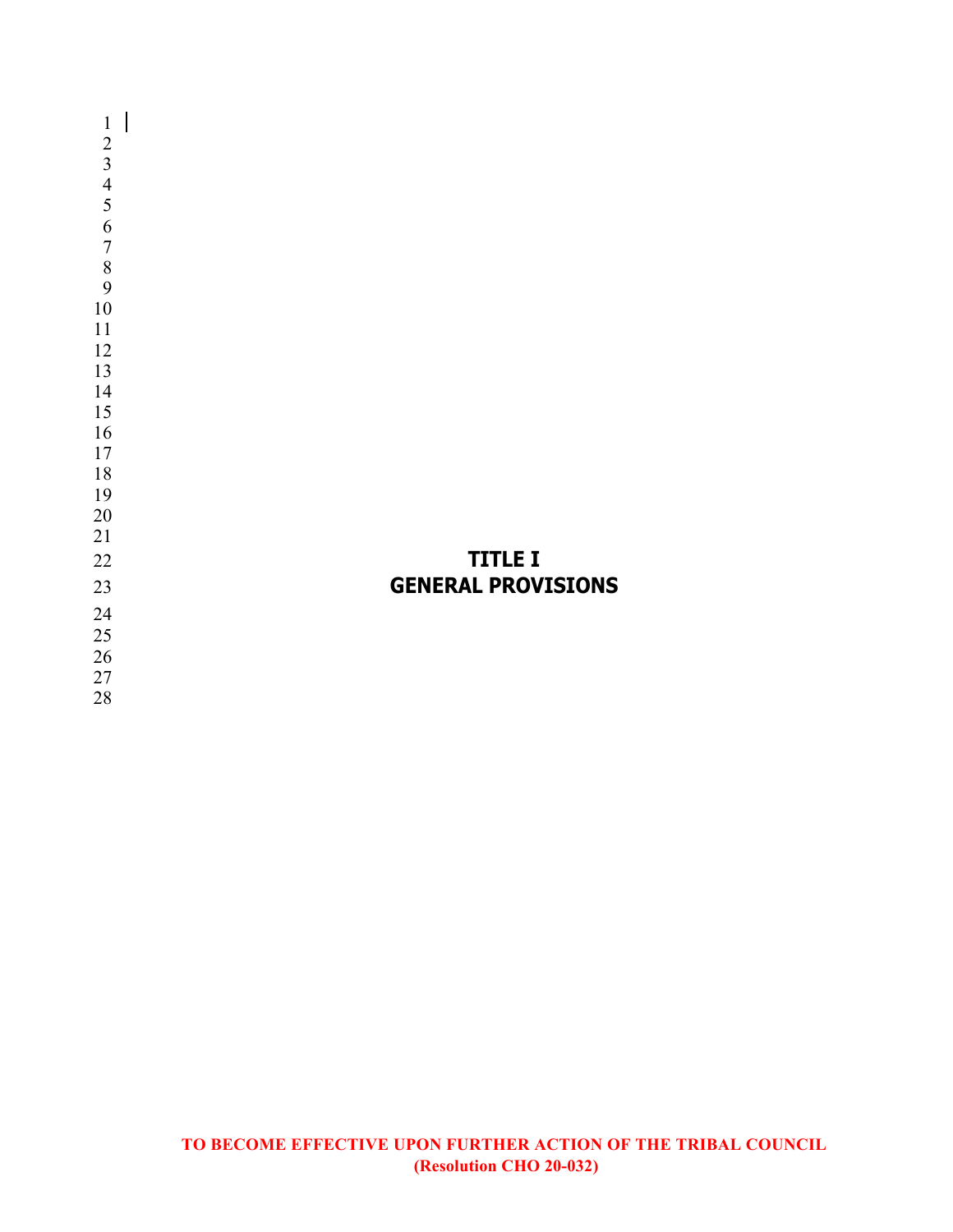| $\mathbf{I}$ |                   |                                                                              |  |
|--------------|-------------------|------------------------------------------------------------------------------|--|
| 2            | <b>CHAPTER 1-</b> |                                                                              |  |
| 3            | <b>CHAPTER 1.</b> |                                                                              |  |
| 4            | $§1 - 1 - 1$      |                                                                              |  |
| 5            | $§1 - 1 - 2$      |                                                                              |  |
| 6            | $§1 - 1 - 3$      |                                                                              |  |
|              | $§1 - 1 - 4$      |                                                                              |  |
| 8            | $§1 - 1 - 5$      |                                                                              |  |
| 9            | <b>CHAPTER 2.</b> |                                                                              |  |
| 10           | $§1 - 2 - 1$      |                                                                              |  |
| 11           | $§1 - 2 - 2$      |                                                                              |  |
| 12           | $§1 - 2 - 3$      |                                                                              |  |
| 13           | $§1 - 2 - 4$      |                                                                              |  |
| 14           | $§1 - 2 - 5$      |                                                                              |  |
| 15           | $§1 - 2 - 6$      |                                                                              |  |
| 16           | <b>CHAPTER 3.</b> |                                                                              |  |
| 17           | $§1 - 3 - 1$      |                                                                              |  |
| 18           | $§1 - 3 - 2$      |                                                                              |  |
| 19           | $§1 - 3 - 3$      |                                                                              |  |
| 20           | $§1 - 3 - 4$      | Qualification of Chief Justice and Associate Justices of the Supreme Court11 |  |
| 21           | $§1 - 3 - 5$      |                                                                              |  |
| 22           | $§1 - 3 - 6$      |                                                                              |  |
| 23           | $§1 - 3 - 7$      |                                                                              |  |
| 24           | $§1 - 3 - 8$      |                                                                              |  |
| 25           | $§1 - 3 - 9$      |                                                                              |  |
| 26           | <b>CHAPTER 4.</b> |                                                                              |  |
| 27           | $§1 - 4 - 1$      |                                                                              |  |
| 28           | $§1 - 4 - 2$      |                                                                              |  |
| 29           | $§1 - 4 - 3$      |                                                                              |  |
| 30           | $§1 - 4 - 4$      |                                                                              |  |
| 31           | <b>CHAPTER 5.</b> |                                                                              |  |
| 32           | $§1 - 5 - 1$      |                                                                              |  |
| 33           | $§1 - 5 - 2$      |                                                                              |  |
| 34           | $§1 - 5 - 3$      |                                                                              |  |
| 35           | $§1 - 5 - 4$      |                                                                              |  |
| 36           | $§1 - 5 - 5$      |                                                                              |  |
| 37           | $§1 - 5 - 6$      |                                                                              |  |
| 38           | $§1 - 5 - 7$      |                                                                              |  |
| 39           | $§1 - 5 - 8$      |                                                                              |  |
| 40           | $§1 - 5 - 9$      |                                                                              |  |
| 41           | $§1 - 5 - 10$     |                                                                              |  |
| 42           | <b>CHAPTER 6.</b> |                                                                              |  |
| 43           | $§1 - 6 - 1$      |                                                                              |  |
| 44           | $§1 - 6 - 2$      |                                                                              |  |
| 45           | $§1 - 6 - 3$      |                                                                              |  |
| 46           | $§1 - 6 - 4$      |                                                                              |  |
| 47           | $§1 - 6 - 5$      |                                                                              |  |
| 48           | $§1 - 6 - 6$      |                                                                              |  |
| 49           |                   |                                                                              |  |
|              | $§1 - 6 - 7$      |                                                                              |  |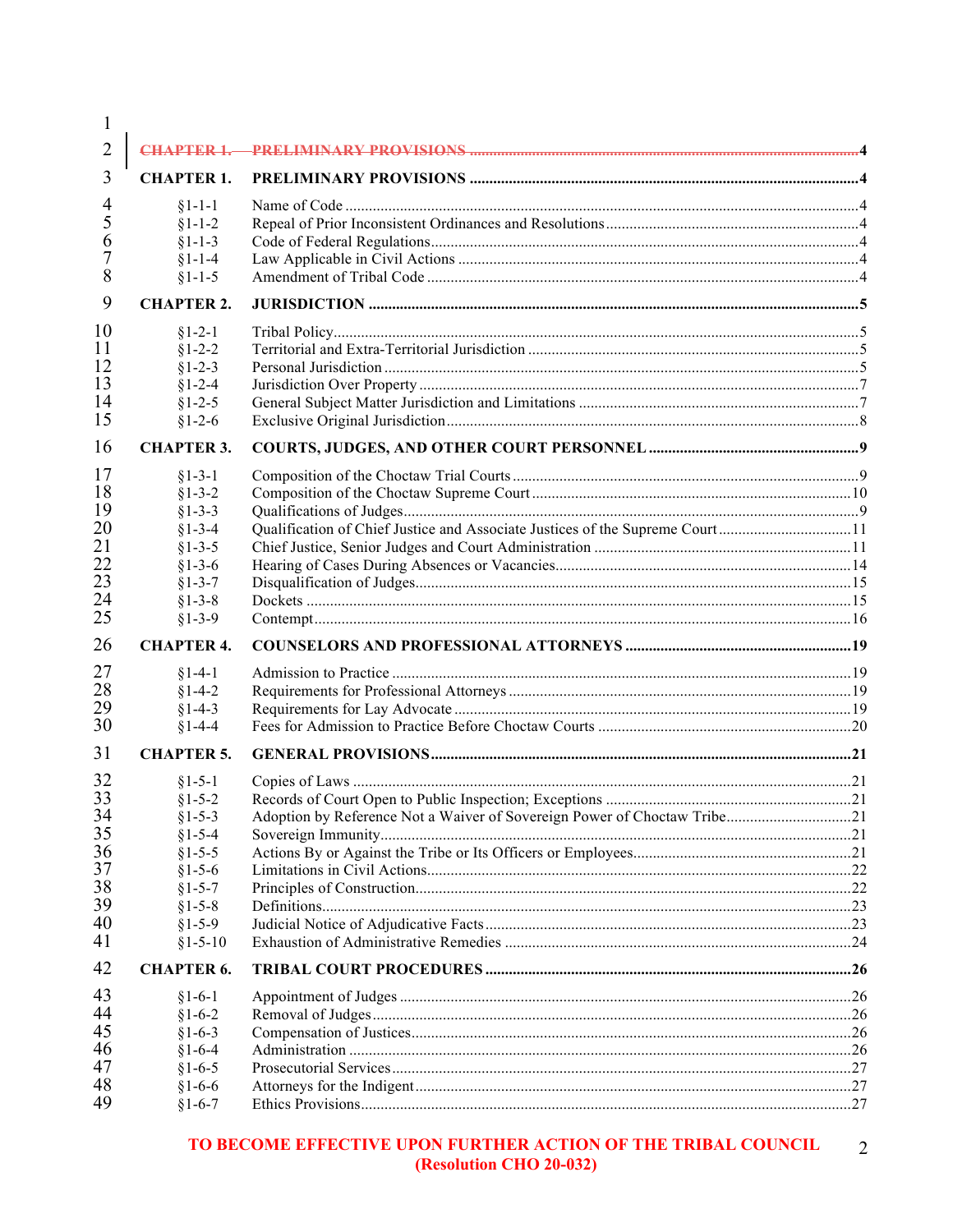|                | $$1-7-1$          |                                                                      |  |
|----------------|-------------------|----------------------------------------------------------------------|--|
|                | $§1 - 7 - 2$      |                                                                      |  |
| $\overline{4}$ | $§1 - 7 - 3$      |                                                                      |  |
|                | $§1 - 7 - 4$      |                                                                      |  |
| 6              | $§1 - 7 - 5$      |                                                                      |  |
|                | $$1-7-6$          |                                                                      |  |
| 8<br>9         | <b>CHAPTER 8.</b> | <b>CODE OF ETHICS FOR MISSISSIPPI BAND OF CHOCTAW INDIANS TRIBAL</b> |  |
|                |                   |                                                                      |  |
| 10             |                   |                                                                      |  |
| 11             |                   |                                                                      |  |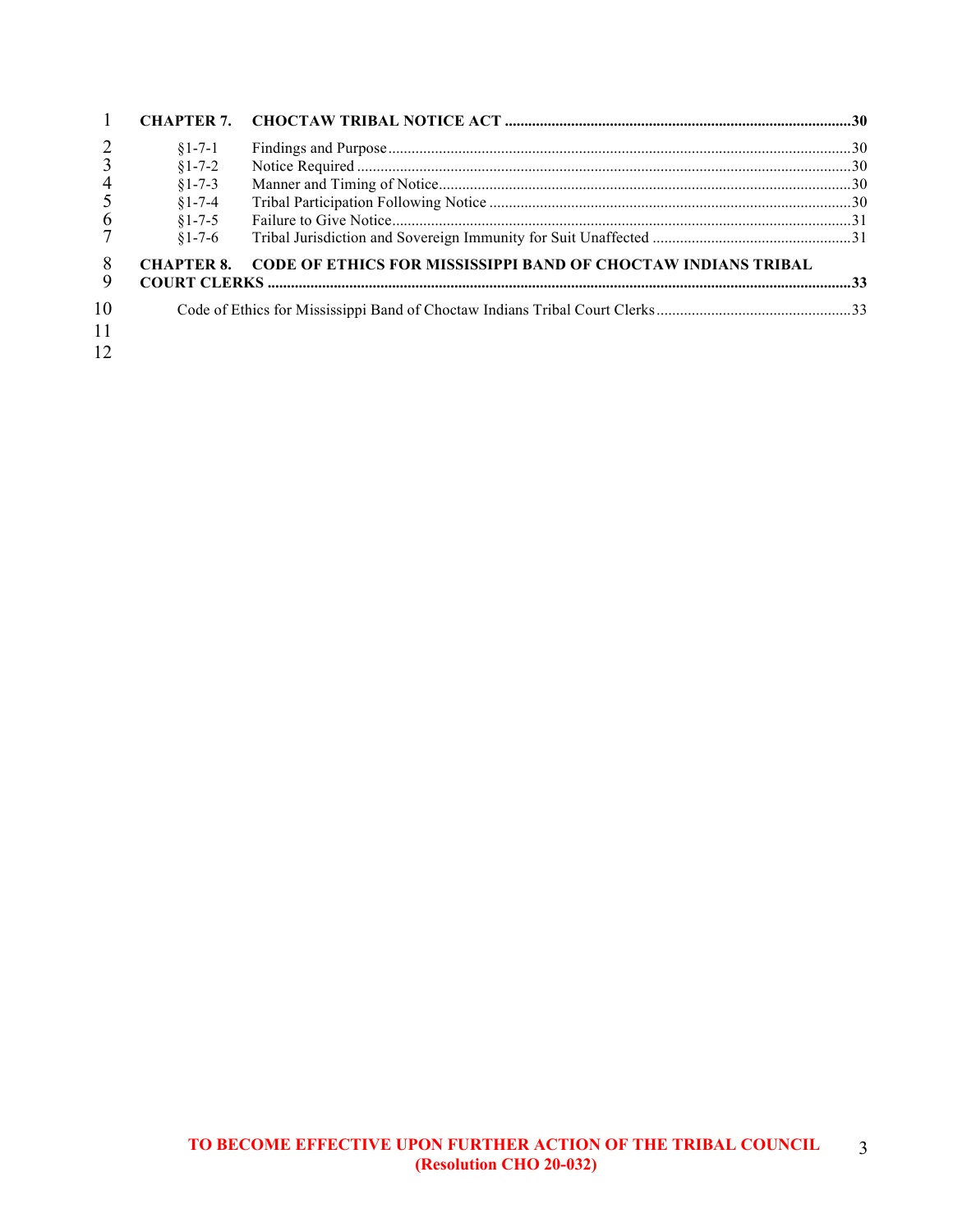$rac{4}{5}$ 

7

 $\frac{9}{10}$ 

15

17

23

32

34

# 1 **CHAPTER 1. PRELIMINARY PROVISIONS**

# 3 **§1-1-1 Name of Code**

5 This Law and Order Code of the Mississippi Band of Choctaw Indians (the "Tribe" or "MBCI") shall be<br>6 known as and may be cited as the Choctaw Tribal Code ("C T C ") known as and may be cited as the Choctaw Tribal Code ("C.T.C.").

# 8 **§1-1-2 Repeal of Prior Inconsistent Ordinances and Resolutions**

10 Any and all ordinances or resolutions of the Tribal Council of the Mississippi Band of Choctaw Indians<br>11 which are inconsistent with or conflict with the provisions contained herein are hereby repealed as of the which are inconsistent with or conflict with the provisions contained herein are hereby repealed as of the  $12$  effective date of this Code, provided that the provisions of Tribal Ordinance No. 9, (including all appendices 13 thereto but excepting §11.22 thereof) shall be enforced in lieu of this Code to the extent of any 14 inconsistency.

# 16 **§1-1-3 Code of Federal Regulations**

18 All provisions of 25 C.F.R., Part 11, which are consistent with or in conflict with the provisions of this<br>19 Code, shall in accordance with 25 C.F.R. Part 11 1(e), no longer apply to or be enforced by the Choctaw 19 Code, shall in accordance with 25 C.F.R. Part 11.1(e), no longer apply to or be enforced by the Choctaw<br>20 Court of Indian Offenses (now known as Choctaw Tribal Court), provided that any provision of Part 11 20 Court of Indian Offenses (now known as Choctaw Tribal Court), provided that any provision of Part 11 21 required to remain in force by 25 C.F.R. Part 11.1(d), shall remain applicable to the Tribal Court for as long<br>22 as and to such extent as may be required by federal law. as and to such extent as may be required by federal law.

#### 24 **§1-1-4 Law Applicable in Civil Actions** 25

26 In all civil actions the Choctaw Court shall apply applicable laws of the United States and authorized<br>27 cevaluations of the Secretary of the Interior and ordinances customs and usages of the Tribe Where doubt 27 regulations of the Secretary of the Interior, and ordinances, customs, and usages of the Tribe. Where doubt arises as to the customs and usages of the Tribe. the court may request the advice of persons generally 28 arises as to the customs and usages of the Tribe, the court may request the advice of persons generally<br>29 recognized in the community as being familiar with such customs and usages. Any matter not covered by 29 recognized in the community as being familiar with such customs and usages. Any matter not covered by 30 applicable federal law and regulations or by ordinances, customs, and usages of the Tribe, shall be decided 31 by the court according to the laws of the State of Mississippi.

## 33 **§1-1-5 Amendment of Tribal Code**

35 This Tribal Code may be amended and additions made hereto and deletions made herefrom in the manner 36 provided for the adoption of Tribal ordinances. Amendments and additions to this Tribal Code shall become 37 a part hereof for all purposes and shall be organized and incorporated herein in a manner consistent with the 38 numbering and organization of the Tribal Code. Approval by the Secretary of the Interior shall not be 39 required for amendments of the Tribal Code except to the extent that such approval may otherwise be 40 required by federal or Tribal law.

41 42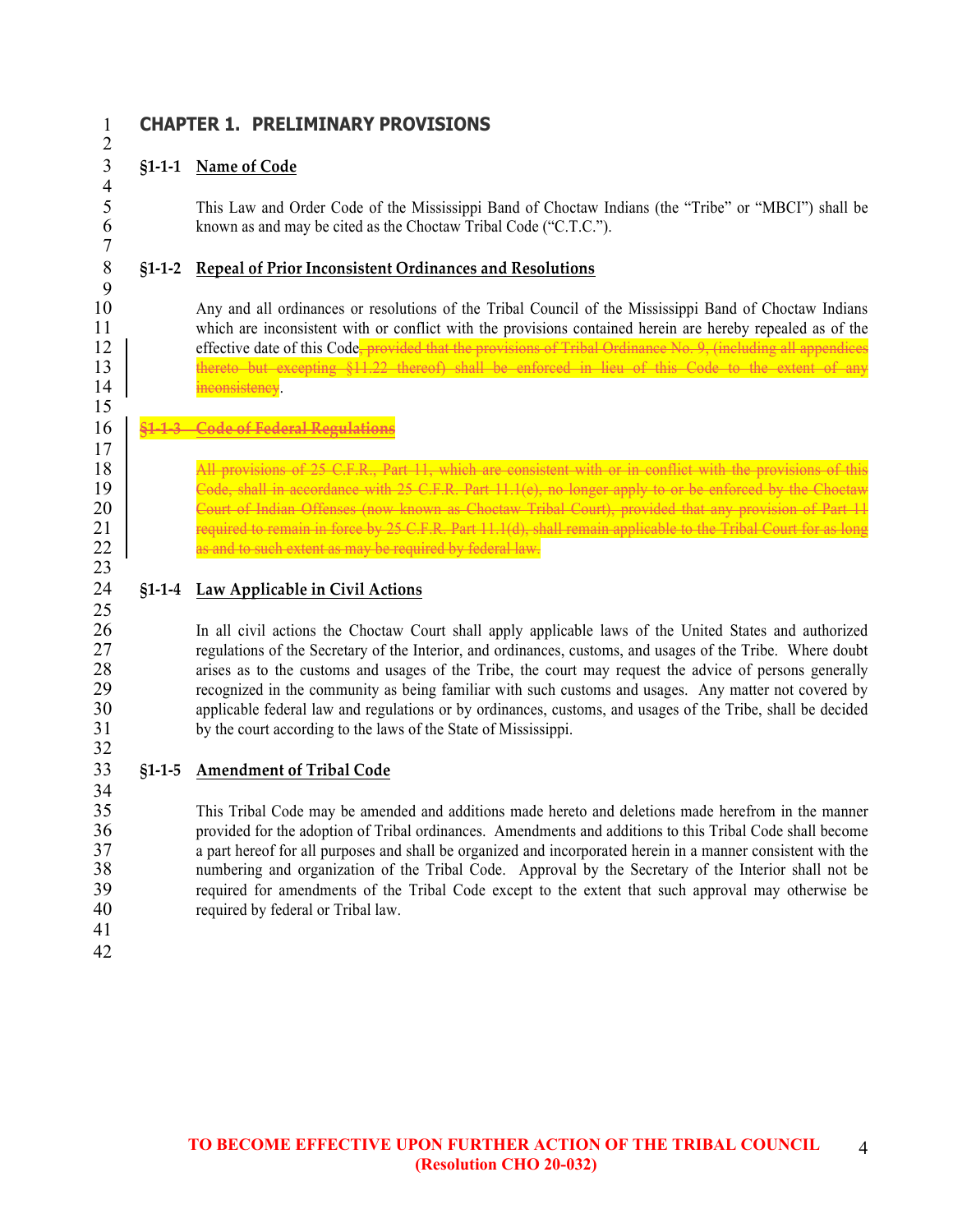# 1 **CHAPTER 2. JURISDICTION**

### 3 **§1-2-1 Tribal Policy**

2

 $\frac{4}{5}$ 

 $\frac{14}{15}$ 

21

23

30

 $\frac{33}{34}$ 

36

38

41

50

5 It is hereby declared a matter of Tribal policy and legislative determination by the Tribal Council of the<br>6 Mississippi Band of Choctaw Indians that the public interest and the interests of the Mississippi Band of 6 Mississippi Band of Choctaw Indians that the public interest and the interests of the Mississippi Band of Choctaw Indians require that the Tribe provide itself, its members, and other persons, both Indian and non-7 Choctaw Indians require that the Tribe provide itself, its members, and other persons, both Indian and non-<br>8 Indian. living on the Reservation, or who are within the iurisdiction of the Tribe, with an effective means of 8 Indian, living on the Reservation, or who are within the jurisdiction of the Tribe, with an effective means of redress in civil cases in which at least the party presence, business dealings, or contracts, or other action 9 redress in civil cases in which at least the party presence, business dealings, or contracts, or other actions or 10 failures to act, or other significant minimum contacts on or with the Reservation, the party defendant has 11 incurred civil obligations to persons or entities to the Tribe's protection. This Tribal policy likewise extends<br>12 | to authorize the prosecution of criminal offenses committed within Tribal iurisdiction by Indian or n to authorize the prosecution of criminal offenses committed within Tribal jurisdiction by Indian or non-13 Indian offenders as authorized by the C.T.C. and as recognized by applicable federal law.

15 The jurisdictional provisions of this Tribal Code and the procedures and requirements contained herein shall, 16 except as otherwise expressly provided, apply to all persons and entities within the territorial jurisdiction of the Tribe subject to the limitations set forth in this Code-above and whether members of the Tribe or not. the Tribe, subject to the limitations set forth in this Code above and whether members of the Tribe or not. 18 Nothing contained in this statement of Tribal policy shall be construed as an assertion of criminal 19 jurisdiction over non-Indians nor of civil jurisdiction over obligations involving or affecting only non-Indian 20 parties.

# 22 **§1-2-2 Territorial and Extra-Territorial Jurisdiction**

- 24 (1) The territory over and with respect to which this Tribal Code shall be in force shall include all lands 25 made subject to the governmental jurisdiction of the Mississippi Band of Choctaw Indians pursuant 26 to Article II of the Revised–Tribal Constitution and Bylaws of the Mississippi Band of Choctaw<br>27 Indians (1974 Revision), to wit: All lands constituting the Mississippi Choctaw "Indian Country" 27 Indians (1974 Revision), to wit: All lands constituting the Mississippi Choctaw "Indian Country" 28 under 18 U.S.C.  $$1151(b)$  as well as such other lands as may be held in trust for the Mississippi Choctaws by the United States Choctaws by the United States.
- 31 (2) The territory over and with respect to which the Tribal Code shall be in force as defined in §1-2- 32 2(1) shall hereinafter be referred to as the "Choctaw Indian Reservation."
- 34 (3) This Tribal Code shall have such extra-territorial effect and application as may be permitted by federal law and as may be necessary and appropriate to execute the provisions hereof. federal law and as may be necessary and appropriate to execute the provisions hereof.

### 37 **§1-2-3 Personal Jurisdiction**

- 39 (1) As used in these jurisdictional provisions, the word "person" shall include any individual, firm, 40 company, association, or corporation.
- 42 (2) Subject to any contrary provisions, exceptions or limitations contained in either federal law, the Tribal Constitution or as expressly stated elsewhere in this Tribal Code the Courts of the 43 Tribal Constitution, or as expressly stated elsewhere in this Tribal Code, the Courts of the 44 Mississippi Band of Choctaw Indians shall have civil and criminal jurisdiction over the following 45 persons, who shall also be subject to the rules, regulations, and procedures established in this Tribal 46 Code: 47
- 48 (a) any person residing, located or present within the Choctaw Indian Reservation for any civil cause of action: civil cause of action;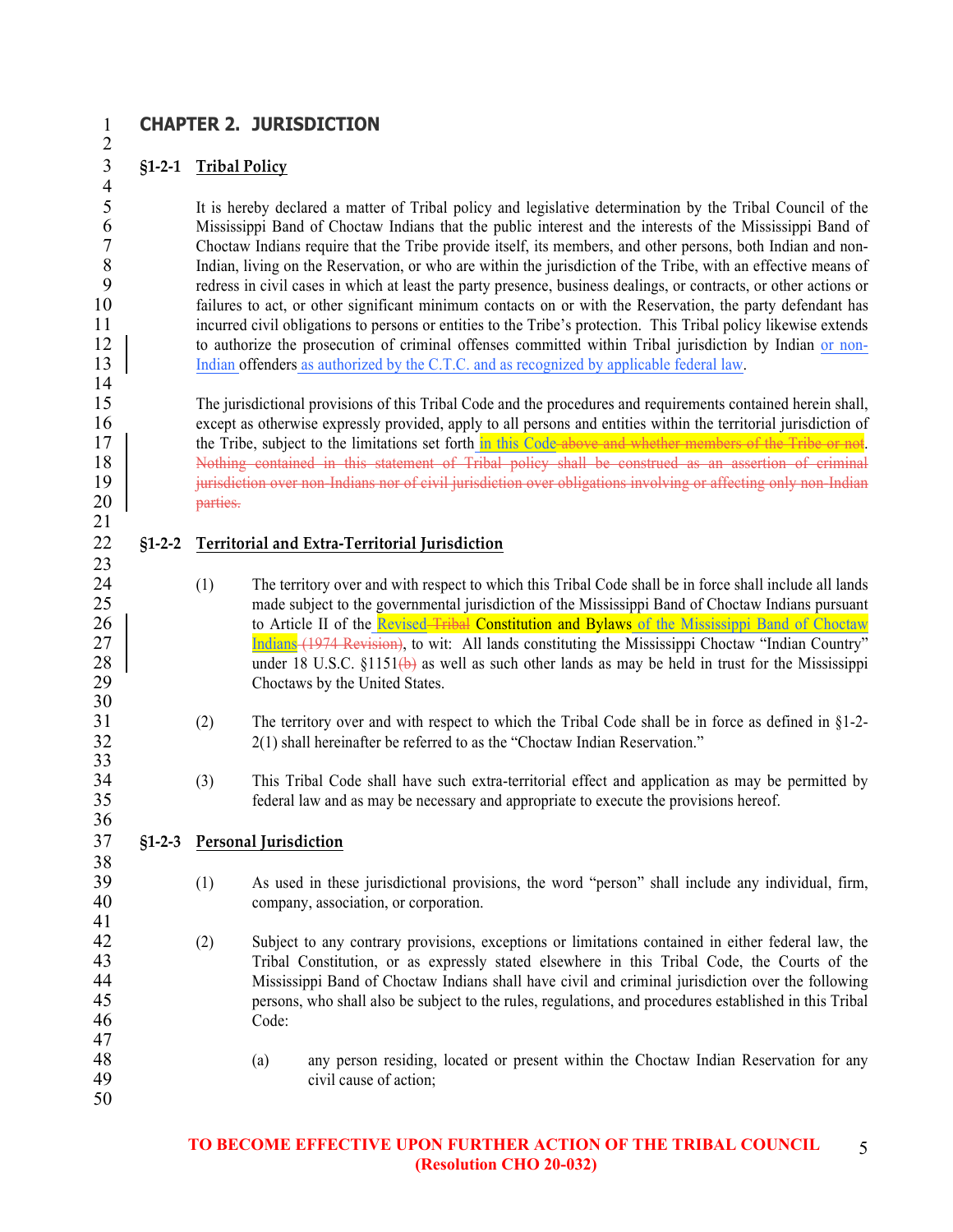| $\mathbf{I}$<br>$\overline{\mathbf{c}}$<br>$\overline{\mathbf{3}}$<br>$\overline{\mathcal{A}}$ | (b)                        | any Indian person for any charge of criminal offense prohibited by the Tribal Code or<br>other ordinance of the Tribe when the offense is alleged to have occurred within the<br>Choctaw Indian Reservation;                                                                                                                                                                                                                                           |
|------------------------------------------------------------------------------------------------|----------------------------|--------------------------------------------------------------------------------------------------------------------------------------------------------------------------------------------------------------------------------------------------------------------------------------------------------------------------------------------------------------------------------------------------------------------------------------------------------|
| 5<br>6<br>$\sqrt{ }$<br>$\,$ $\,$<br>9                                                         | (c)                        | any person who transacts, conducts or performs any business or activity within the<br>Choctaw Indian Reservation, either in person or by an agent or representative, for any civil<br>cause of action or for any act expressly prohibited by the Tribal Code or other ordinance<br>of the Tribe arising from such business or activity;                                                                                                                |
| 10<br>11<br>12<br>13<br>14                                                                     | (d)                        | any Indian person who transacts, conducts or performs any business or activity within the<br>Reservation, either in person or by an agent or representative, for any civil cause of action<br>or charge of criminal offense for any act expressly prohibited by this Tribal Code or other<br>ordinance of the Tribe arising from such business or activity;                                                                                            |
| 15<br>16<br>17<br>18                                                                           | (e)                        | any person who owns, uses or possesses any property within the Reservation, for any civil<br>cause of action arising under the Tribal Code or other ordinance of the Tribe and arising<br>from such ownership, use or possession;                                                                                                                                                                                                                      |
| 19<br>20<br>21                                                                                 | (f)                        | any Indian person who owns, uses or possesses any property within the Reservation, for<br>any civil cause of action or charge of criminal offense prohibited by the Tribal Code or<br>other ordinance of the Tribe arising from such ownership, use or possession;                                                                                                                                                                                     |
| 22<br>23<br>24<br>25<br>26<br>$27\,$<br>28<br>29                                               | $\left( \n\right)$<br>(gh) | any person who commits a tortious act or engages in tortious conduct within the Choctaw<br>Indian Reservation, either in person or by an agent or representative, for any civil cause of<br>action arising from such act or conduct; or<br>any Indian person who commits a criminal offense prohibited by the Tribal Code or other<br>ordinance of the Tribe, by his own conduct or the conduct of another for which he is<br>legally accountable, if: |
| 30<br>31<br>32<br>33                                                                           |                            | the conduct occurs either wholly or partly within the Choctaw Indian<br>(i)<br><b>Reservation;</b>                                                                                                                                                                                                                                                                                                                                                     |
| 34<br>35<br>36<br>37<br>38                                                                     |                            | the conduct which occurs outside the Choctaw Indian Reservation constitutes an<br>(i)<br>attempt, solicitation or conspiracy to commit an offense within the Choctaw<br>Indian Reservation and an act in furtherance of the attempt or conspiracy occurs<br>within the Choctaw Indian Reservation; or                                                                                                                                                  |
| 39<br>40<br>41<br>42<br>43                                                                     |                            | (iii)<br>the conduct which occurs within the Choctaw Indian Reservation constitutes an<br>attempt, solicitation or conspiracy to commit in another jurisdiction an offense<br>prohibited by the Tribal Code or other ordinance of the Tribe, and is also<br>prohibited by such other jurisdictions.                                                                                                                                                    |
| 44<br>45<br>46<br>47                                                                           | (h)                        | any person who commits a tortious act or engages in tortious conduct within the Choctaw<br>Indian Reservation, either in person or by an agent or representative, for any civil cause of<br>action arising from such act or conduct;                                                                                                                                                                                                                   |
| 48<br>49<br>50<br>51                                                                           | (i)                        | any non-Indian person committing crimes of domestic violence or dating violence<br>occurring within the Indian country of the Mississippi Band of Choctaw Indians if any of<br>the following criteria are met:                                                                                                                                                                                                                                         |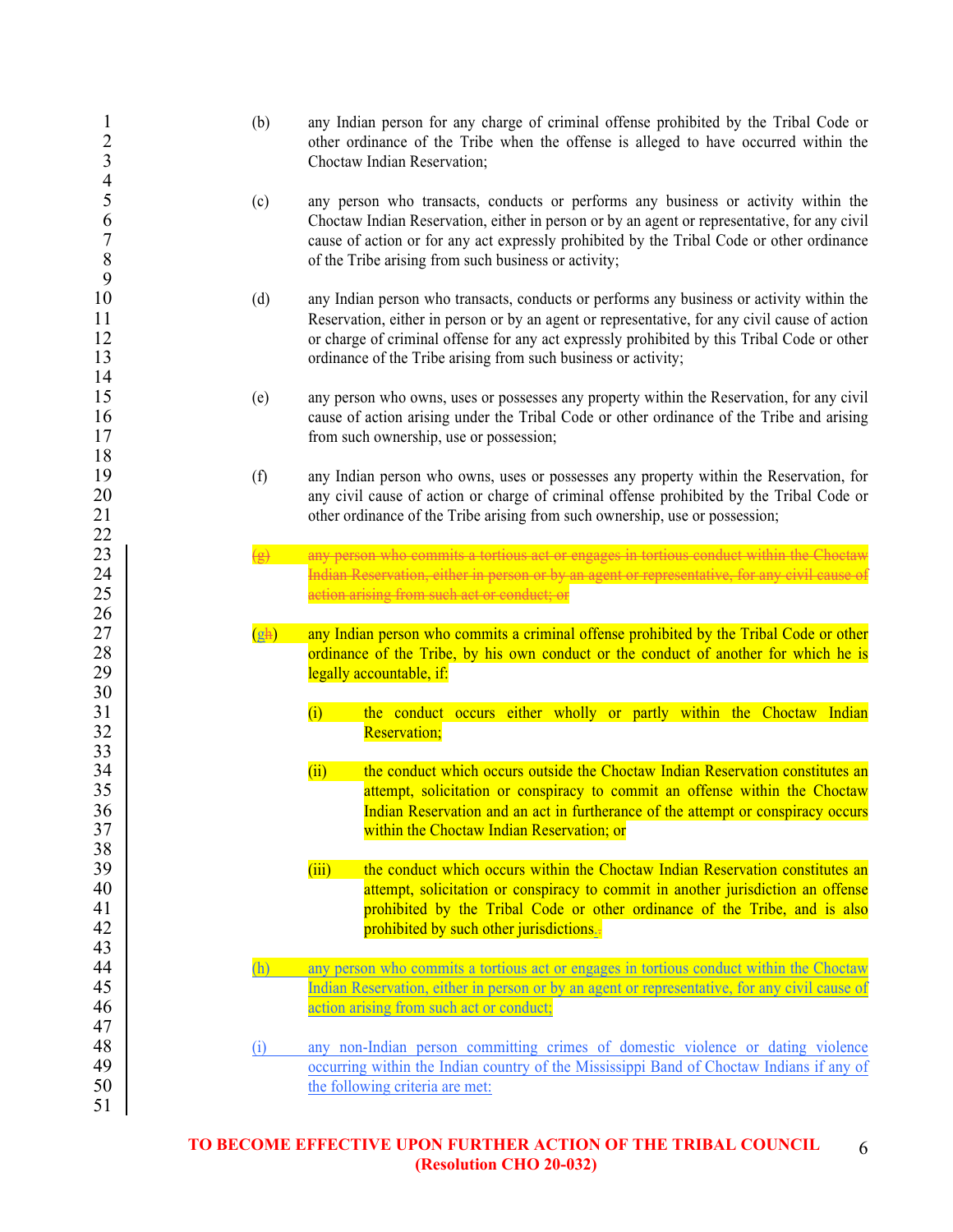| $\mathbf{1}$<br>$\overline{c}$                     |          |     | (i)                               | if the non-Indian resides in the Indian country of the Mississippi Band of<br>Choctaw Indians;                                                                                                                                                                                                                                                                                                                                                                                                                                                                                                                                          |
|----------------------------------------------------|----------|-----|-----------------------------------|-----------------------------------------------------------------------------------------------------------------------------------------------------------------------------------------------------------------------------------------------------------------------------------------------------------------------------------------------------------------------------------------------------------------------------------------------------------------------------------------------------------------------------------------------------------------------------------------------------------------------------------------|
| 3<br>$\overline{4}$<br>5                           |          |     | (ii)                              | if the non-Indian is employed in the Indian country of the Mississippi Band of<br>Choctaw Indians, or;                                                                                                                                                                                                                                                                                                                                                                                                                                                                                                                                  |
| 6<br>$\boldsymbol{7}$                              |          |     | (iii)                             | if the non-Indian is a spouse, intimate partner, or dating partner of-                                                                                                                                                                                                                                                                                                                                                                                                                                                                                                                                                                  |
| $\,$ $\,$<br>9                                     |          |     |                                   | a member of the Mississippi Band of Choctaw Indians; or<br>(Aa)                                                                                                                                                                                                                                                                                                                                                                                                                                                                                                                                                                         |
| 10<br>11                                           |          |     |                                   | (Bb)<br>an Indian who resides in the Indian country of the Mississippi Band of                                                                                                                                                                                                                                                                                                                                                                                                                                                                                                                                                          |
| 12                                                 |          |     |                                   | Choctaw Indians.                                                                                                                                                                                                                                                                                                                                                                                                                                                                                                                                                                                                                        |
| 13                                                 |          |     |                                   | any non-Indian person who has committed crimes occurring within the Indian country of                                                                                                                                                                                                                                                                                                                                                                                                                                                                                                                                                   |
| 14                                                 |          |     |                                   | the Mississippi Band of Choctaw Indians related to violations of protection orders when                                                                                                                                                                                                                                                                                                                                                                                                                                                                                                                                                 |
| 15                                                 |          |     |                                   | the non-Indian person has sufficient ties to the Mississippi Band of Choctaw Indians as                                                                                                                                                                                                                                                                                                                                                                                                                                                                                                                                                 |
| 16                                                 |          |     |                                   | identified in Section 1-2-3(2)(i) and when the following conditions are met:                                                                                                                                                                                                                                                                                                                                                                                                                                                                                                                                                            |
| 17                                                 |          |     | (i)                               | the violation relates to that part of the protection order that prohibits or provides                                                                                                                                                                                                                                                                                                                                                                                                                                                                                                                                                   |
| 18                                                 |          |     |                                   | protection against violent or threatening acts or harassment against, sexual                                                                                                                                                                                                                                                                                                                                                                                                                                                                                                                                                            |
| 19                                                 |          |     |                                   | violence against, contact or communication with, or physical proximity to,                                                                                                                                                                                                                                                                                                                                                                                                                                                                                                                                                              |
| 20                                                 |          |     |                                   | another person;                                                                                                                                                                                                                                                                                                                                                                                                                                                                                                                                                                                                                         |
| 21                                                 |          |     | (i)                               | the protection order was issued against the non-Indian person;                                                                                                                                                                                                                                                                                                                                                                                                                                                                                                                                                                          |
| 22                                                 |          |     | (iii)                             | the protection order is enforceable by the Mississippi Band of Choctaw Indians;                                                                                                                                                                                                                                                                                                                                                                                                                                                                                                                                                         |
| 23                                                 |          |     | and                               |                                                                                                                                                                                                                                                                                                                                                                                                                                                                                                                                                                                                                                         |
| 24                                                 |          |     | (iv)                              | the protection order is consistent with 18 U.S.C. $\S$ 2265(b).                                                                                                                                                                                                                                                                                                                                                                                                                                                                                                                                                                         |
| 25                                                 |          |     |                                   |                                                                                                                                                                                                                                                                                                                                                                                                                                                                                                                                                                                                                                         |
| 26<br>27<br>28<br>29                               |          | (3) |                                   | None of the foregoing bases of jurisdiction is exclusive, and jurisdiction over a person may be<br>established on any one or more of such bases.                                                                                                                                                                                                                                                                                                                                                                                                                                                                                        |
| 30<br>31                                           | $$1-2-4$ |     | <b>Jurisdiction Over Property</b> |                                                                                                                                                                                                                                                                                                                                                                                                                                                                                                                                                                                                                                         |
| 32<br>33<br>34<br>35<br>36<br>37<br>38<br>39<br>40 |          |     |                                   | Subject to any contrary provisions, exceptions or limitations in federal law, the Tribal Constitution, or as<br>expressly stated elsewhere in the Tribal Code, the rules, regulations, and procedures contained herein shall<br>apply to, and the courts of the Choctaw Tribe shall have jurisdiction over, any real or personal property<br>located within the territorial jurisdiction of the Tribe as defined in the Tribal Code to determine the<br>ownership thereof or rights therein or to determine the application of such property to the satisfaction of a<br>claim for which the owner of the property is or may be liable. |
| 41<br>42                                           | $$1-2-5$ |     |                                   | <b>General Subject Matter Jurisdiction and Limitations</b>                                                                                                                                                                                                                                                                                                                                                                                                                                                                                                                                                                              |
| 43                                                 |          |     |                                   |                                                                                                                                                                                                                                                                                                                                                                                                                                                                                                                                                                                                                                         |
| 44                                                 |          | (1) |                                   | Subject to any contrary provisions, exceptions or limitations contained in either federal law, the                                                                                                                                                                                                                                                                                                                                                                                                                                                                                                                                      |
| 45                                                 |          |     |                                   | Tribal Constitution, or this Tribal Code, the Courts of the Mississippi Band of Choctaw Indians                                                                                                                                                                                                                                                                                                                                                                                                                                                                                                                                         |
|                                                    |          |     |                                   |                                                                                                                                                                                                                                                                                                                                                                                                                                                                                                                                                                                                                                         |
| 46                                                 |          |     |                                   | shall have jurisdiction over all civil actions and over all criminal offenses occurring within the                                                                                                                                                                                                                                                                                                                                                                                                                                                                                                                                      |
| 47                                                 |          |     |                                   | jurisdiction defined by the Tribal Code.                                                                                                                                                                                                                                                                                                                                                                                                                                                                                                                                                                                                |
| 48                                                 |          |     |                                   |                                                                                                                                                                                                                                                                                                                                                                                                                                                                                                                                                                                                                                         |
| 49                                                 |          | (2) |                                   | The Courts of the Mississippi Band of Choctaw Indians shall not assume jurisdiction over any civil                                                                                                                                                                                                                                                                                                                                                                                                                                                                                                                                      |
| 50                                                 |          |     |                                   | or criminal matter which does not involve either the Tribe, its officers, agents, or employees in their                                                                                                                                                                                                                                                                                                                                                                                                                                                                                                                                 |
| 51                                                 |          |     |                                   | official capacities; or its property or enterprises, or a member of the Tribe or of some other                                                                                                                                                                                                                                                                                                                                                                                                                                                                                                                                          |
|                                                    |          |     |                                   | TO BECOME EFFECTIVE UPON FURTHER ACTION OF THE TRIBAL COUNCIL<br>7<br>(Resolution CHO 20-032)                                                                                                                                                                                                                                                                                                                                                                                                                                                                                                                                           |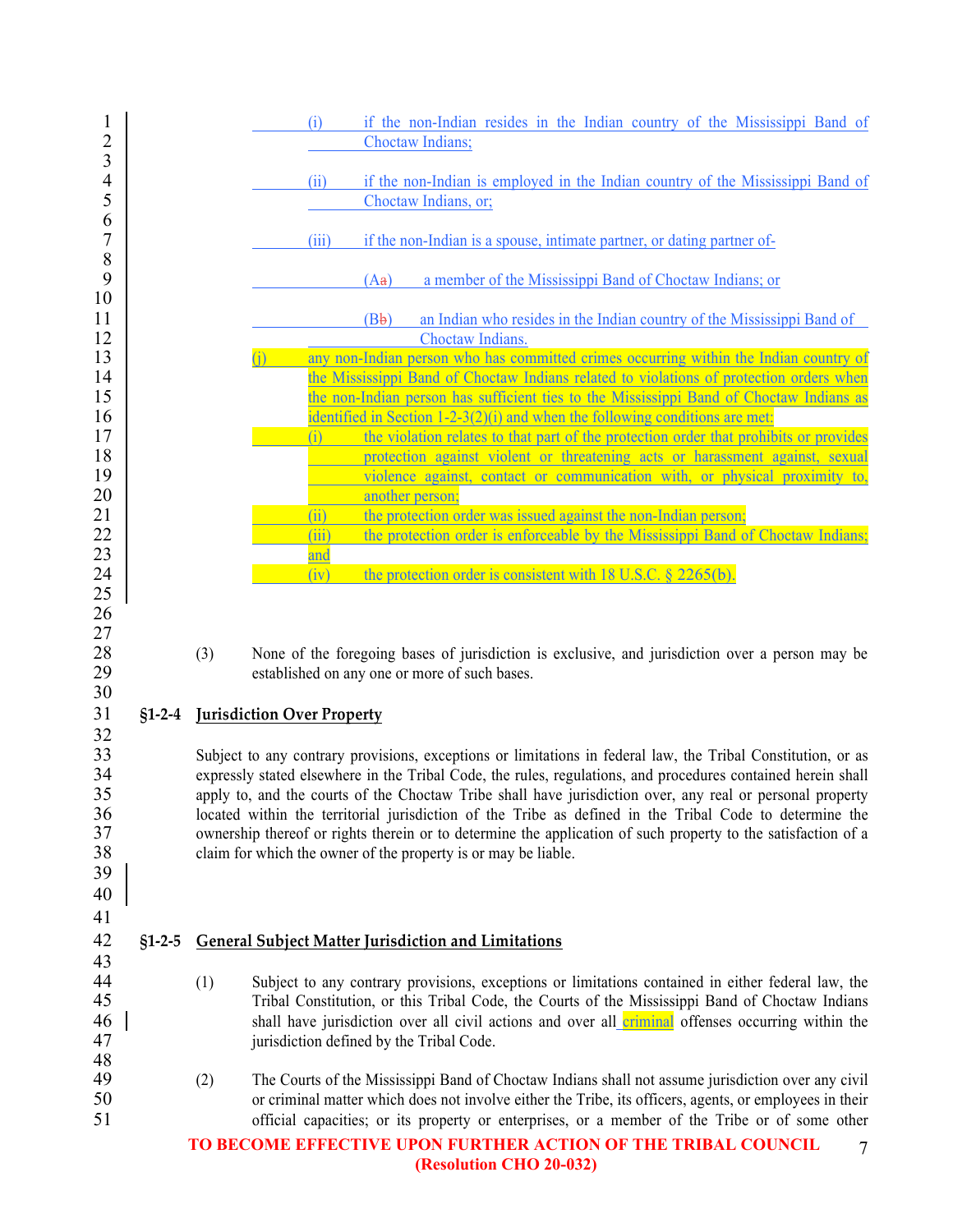| 2<br>3<br>4<br>5                                      |          |            | federally-recognized tribe, or the interests thereof or a person eligible for membership in the tribe<br>or some other federally-recognized Tribe, or the interests thereof, or the ordinances, resolutions,<br>rules or regulations of the Tribe, if some other judicial forum exists for the handling of the matter<br>and the matter is not one in which the rights of the Tribe or its members may be directly affected.                                                                                                                                                                                                         |
|-------------------------------------------------------|----------|------------|--------------------------------------------------------------------------------------------------------------------------------------------------------------------------------------------------------------------------------------------------------------------------------------------------------------------------------------------------------------------------------------------------------------------------------------------------------------------------------------------------------------------------------------------------------------------------------------------------------------------------------------|
| 6<br>$\overline{7}$                                   | $$1-2-6$ |            | <b>Exclusive Original Jurisdiction</b>                                                                                                                                                                                                                                                                                                                                                                                                                                                                                                                                                                                               |
| $\, 8$<br>9<br>10<br>11<br>12<br>13<br>14<br>15<br>16 |          | (1)<br>(2) | Except as otherwise required by federal law, the Courts of the Mississippi Band of Choctaw Indians<br>shall have exclusive original jurisdiction over all matters in which the Mississippi Band of Choctaw<br>Indians or its officers, agents or employees are parties in their official capacities or as the result of<br>performing their duties for the Tribe.<br>Nothing contained in the preceding paragraph or elsewhere in this Tribal Code shall be construed as<br>a waiver of the sovereign immunity of the Tribe or its enterprises, or of its officers, agents or<br>employees, unless specifically denominated as such. |
| 17<br>18<br>19<br>20<br>21<br>22                      | $$1-2-7$ |            | <b>Tribal Court Jurisdiction</b><br>The Courts of the Mississippi Band of Choctaw IndiansFor purposes of this Title, a tribal court shall have<br>full civil jurisdiction to enforce protection orders, including authority to enforce any orders through civil<br>contempt proceedings, exclusion of violators from Indian lands, and other appropriate mechanisms, in                                                                                                                                                                                                                                                              |
| 23<br>24                                              |          |            | matters arising within the authority of the Tribe.                                                                                                                                                                                                                                                                                                                                                                                                                                                                                                                                                                                   |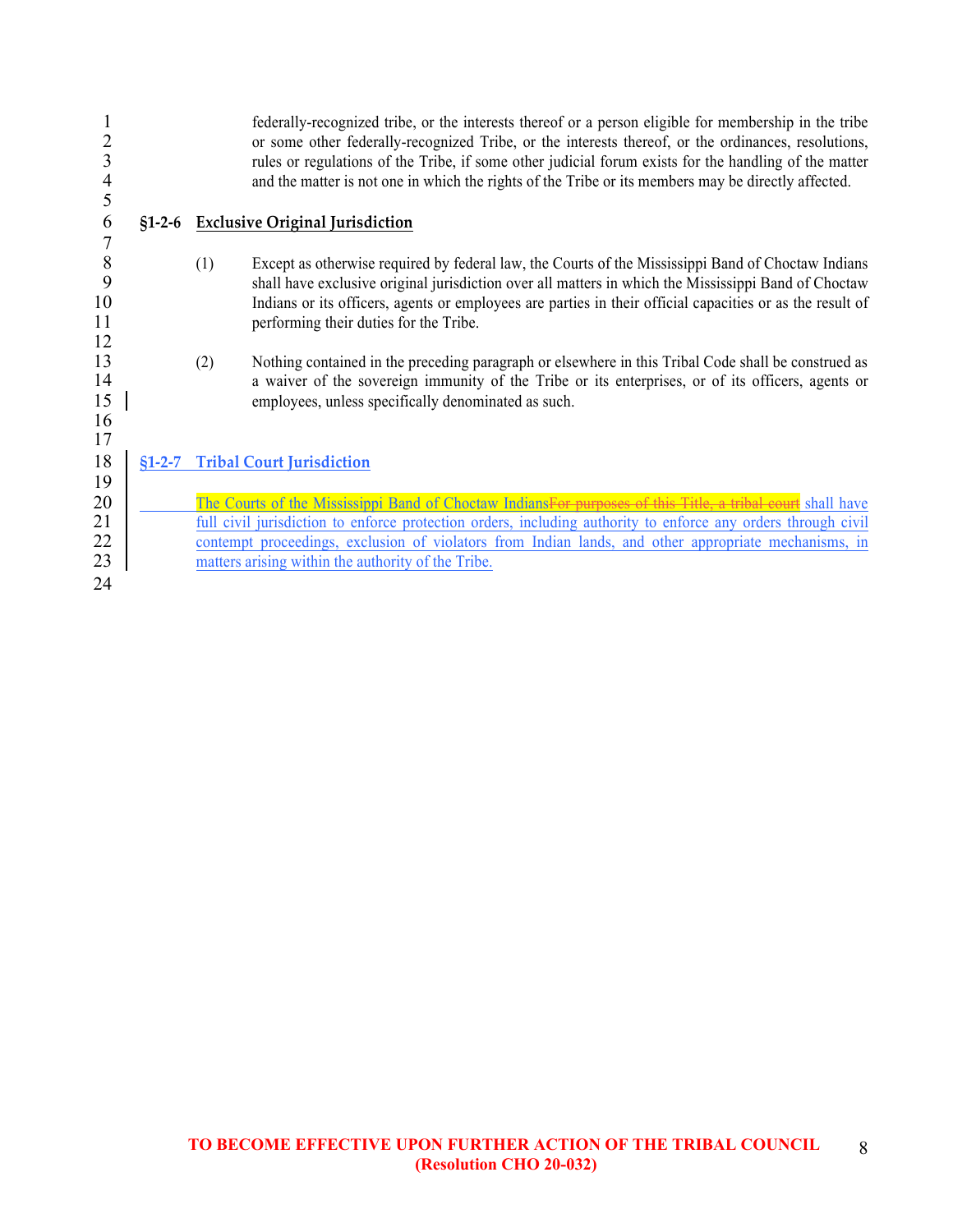#### 1 **CHAPTER 3. COURTS, JUDGES, AND OTHER COURT PERSONNEL** 2 3 **§1-3-1 Composition of the Choctaw Trial Courts**  $\frac{4}{5}$ 5 (1) The Choctaw Trial Court System shall consist of four separate courts, namely:  $\frac{6}{7}$ (a) Civil Court; 8 (b) Criminal Court; 10 11 (c) Youth Court; and 12 13 (d) the Iti-Kana-Ikbi Court (also known as the Peacemaker Court). 14 15 16 **Each Court shall have one or more judges assigned to it by who shall be responsible for hearing** 17 **cases assigned to the Court.** Nothing herein shall prohibit an otherwise qualified judge from hearing 18 cases assigned to another court in the event of conflict, recusal, unavailability or to meet the 19 judicial requirements under the Indian Civil Rights Act, 25 U.S.C. § 1301, *et seq.* 20 21 **Each court shall have one or more judges assigned to it who shall be**<br>22 **Except as a sexually constant of the sexual of the sexual sexual sexual sexual sexual sexual sexual sexual sexual sexual sexual sexual sexual se** responsible for hearing cases assigned to the court. Except as allowed by this Title, a judge 23 **23 b** assigned to one court shall not hear cases assigned to another court.  $\frac{24}{25}$ 25 (2) The Civil Court shall consist of two divisions, the first being Regular Civil Division and the second 26 **being Small Claims Division. The Small Claims Division shall have jurisdiction over civil claims** 27 where the amount in controversy is less than one thousand dollars  $(\$1,000.00)$ . The Regular Civil<br>28 Division shall have jurisdiction over all civil matters. A judge presiding for the Regular Civil 28 Division shall have jurisdiction over all civil matters. A judge presiding for the Regular Civil<br>29 Division may transfer any civil case to the Small Claims Division if he feels the case can be better 29 Division may transfer any civil case to the Small Claims Division if he feels the case can be better<br>30 adjudicated in the Small Claims Division. The Choctaw Rules of Civil Procedure and Rules of 30 adjudicated in the Small Claims Division. The Choctaw Rules of Civil Procedure and Rules of 31 Evidence shall apply in the Regular Civil Division, but neither shall apply in the Small Claims 32 Division. In all controversies involving less than three thousand five hundred (\$3,500) dollars, the 33 Court is not bound to strictly adhere to the Choctaw Rules of Civil Procedure and the Rules of 34 Evidence. 35 36 (3) The Criminal Court shall have jurisdiction over all criminal actions unless such actions are brought 37 pursuant to Title XI, Choctaw Youth Code. 38<br>39 39 (4) The Youth Court shall have exclusive jurisdiction over all actions brought pursuant to Title XI,<br>40 Choctaw Youth Code. 41<br>42 42 (5) The Iti-Kana-Ikbi Court shall not have any original jurisdiction but instead only shall have 43 jurisdiction over cases referred to it by the Civil Court, the Youth Court or the Criminal Court. The 44 Iti-Kana-Ikbi Court shall operate in accordance with Title XXIV. The court referring any case to<br>45 | the Iti-Kana-Ikbi Court shall retain iurisdiction over the case. For cases referred from the Criminal the Iti-Kana-Ikbi Court shall retain jurisdiction over the case. For cases referred from the Criminal 46 Court, the Iti-Kana-Ikbi Court may only exercise jurisdiction over misdemeanor cases and when the 47 defendant is an Indian. 48 49 50 **§1-3-23 Qualifications of Judges** 51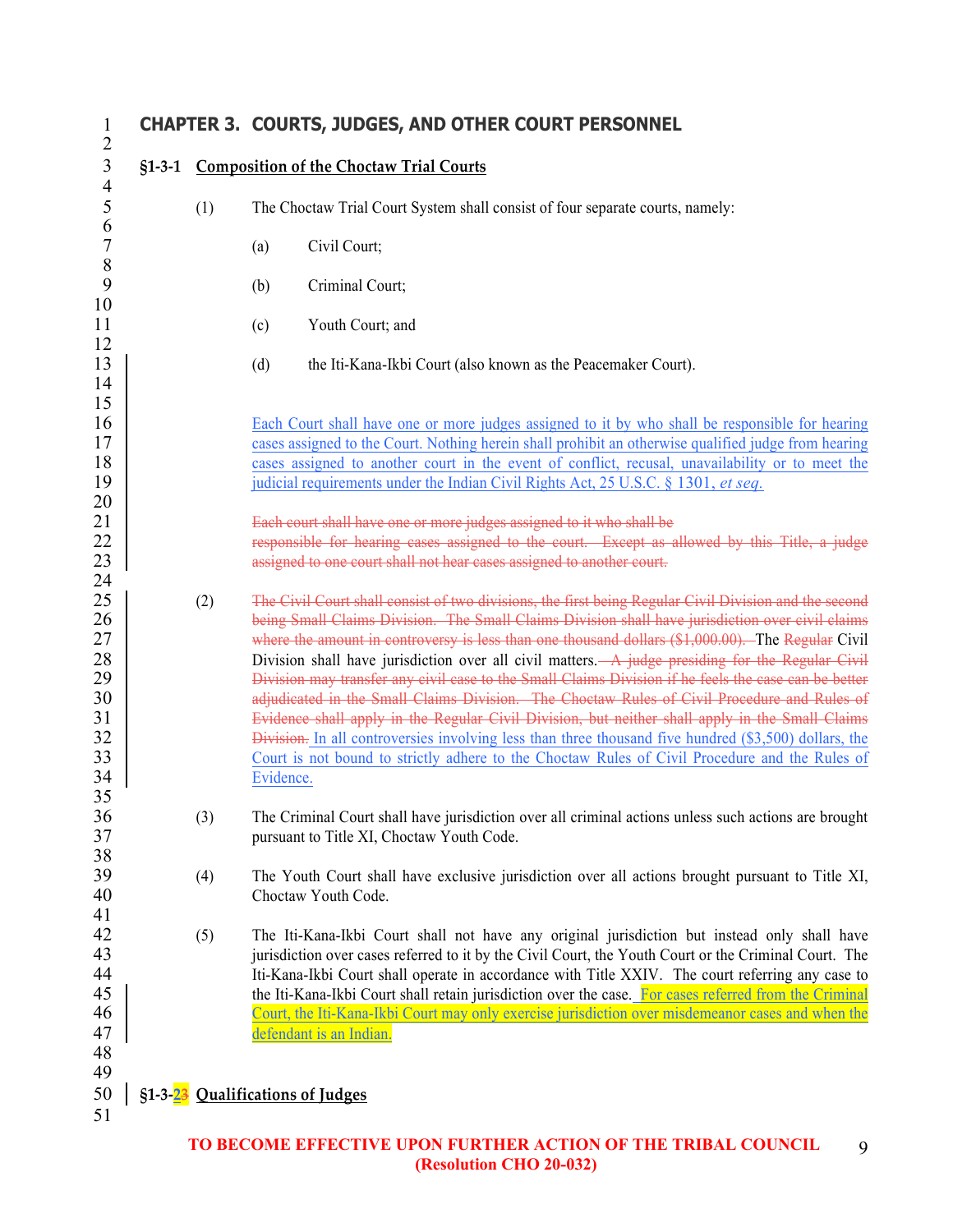| $\mathbf 1$<br>$\overline{c}$<br>$\overline{3}$ |           | (1)       | No person shall be eligible to be a judge-appointed assigned- to the Criminal Court, the Youth Court<br>or the Iti-Kana-Ikbi Court unless he or she:                                                                                                                    |
|-------------------------------------------------|-----------|-----------|-------------------------------------------------------------------------------------------------------------------------------------------------------------------------------------------------------------------------------------------------------------------------|
| $\overline{\mathcal{A}}$<br>5                   |           |           | is at least thirty (30) years of age;<br>(a)                                                                                                                                                                                                                            |
| 6<br>$\overline{7}$                             |           |           | has successfully completed at least two (2) years of accredited college-level course work;<br>(b)                                                                                                                                                                       |
| $8\phantom{.}$<br>9                             |           |           | has never been convicted of a felony;<br>(c)                                                                                                                                                                                                                            |
| 10<br>11                                        |           |           | is of good moral character and integrity;<br>(d)                                                                                                                                                                                                                        |
| 12<br>13                                        |           |           | can read, write and understand the English language;<br>(e)                                                                                                                                                                                                             |
| 14<br>15<br>16                                  |           |           | is familiar with the provisions of the Tribal Code, Choctaw Court procedures, federal law<br>(f)<br>applicable to the Choctaw Indian Reservation, Choctaw customs, and is capable of<br>preparing the papers and reports incidental to the office of the judge; and and |
| 17<br>18                                        |           |           | the Iti-Kana Ikhi Judge shall also have the ability to speak and understand the Choctaw<br>(g)                                                                                                                                                                          |
| 19                                              |           |           | language                                                                                                                                                                                                                                                                |
| 20                                              |           |           |                                                                                                                                                                                                                                                                         |
| 21<br>22                                        |           |           | -is an enrolled member of the Tribe.                                                                                                                                                                                                                                    |
| 23                                              |           |           | The Chief may waive any provision in §1-3-243(1) of the Tribal Code, except subpart (ggg), if the                                                                                                                                                                       |
| 24                                              |           |           | Chief determines it is in the best interest of the Tribe and the Tribal Council may                                                                                                                                                                                     |
| 25<br>26                                        |           |           | confirm with such waiver if in the Chief's discretion, he finds such to be in the best interest of the<br>Tribe.                                                                                                                                                        |
| 27                                              |           |           |                                                                                                                                                                                                                                                                         |
| 28                                              |           |           | No person shall be confirmed appointed as a judge in the Iti-Kana-Ikbi Court unless he or she has                                                                                                                                                                       |
| 29                                              |           |           | the qualification –listed in $$1-3-2(1)$ above and has the ability to speak and understand the Choctaw                                                                                                                                                                  |
| 30                                              |           | language. |                                                                                                                                                                                                                                                                         |
| 31<br>32                                        |           |           | No person shall be confirmappointed as a judge in the Choctaw Civil Court unless he or she has the                                                                                                                                                                      |
| 33                                              |           | (32)      | qualifications listed $\frac{\ln \S 1-3-2(1)}{a}$ above, excepting the ability to speak and understand the Choetaw                                                                                                                                                      |
| 34                                              |           |           | language and membership in the Tribe, and is an attorney who shall have graduated in good                                                                                                                                                                               |
| 35                                              |           |           | standing from an accredited law school and be duly admitted to the practice of law in the State of                                                                                                                                                                      |
| 36                                              |           |           | Mississippi. A Civil Court Judge may or may not be an enrolled member of the Tribe.                                                                                                                                                                                     |
| 37                                              |           |           |                                                                                                                                                                                                                                                                         |
| 38                                              |           | (43)      | No person shall be confirmed as a judge in any court until his or her qualifications and competence                                                                                                                                                                     |
| 39                                              |           |           | have been examined by the Committee on Judicial Affairs and Law and Order Enforcement of the                                                                                                                                                                            |
| 40<br>41                                        |           |           | Tribal Council and a Resolution has been submitted and approved by the written report of such<br>examination has been filed with the Tribal-Tribal Council.                                                                                                             |
| 42                                              |           |           |                                                                                                                                                                                                                                                                         |
| 43                                              |           | (4)       | The provisions of sub-parts (1), (2), and (3) of this section shall supplement 25 C.F.R. Part 11.3,                                                                                                                                                                     |
| 44                                              |           |           | and shall not be construed as supplanting Part 11.3.                                                                                                                                                                                                                    |
| 45                                              |           |           |                                                                                                                                                                                                                                                                         |
| 46                                              |           |           |                                                                                                                                                                                                                                                                         |
| 47                                              |           |           |                                                                                                                                                                                                                                                                         |
| 48                                              |           |           |                                                                                                                                                                                                                                                                         |
| 49                                              | $$1-3-32$ |           | Nomination and ConfirmationAppointment of Judges                                                                                                                                                                                                                        |
| 50                                              |           |           |                                                                                                                                                                                                                                                                         |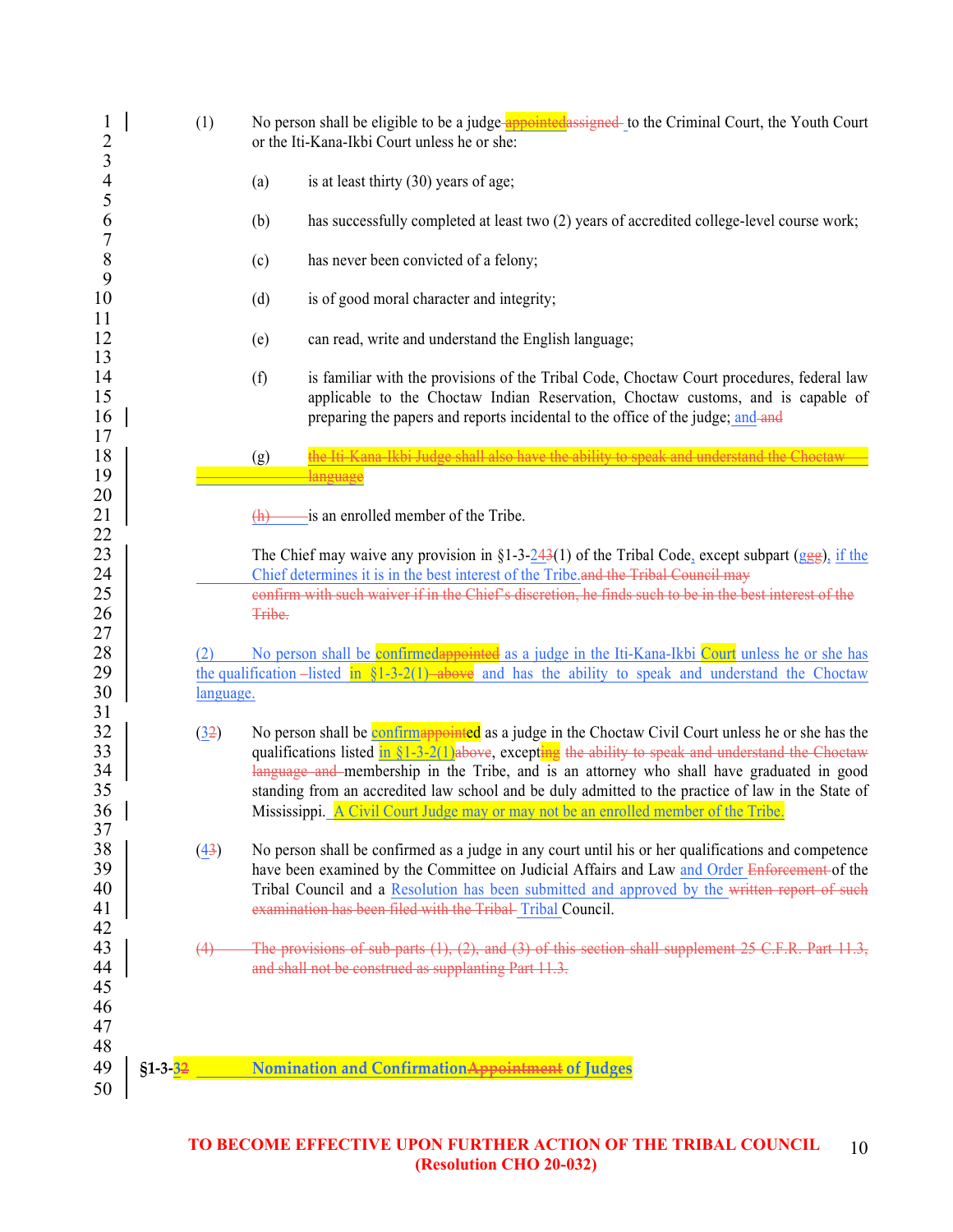| 1<br>$\overline{c}$<br>3<br>$\overline{4}$<br>5 | (3)(1)                    | All judges shall be nominatappointed by the Tribal Chief and confirmed by the Tribal Council to<br>four-year terms by a majority vote of the Tribal Council. All persons nominaappointed must meet<br>the qualifications set forth in $\frac{1}{2}$ -24 of the Tribal Code, and their qualifications shall have been<br>reviewed by the Committee on Judicial Affairs and Law and Order prior to Tribal Council action.                                 |
|-------------------------------------------------|---------------------------|---------------------------------------------------------------------------------------------------------------------------------------------------------------------------------------------------------------------------------------------------------------------------------------------------------------------------------------------------------------------------------------------------------------------------------------------------------|
| 6<br>$\overline{7}$                             | (2)                       | Prior to taking office, each judge shall take the following oath, which shall be<br>administered by the Secretary-Treasurer:                                                                                                                                                                                                                                                                                                                            |
| 8<br>9<br>10<br>11<br>12<br>13<br>14            |                           | do solemnly swear [or affirm] that I will support the Constitution of the<br>$\mathcal{C}$<br>Mississippi Band of Choctaw Indians and the Constitution of the United States, will carry<br>out and uphold the ordinances, resolutions and other legislation of the Tribal Council, will<br>cooperate with local, state and federal offices, and will administer justice and safeguard<br>the rights guaranteed by the Indian Civil Rights Act of 1968." |
| 15<br>16<br>17<br>18                            | §1-3-43 Removal of Judges | Any judge of the Choctaw Tribal Court may be removed from office by a two-thirds vote of the membership<br>of the Tribal Council for neglect of duty or gross misconduct after a hearing upon five days' notice, at which                                                                                                                                                                                                                               |
| 19<br>20<br>21                                  |                           | time the judge is given an opportunity to answer all charges and present evidence to the Tribal Council in his<br>or her defense. The decision of the Tribal Council shall be final.<br><b>Composition of the Choctaw Supreme Court</b>                                                                                                                                                                                                                 |
| 22<br>23<br>24<br>25                            |                           | The Choctaw Supreme Court shall be comprised of one Chief Justice and two Associate Justices sitting<br>as a three-justice panel to hear and decide appeals. If any Justice is unavailable or is disqualified<br>pursuant to this Code, the Tribal Council may appoint a pro-tem Justice to serve in place of the                                                                                                                                       |
| 26<br>27<br>28<br>29<br>30<br>31<br>32          | $\leftrightarrow$         | unavailable or disqualified Justice.<br>The Chief Justice shall serve a four-year term and the Associate Justices shall serve a two-year<br>staggered term with one of the Associate Justices initially serving a one-year term to begin the<br>staggered terms.                                                                                                                                                                                        |
| 33<br>34<br>35                                  |                           | §1-3-45 Qualification of Chief Justice and Associate Justices of the Supreme Court                                                                                                                                                                                                                                                                                                                                                                      |
| 36<br>37<br>38<br>39<br>40                      | $\leftrightarrow$         | The qualifications for the Chief Justice of the Supreme Court shall be the same as $\S$ 1-3-34(1)<br>except subparagraph (h) of the Tribal Code and have at least three (3) years of experience serving<br>as a judge for a state, federal, or Tribal court.                                                                                                                                                                                            |
| 41<br>42<br>43<br>44                            |                           | The qualifications for the Associate Justices must include graduation from an accredited law<br>school, be in good standing with a state bar and at least two (2) years of experience serving as a<br>judge for a state, federal or Tribal court; or in lieu of these qualifications, those criteria may be<br>waived, if the candidate has a minimum of ten (10) years of experience as a Tribal judge.                                                |
| 45<br>46<br>47                                  |                           |                                                                                                                                                                                                                                                                                                                                                                                                                                                         |
| 48<br>49                                        | $$1-3-556$                | Chief Justice, Senior Judges and Court Administration                                                                                                                                                                                                                                                                                                                                                                                                   |
|                                                 |                           | TO BECOME EFFECTIVE UPON FURTHER ACTION OF THE TRIBAL COUNCIL<br>11                                                                                                                                                                                                                                                                                                                                                                                     |

 **(Resolution CHO 20-032)**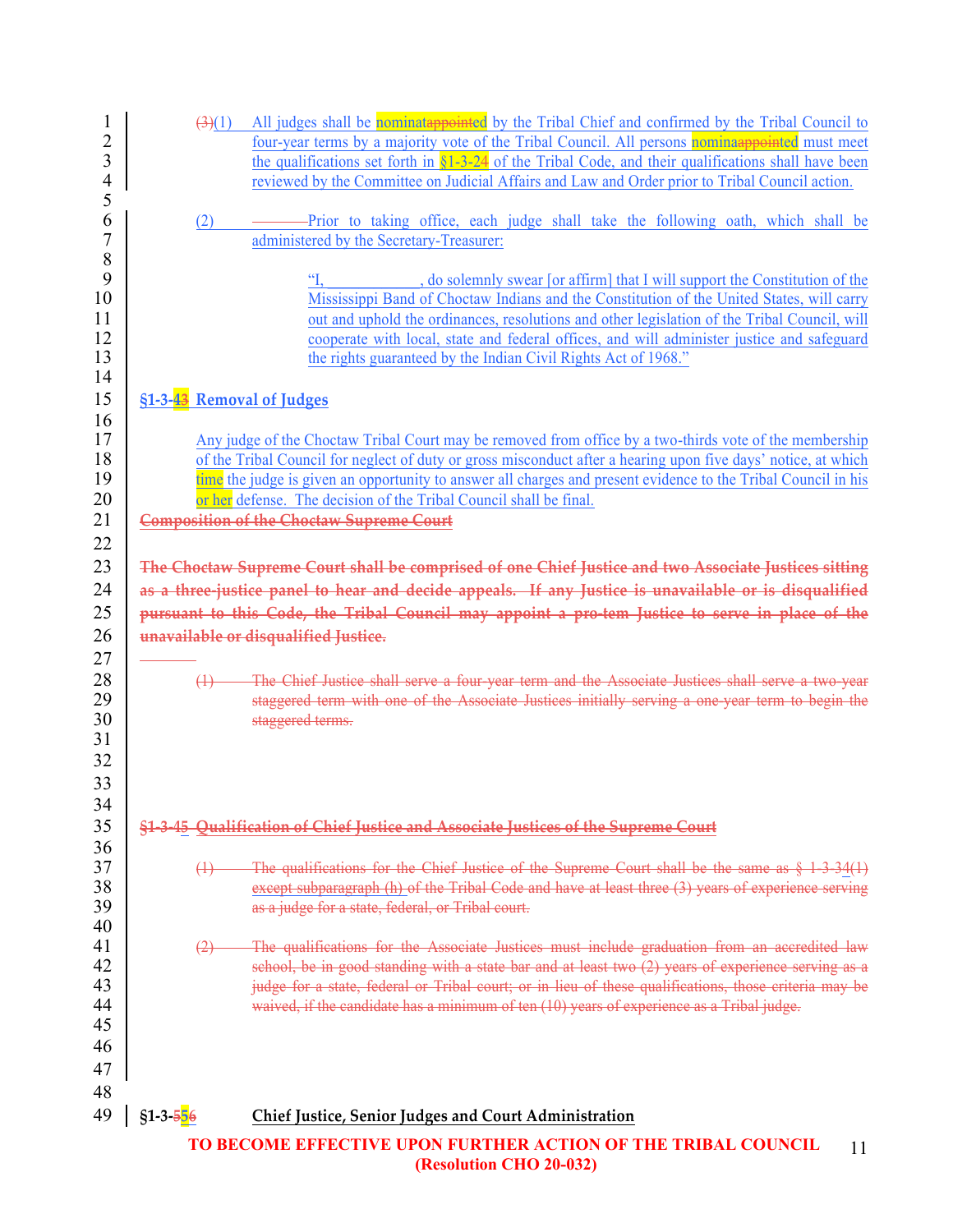| 1<br>$\overline{c}$<br>$\mathfrak{Z}$<br>$\overline{4}$<br>5 | (1) | Each court shall have a senior judge. In the event only one judge is assigned to a court, that judge<br>shall be the senior judge of that court. In the event more than one judge is assigned to a court, the<br>senior judge shall be the judge with the longest continuous service as a Tribal court judge.                                                                                                                                                   |
|--------------------------------------------------------------|-----|-----------------------------------------------------------------------------------------------------------------------------------------------------------------------------------------------------------------------------------------------------------------------------------------------------------------------------------------------------------------------------------------------------------------------------------------------------------------|
| 6<br>$\overline{7}$<br>$\,$ $\,$<br>9                        | (2) | The senior judge of each court shall be responsible for the administration of their respective<br>division and developing internal rules and procedures of his or her court not inconsistent with this<br>Title and for assigning cases within his or her court.                                                                                                                                                                                                |
| 10<br>11<br>12                                               | (3) | The Chief Justice of the Supreme Court shall serve as the principal judicial officer for the court<br>system and shall be responsible for the administration of matters affecting the entire court system.                                                                                                                                                                                                                                                      |
| 13<br>14                                                     | (4) | The Clerk of Court Court Administrator shall be that person responsible:                                                                                                                                                                                                                                                                                                                                                                                        |
| 15                                                           |     | for overseeing the day-to-day activities of clerical workers assigned to the courts;<br>(a)                                                                                                                                                                                                                                                                                                                                                                     |
| 16<br>17<br>18<br>19                                         |     | recruiting, recommending for hire-hiring, and supervising clerical workers assigned to the<br>(b)<br>courts; and                                                                                                                                                                                                                                                                                                                                                |
| 20                                                           |     | (c)<br>maintaining the dockets of each court.                                                                                                                                                                                                                                                                                                                                                                                                                   |
| 21<br>22<br>23<br>24<br>25                                   | (5) | The Court Administrator shall be appointed by the Chief and shall be subject to removal by the<br>Chief in accordance with the revised Administrative Personnel Policies. The Clerk of Court position<br>shall be hired in accordance with the existing Administrative Personnel Policies.                                                                                                                                                                      |
| 26<br>27<br>28<br>29                                         | (6) | No person shall be appointed (hired as) Clerk of Court Court Administrator unless that person has<br>attained a Bachelor's degree or higher from is a graduate of an accredited college or university or<br>has 5 years or more of Court Clerk experience, has never been convicted of a felony and is of good<br>moral character and integrity.                                                                                                                |
| 30<br>31<br>32<br>33<br>34                                   | (7) | The Clerk of Court Court Administrator-shall be subject to the supervision of the senior judges of<br>each court with regard to matters pertaining to that court. On matters covering the court system as<br>a whole, the Clerk of Court Court Administrator shall report to the Chief Justice of the Supreme<br>Court.                                                                                                                                         |
| 35<br>36<br>37<br>38<br>39<br>40                             | (8) | No later than 15 days after the end of each calendar quarter, the Clerk of Court Court Administrator<br>shall provide to the Chief, the Chairman of the Committee on Judicial Affairs and Law and<br>Order <del>Enforcement</del> of the Tribal Council and each judge of the court system, a report setting forth<br>the number of cases pending at the end of the quarter in each court and the number of cases<br>resolved in each court during the quarter. |
| 41<br>42<br>43<br>44<br>45                                   | (9) | Prior to entering upon the duties of -Clerk of Court Court Administrator, such person shall be<br>bonded in an appropriate amount set by the Chief, the cost thereof to be paid by the Tribe.                                                                                                                                                                                                                                                                   |
| 46<br>47                                                     |     | §1-3-6 Choctaw Supreme Court                                                                                                                                                                                                                                                                                                                                                                                                                                    |
| 48<br>49<br>50<br>51                                         |     | The Choctaw Supreme Court is established to hear and decide appeals from judgments, sentences, rulings and/or<br>other orders of the Choctaw Trial Courts in any and all civil and criminal matters in accordance with Title VII of the<br>Code. There shall be one Chief Justice and two Associate Justices on the Supreme Court.                                                                                                                              |
|                                                              |     |                                                                                                                                                                                                                                                                                                                                                                                                                                                                 |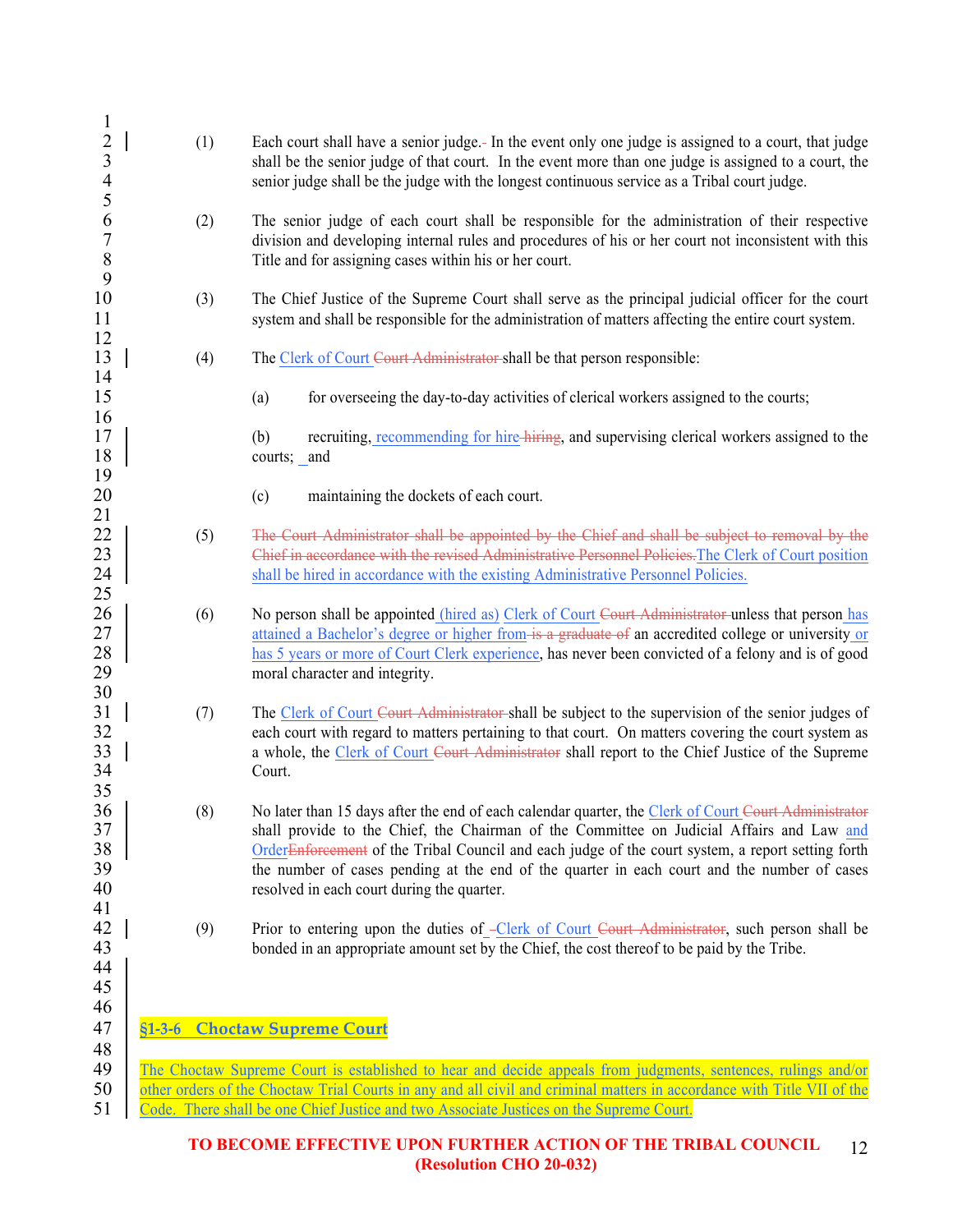|          | (1) | The qualifications for the Chief Justice of the Supreme Court shall be the same as $\S1-3-2(1)$ except<br>subparagraph $(\mathbf{g})$ of the Tribal Code and have at least three (3) years of experience serving as a<br>judge for a state, federal, or Tribal court.                                                                                                                                                                     |
|----------|-----|-------------------------------------------------------------------------------------------------------------------------------------------------------------------------------------------------------------------------------------------------------------------------------------------------------------------------------------------------------------------------------------------------------------------------------------------|
|          | (2) | The qualifications for the Associate Justices must include graduation from an accredited law<br>school, be in good standing with a state bar and at least two (2) years of experience serving as a<br>judge for a state, federal or Tribal court; or in lieu of these qualifications, those criteria may be<br>waived, if the candidate has a minimum of ten (10) years of experience as a Tribal judge.                                  |
|          | (3) | In the event the Chief Justice is disqualified or otherwise unavailable to preside in any particular<br>case before the Supreme Court, the Tribal Chief may declare one of the Associate Justices to be<br>named as Chief Justice for that particular case.                                                                                                                                                                               |
| $$1-3-8$ |     | <b>Nomination and Confirmation of Justices</b>                                                                                                                                                                                                                                                                                                                                                                                            |
|          | (1) | All justices shall be nominated by the Tribal Chief and confirmed by the Tribal Council to four-<br>year terms by a majority vote of the Tribal Council. All persons nominated must meet the<br>qualifications set forth in §1-3-7 of the Tribal Code, and their qualifications shall have been<br>reviewed by the Committee on Judicial Affairs and Law and Order prior to Tribal Council action.                                        |
|          | (2) | Prior to taking office, each justice shall take the following oath, which shall be administered by the<br><b>Secretary-Treasurer:</b>                                                                                                                                                                                                                                                                                                     |
|          |     | do solemnly swear [or affirm] that I will support the<br>Constitution of the Mississippi Band of Choctaw Indians and the Constitution of<br>the United States, will carry out and uphold the ordinances, resolutions and other<br>legislation of the Tribal Council, will cooperate with local, state and federal<br>offices, and will administer justice and safeguard the rights guaranteed by the<br>Indian Civil Rights Act of 1968." |
| $$1-3-9$ |     | <b>Removal of Justices</b>                                                                                                                                                                                                                                                                                                                                                                                                                |
|          |     | Any justice of the Choctaw Supreme Court may be removed from office by a two-thirds vote of the<br>membership of the Tribal Council for neglect of duty or gross misconduct after a hearing upon five days'<br>notice, at which time the justice is given an opportunity to answer all charges and present evidence to the<br>Tribal Council in his or her defense. The decision of the Tribal Council shall be final.                    |
|          |     | §1-3-10 Disqualification of Judges or Justices                                                                                                                                                                                                                                                                                                                                                                                            |
|          | (1) | Any judge or justice shall be disqualified to act in any proceeding:                                                                                                                                                                                                                                                                                                                                                                      |
|          |     | in which he or she has a monetary or property interest; or<br>(a)                                                                                                                                                                                                                                                                                                                                                                         |
|          |     |                                                                                                                                                                                                                                                                                                                                                                                                                                           |

 **(Resolution CHO 20-032)**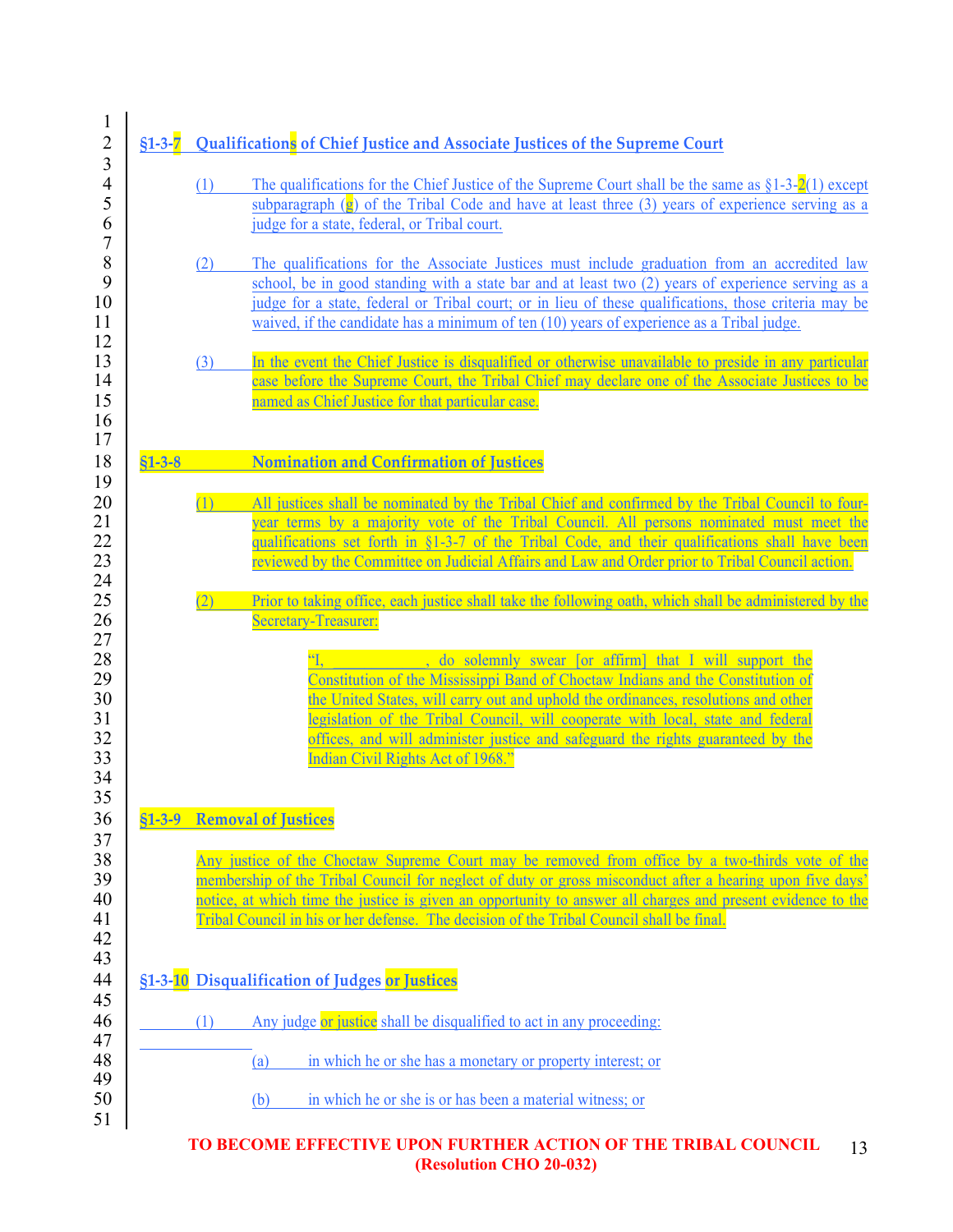| $\mathbf{1}$<br>$\overline{c}$   |             | in which he or she is related to any party or their attorney by marriage or blood in the first<br>(c)<br>or second degree; or                                                                                                                                                                                                                                                                                                                                                                                                          |
|----------------------------------|-------------|----------------------------------------------------------------------------------------------------------------------------------------------------------------------------------------------------------------------------------------------------------------------------------------------------------------------------------------------------------------------------------------------------------------------------------------------------------------------------------------------------------------------------------------|
| 3<br>4<br>5                      |             | in which he or she does not meet the judicial requirements for certain criminal matters as<br>(d)<br>established under the Indian Civil Rights Act, 25 U.S.C. § 1301, et seq.                                                                                                                                                                                                                                                                                                                                                          |
| 6<br>$\boldsymbol{7}$<br>8<br>9  | (2)         | A judge or justice may be disqualified on his or her own motion or after a hearing on the filing of<br>an affidavit of prejudice by any party to the proceeding, unless the judge or justice waives hearing<br>on such affidavit or voluntarily recuses himself or herself from the proceeding.                                                                                                                                                                                                                                        |
| 10<br>11<br>12<br>13<br>14       | (3)         | In the event one of the Trial courts of the Choctaw Court System is without a judge due to absence,<br>disqualification, recusal, or vacancy the Chief Justice shall issue an administrative order appointing<br>a judge based on the following rules:                                                                                                                                                                                                                                                                                 |
| 15<br>16<br>17                   |             | a judge of the Civil Court shall preside in the Youth Court;<br>(a)<br>a judge of the Civil Court shall preside in the Criminal Court;<br>(b)                                                                                                                                                                                                                                                                                                                                                                                          |
| 18<br>19<br>20                   |             | any judge may preside in the Iti-Kana-Ikbi Court; and<br>(c)                                                                                                                                                                                                                                                                                                                                                                                                                                                                           |
| 21<br>22                         |             | a judge of the Criminal Court shall preside in the Civil Court.<br>(d)                                                                                                                                                                                                                                                                                                                                                                                                                                                                 |
| 23<br>24<br>25<br>26<br>27<br>28 | (4)         | Upon unavailability, recusal, or disqualification of a Supreme Court Justice, in a case before the<br>Supreme Court, an appointed judge of the Tribe's Civil, Criminal, or Youth Court, exclusive of the<br>judge and division from where the decision on appeal was taken, shall serve as a justice pro-tem for<br>the Supreme Court. The Chief Justice shall issue an administrative order declaring the justice pro-<br>tem for the case.                                                                                           |
| 29<br>30<br>31<br>32             | (5)         | A Judge Pro-Tem or Justice Pro-Tem as determined in accordance with Section 1-3-11 shall be<br>assigned to those cases in which there are no other qualified judges or justices to hear cases before<br>the Court.                                                                                                                                                                                                                                                                                                                     |
| 33<br>34                         | $$1-3-6117$ | Pro-Tem                                                                                                                                                                                                                                                                                                                                                                                                                                                                                                                                |
| 35<br>36<br>37<br>38<br>39<br>40 | (1)         | If a situation arises in which there are no other qualified judges or justices to preside in a case, the<br>Tribal Chief may appoint a Judge Pro-Tem or Justice Pro-Tem from a list of eligible individuals who meet the<br>qualifications for those roles under this Title. On an annual basis, t <sub>the Tribal</sub> Chief shall annually appoint nominate<br>these individuals to serve on an Pro-tem basis, and these nominations are subject to Tribal Council-shall<br>confirmation by majority vote, to serve as needed.; and |
| 41<br>42<br>43                   | (2)         | Upon unavailability, recusal, or disqualification of a Judge or Justice before any case before the<br>Court, the Pro-Tem shall serve upon the Court; and                                                                                                                                                                                                                                                                                                                                                                               |
| 44<br>45<br>46<br>47<br>48<br>49 | (3)         | A Pro-Tem shall meet all requirements set forth in Section 1-3-4(1) and be an attorney who shall<br>have graduated in good standing from an accredited law school and be duly admitted to the practice<br>in any State, in good standing, with no less than five (5) year's experience and any other<br>requirements that may be set forth in the Tribal Law and Order Act (TLOA) or the Special<br>Domestic Violence Criminal Jurisdiction of the Violence Against Women Act (VAWA 2013).                                             |
| 50                               |             |                                                                                                                                                                                                                                                                                                                                                                                                                                                                                                                                        |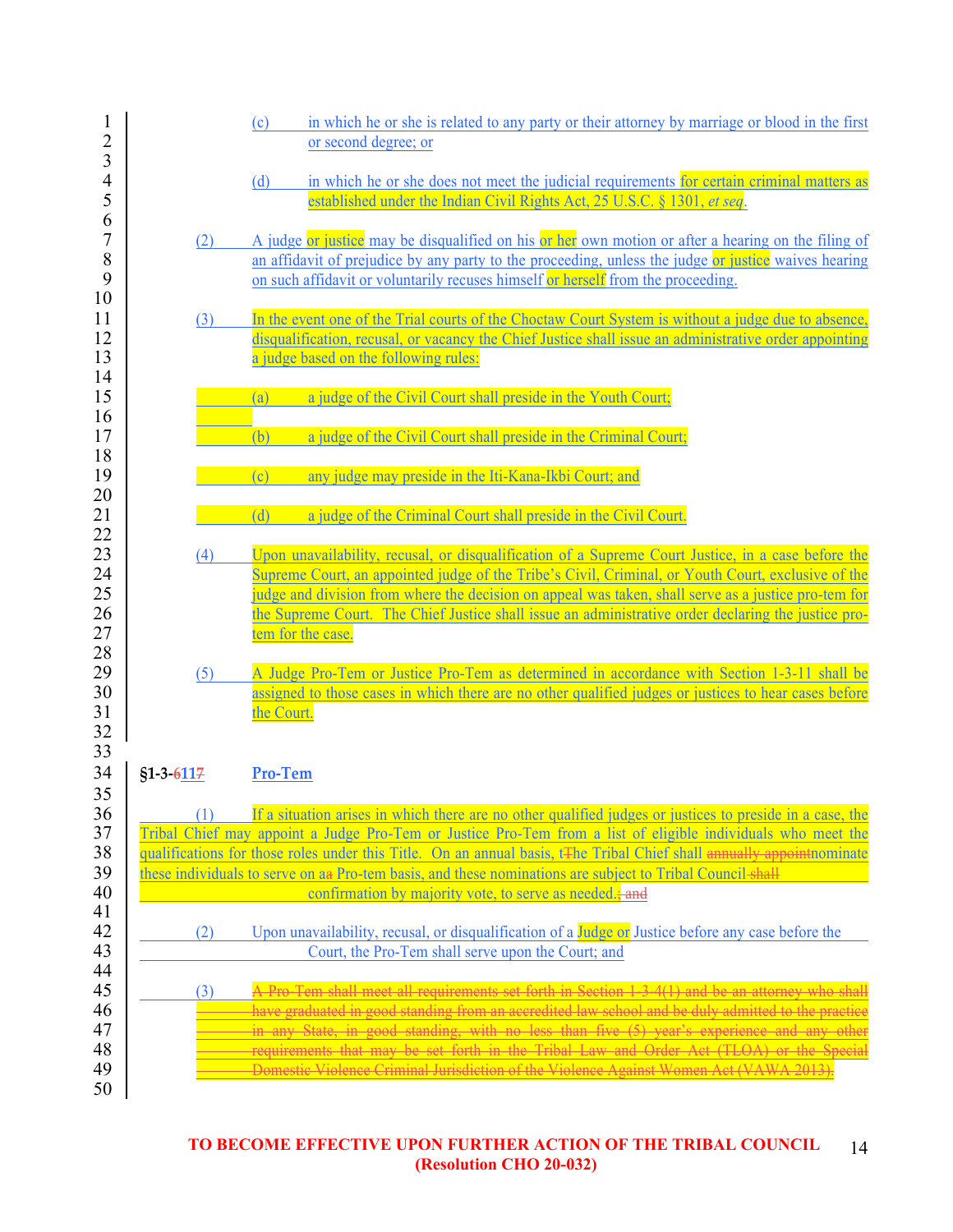| (4)               | Appointments made under this rule shall be carried out in a manner which insures a three-justice<br>panel for every case before the Supreme Court and <b>specifically:</b>                                                                                                                                                                                                                                                                 |
|-------------------|--------------------------------------------------------------------------------------------------------------------------------------------------------------------------------------------------------------------------------------------------------------------------------------------------------------------------------------------------------------------------------------------------------------------------------------------|
|                   | (a)<br>aAt least one (1) of the Justices on this panel must be a Choctaw tribal member;<br>and                                                                                                                                                                                                                                                                                                                                             |
|                   | All three (3) of the Justices must have graduated from an accredited law school be in<br>(h)<br>standing with a state bar and at least two (2) Justices shall have more than two (2) years of<br>experience serving as a Judge for a state, federal or Tribal Court.                                                                                                                                                                       |
|                   | <b>Hearing of Cases During Absences or Vacancies</b>                                                                                                                                                                                                                                                                                                                                                                                       |
| $\leftrightarrow$ | In the event one of the courts of the Choetaw Court System is without a judge due to absence or<br>vacancy the following rules shall govern:                                                                                                                                                                                                                                                                                               |
|                   | a judge of the Civil Court shall preside in the Youth Court;<br><del>(a)</del>                                                                                                                                                                                                                                                                                                                                                             |
|                   | a judge of the Civil Court shall preside in the Criminal Court;<br>(b)                                                                                                                                                                                                                                                                                                                                                                     |
|                   | any judge may preside in the Iti-Kana-Ikbi Court; and<br><del>(e)</del>                                                                                                                                                                                                                                                                                                                                                                    |
|                   | a judge of the Criminal Court shall preside in the Civil Court.<br>$\overline{d}$                                                                                                                                                                                                                                                                                                                                                          |
| $\oplus$          | §1-3-78 Disqualification of Judges<br>Any judge shall be disqualified to act in any proceeding:                                                                                                                                                                                                                                                                                                                                            |
|                   | in which he or she has a monetary or property interest; or<br><del>(a)</del>                                                                                                                                                                                                                                                                                                                                                               |
|                   | in which he or she is or has been a material witness; or<br>$\bigoplus$                                                                                                                                                                                                                                                                                                                                                                    |
|                   | in which he or she is related to any party or their attorney by marriage or blood in the first<br>$\left(\epsilon\right)$<br>or second degree; or.                                                                                                                                                                                                                                                                                         |
|                   | in which he or she does not meet the judicial requirements under the Tribal Law and Order<br>(d)<br>Act or the Special Domestic Violence Criminal Jurisdiction of the Violence Against<br>Women Act.                                                                                                                                                                                                                                       |
|                   | A judge may be disqualified on his own motion or after a hearing on the filing of an affidavit of<br>prejudice by any party to the proceeding, unless the judge waives hearing on such affidavit or<br>voluntarily recuses himself from the proceeding.                                                                                                                                                                                    |
|                   | A Justice Pro-Tem shall be assigned to those cases in which there are no other qualified judges to<br>hear cases before the Court.                                                                                                                                                                                                                                                                                                         |
| §1-3-89 Dockets   |                                                                                                                                                                                                                                                                                                                                                                                                                                            |
|                   | The Clerk of Court Court Administrator shall maintain a separate docket for each court in the Choctaw<br>Court System, which shall contain the names of each plaintiff and defendant in any civil or criminal<br>proceeding, the character of the proceedings, the date of the issuance and the return date of any process<br>issued therein, any pleading filed by any party, the appearance of default of any party summoned, the orders |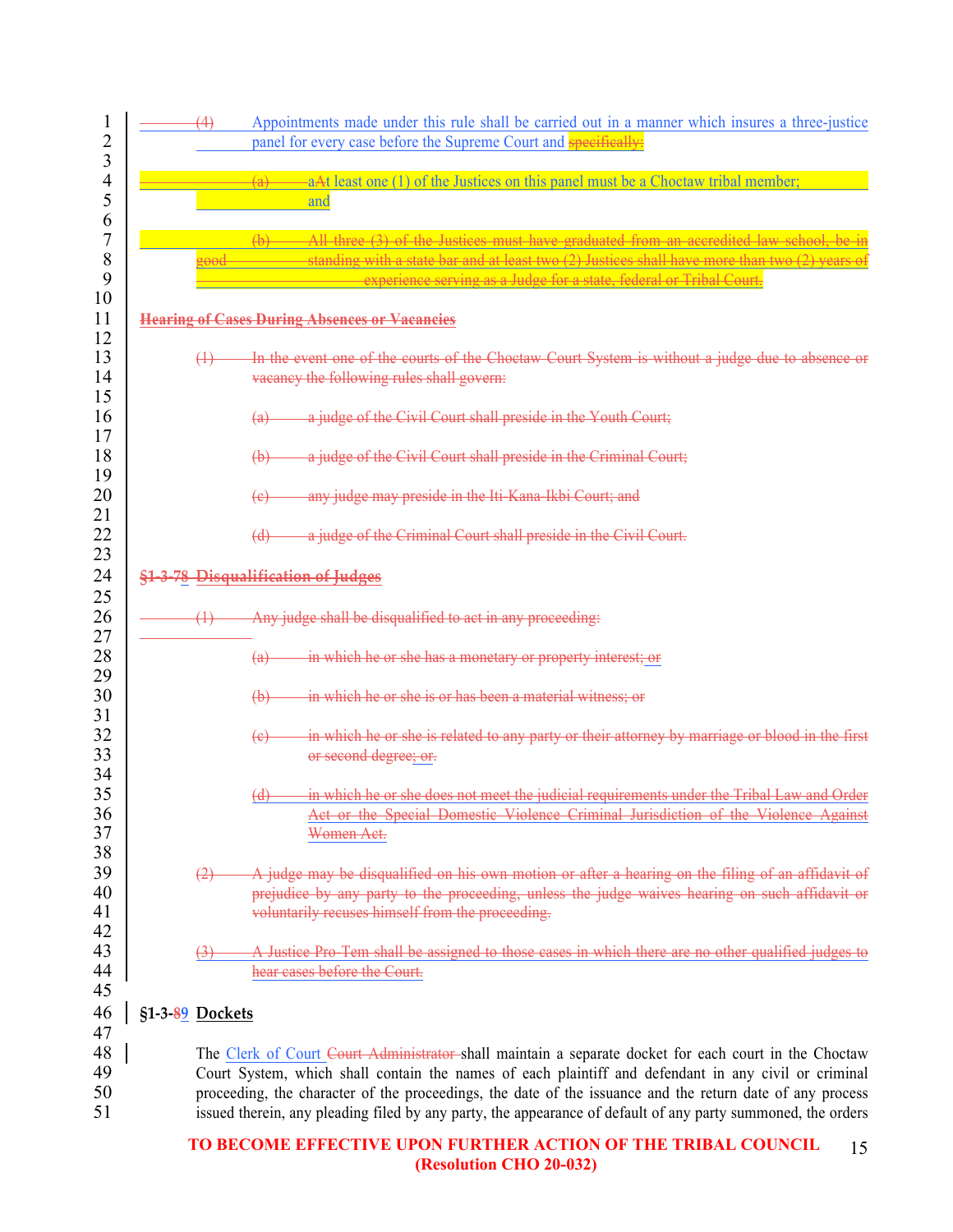1 or judgments rendered by any judge, the date and amount of any judgment, the records and pleading of any<br>2 anneal filed therein and any other documents that a judge of the court in question may direct to be included 2 appeal filed therein, and any other documents that a judge of the court in question may direct to be included<br>3 in the file. Any party may obtain a certified copy of such docket or pleadings, or parts thereof, from the 3 in the file. Any party may obtain a certified copy of such docket or pleadings, or parts thereof, from the  $\frac{3}{4}$ 4 Court AdministratorClerk of Court upon payment of the cost thereof; provided, however that the procedures<br>5 for maintenance of any dockets, case files, pleadings or other records of the Youth Court shall be governed 6 by the provisions of Title XI, Choctaw Youth Code, to the extent that such provisions differ or are more restrictive than the provisions of this chapter. 8

10

19

21

24

 $\frac{27}{28}$ 

32

35

38

48

9 **§1-3-910 Contempt**

restrictive than the provisions of this chapter.

11 Any judge of the Choctaw Courts may rule a person in contempt of court if that persone willfully and 12 unjustifiably disrupts, obstructs or otherwise interferes with the due and orderly course of proceedings in the courtroom after being advised by the judge to cease, or if the person fails to obey and abide by any order 13 courtroom after being advised by the judge to cease, or if the person fails to obey and abide by any order of 14 the court. Rulings of and sentences for contempt may be announced immediately after the acts of contempt 15 occur or after a hearing to show cause why a person should not be held in contempt, depending on how the circumstances giving rise to the contempt actions occur. The contempt penalty may be either civil or 16 circumstances giving rise to the contempt actions occur. The contempt penalty may be either civil or 17 criminal in nature, consistent with applicable law. -Criminal contempt citations may be treated as Class  $C_5$ 18 Class B, or Class A crimes a misdemeanor or felony charge as the facts of the incident may warrant.

5 for maintenance of any dockets, case files, pleadings or other records of the Youth Court shall be governed

- 20 **1-3-11 Code of Ethics for Mississippi Band of Choctaw Indians Judges and Justices**
- 22 All of the following canons apply equally to Judges of the Choctaw Trial Courts and to Justices of 23 the Choctaw Supreme Court.

# 25 **Canon 1**

# 26 **A Judge Should Uphold the Integrity and Independence of the Judiciary**

28 An independent and honorable judiciary is indispensable to justice on the Choctaw Indian Reservation. A<br>29 iudge should participate in establishing, maintaining and enforcing, and should himself observe, high 29 judge should participate in establishing, maintaining and enforcing, and should himself observe, high<br>30 standards of conduct so that the integrity and independence of the judiciary may be preserved. The standards of conduct so that the integrity and independence of the judiciary may be preserved. The 31 provisions of this Code should be construed and applied to further that objective.

# 33 **Canon 2**

34 **A Judge Should Avoid Impropriety and the Appearance of Impropriety in All His Activities**

- 36 (1) A judge should respect and comply with the law and should conduct himself at all times in a manner that promotes public confidence in the integrity and impartiality of the judiciary. manner that promotes public confidence in the integrity and impartiality of the judiciary.
- 39 (2) A judge should not allow his family, social or other relationships to influence his judicial conduct 40 or judgment. He should not lend the prestige of his office to advance the private interests of others;<br>41 or should he convey or permit others to convey the impression that they are in a special position to nor should he convey or permit others to convey the impression that they are in a special position to 12 influence him. He should not testify voluntarily as a character witness. He should avoid at all 43 times discussions or communications concerning ongoing or pending cases with litigants or other<br>44 interested persons unless both parties or their counselors are present or have been accorded and 144 interested persons unless both parties or their counselors are present or have been accorded and<br>15 valued equal opportunity to meet and engage in the discussions. He shall not accept gifts, money waived equal opportunity to meet and engage in the discussions. He shall not accept gifts, money, 46 or gratuities under circumstances in which said gift, money, or gratuity are or may be intended to 47 influence his conduct.

49 **Canon 3**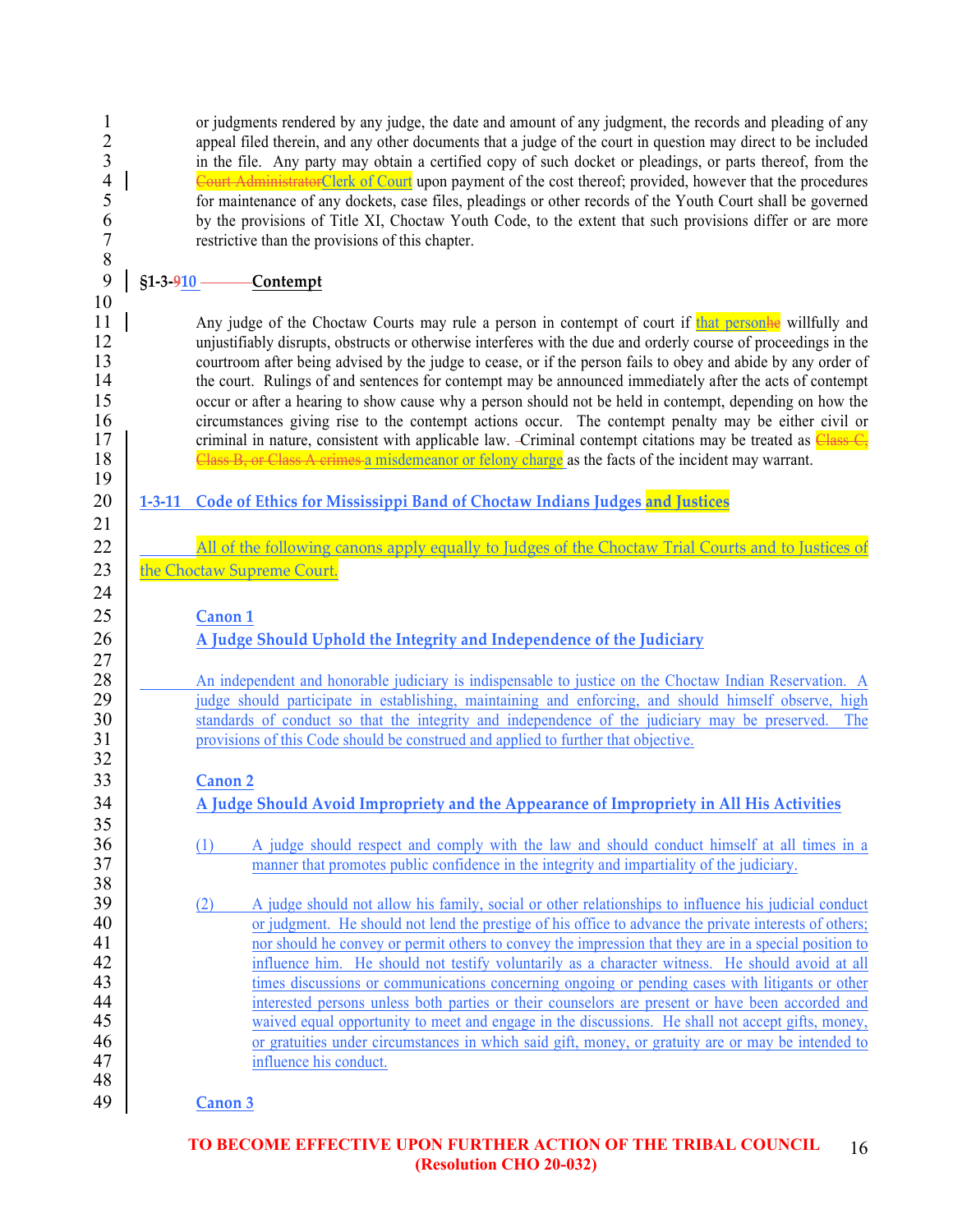| 1                                          | A Judge Should Perform the Duties of His Office Impartially and Diligently                                                                                                                                                                                                                                                                                                                                                                                                                                                                                             |
|--------------------------------------------|------------------------------------------------------------------------------------------------------------------------------------------------------------------------------------------------------------------------------------------------------------------------------------------------------------------------------------------------------------------------------------------------------------------------------------------------------------------------------------------------------------------------------------------------------------------------|
| $\overline{c}$<br>3<br>$\overline{4}$<br>5 | The judicial duties of a judge take precedence over all his other activities. His judicial duties include all the<br>duties of his office prescribed by law. In the performance of these duties, a judge should:                                                                                                                                                                                                                                                                                                                                                       |
| 6<br>$\overline{7}$<br>8                   | (1)<br>be faithful to the law and maintain professional competence in it; be unswayed by partisan interests,<br>public clamor or fear of criticism;                                                                                                                                                                                                                                                                                                                                                                                                                    |
| 9                                          | maintain order and decorum in proceedings before him;<br>(2)                                                                                                                                                                                                                                                                                                                                                                                                                                                                                                           |
| 10<br>11<br>12<br>13                       | (3)<br>be patient, dignified and courteous to litigants, jurors, witnesses, lawyers and others with whom he<br>deals in his official capacity and should require similar conduct of lawyers and of his staff, court<br>officials, and others subject to his direction and control;                                                                                                                                                                                                                                                                                     |
| 14<br>15                                   | be committed to self-improvement and to participating in training made available to him.<br>(4)                                                                                                                                                                                                                                                                                                                                                                                                                                                                        |
| 16<br>17                                   | <b>Canon 4</b>                                                                                                                                                                                                                                                                                                                                                                                                                                                                                                                                                         |
| 18                                         | A Judge May Engage in Activities to Improve the Law, the Legal System and the                                                                                                                                                                                                                                                                                                                                                                                                                                                                                          |
| 19<br>20                                   | <b>Administration of Justice</b>                                                                                                                                                                                                                                                                                                                                                                                                                                                                                                                                       |
| 21<br>22<br>23                             | A judge, subject to the proper performance of his judicial duties, may engage in quasi-judicial activities, if in<br>doing so he does not cast doubt on his capacity to decide impartially any issue that may come before him.                                                                                                                                                                                                                                                                                                                                         |
| 24<br>25<br>26                             | (1)<br>He may speak, write, lecture, teach and participate in other activities concerning the law, the legal<br>system and the administration of justice.                                                                                                                                                                                                                                                                                                                                                                                                              |
| 27<br>28<br>29<br>30                       | He may appear at a public hearing before an executive or legislative body of officials on matters<br>(2)<br>concerning the law, the legal system and the administration of justice, and he may otherwise<br>consult with an executive or legislative body of officials, but only on matters concerning the<br>administration of justice.                                                                                                                                                                                                                               |
| 31<br>32<br>33<br>34<br>35<br>36<br>37     | He may serve as a member, officer or director of an organization or governmental agency devoted<br>(3)<br>to the improvement of the law, the legal system or the administration of justice. He may assist such<br>an organization in raising funds and may participate in their management and investment, but<br>should not personally participate in public fundraising activities. He may make recommendations<br>to public and private fund-granting agencies on projects and programs concerning the law, the legal<br>system, and the administration of justice. |
| 38<br>39                                   | Canon 5                                                                                                                                                                                                                                                                                                                                                                                                                                                                                                                                                                |
| 40<br>41                                   | A Judge Should Regulate His ExtraJudicial Activities to Minimize the Risk of Conflict with His<br><b>Judicial Duties</b>                                                                                                                                                                                                                                                                                                                                                                                                                                               |
| 42<br>43<br>44<br>45                       | Avocational activities: A judge may write, lecture, teach and speak on non-legal subjects and engage in the<br>arts, sports, and other social and recreational activities, if such avocational activities do not detract from the<br>dignity of his office or interfere with the performance of his judicial duties.                                                                                                                                                                                                                                                   |
| 46<br>47                                   | Canon 6                                                                                                                                                                                                                                                                                                                                                                                                                                                                                                                                                                |
| 48                                         | A Judge Should Refrain from Political Activity Inappropriate to His Judicial Office                                                                                                                                                                                                                                                                                                                                                                                                                                                                                    |
| 49<br>50                                   | A judge should not:                                                                                                                                                                                                                                                                                                                                                                                                                                                                                                                                                    |
|                                            | TO BECOME EFFECTIVE UPON FURTHER ACTION OF THE TRIBAL COUNCIL<br>17                                                                                                                                                                                                                                                                                                                                                                                                                                                                                                    |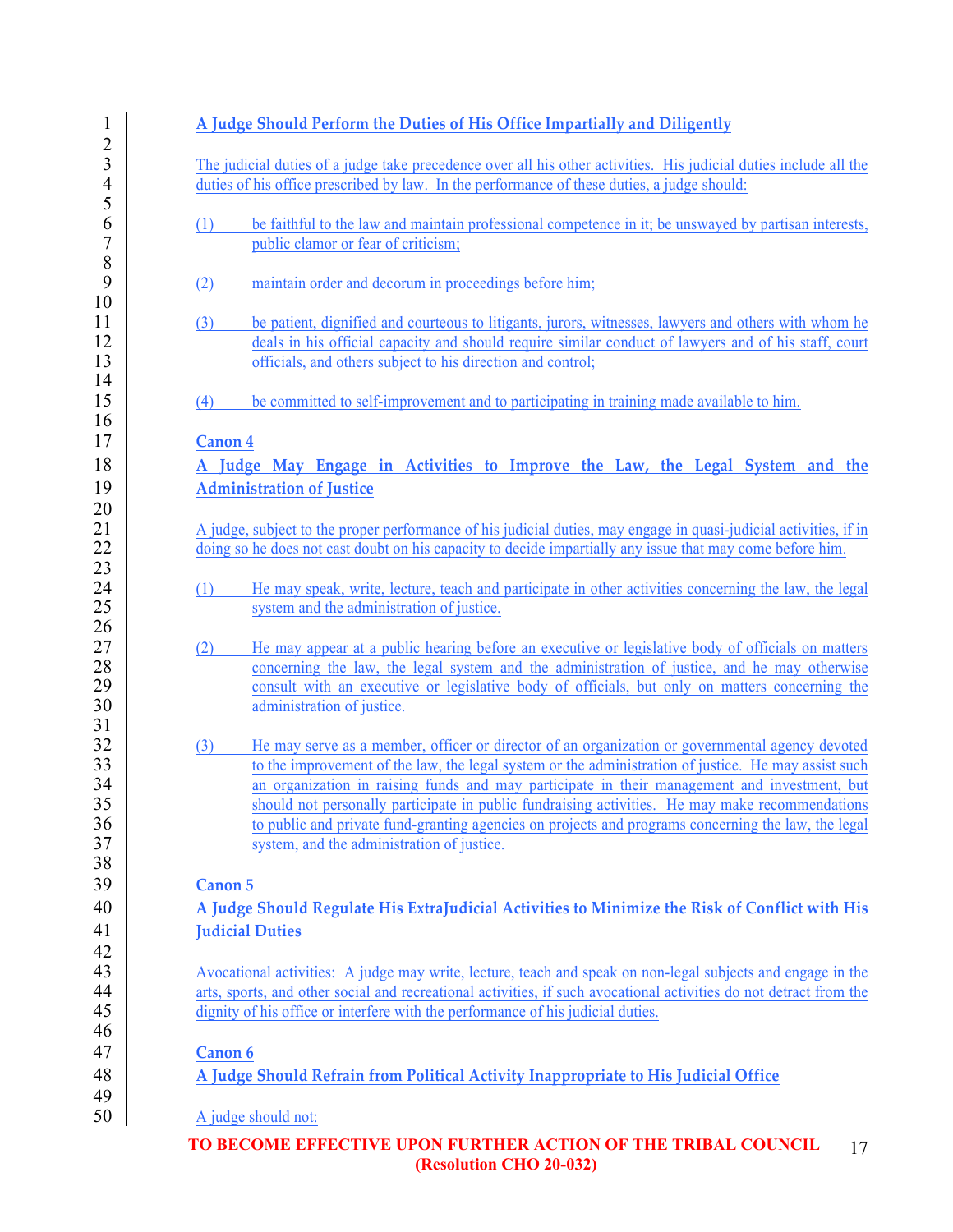

| $\overline{2}$<br>act as a leader or hold any office in a political organization; or |  |
|--------------------------------------------------------------------------------------|--|
|--------------------------------------------------------------------------------------|--|

4 (2) make speeches for a political organization or candidate or publicly endorse a candidate for public office. public office.

7 Notwithstanding the above, a judge shall be free to exercise his duties as a citizen and shall be able to participate by voting in any and all state, local and Tribal elections. participate by voting in any and all state, local and Tribal elections.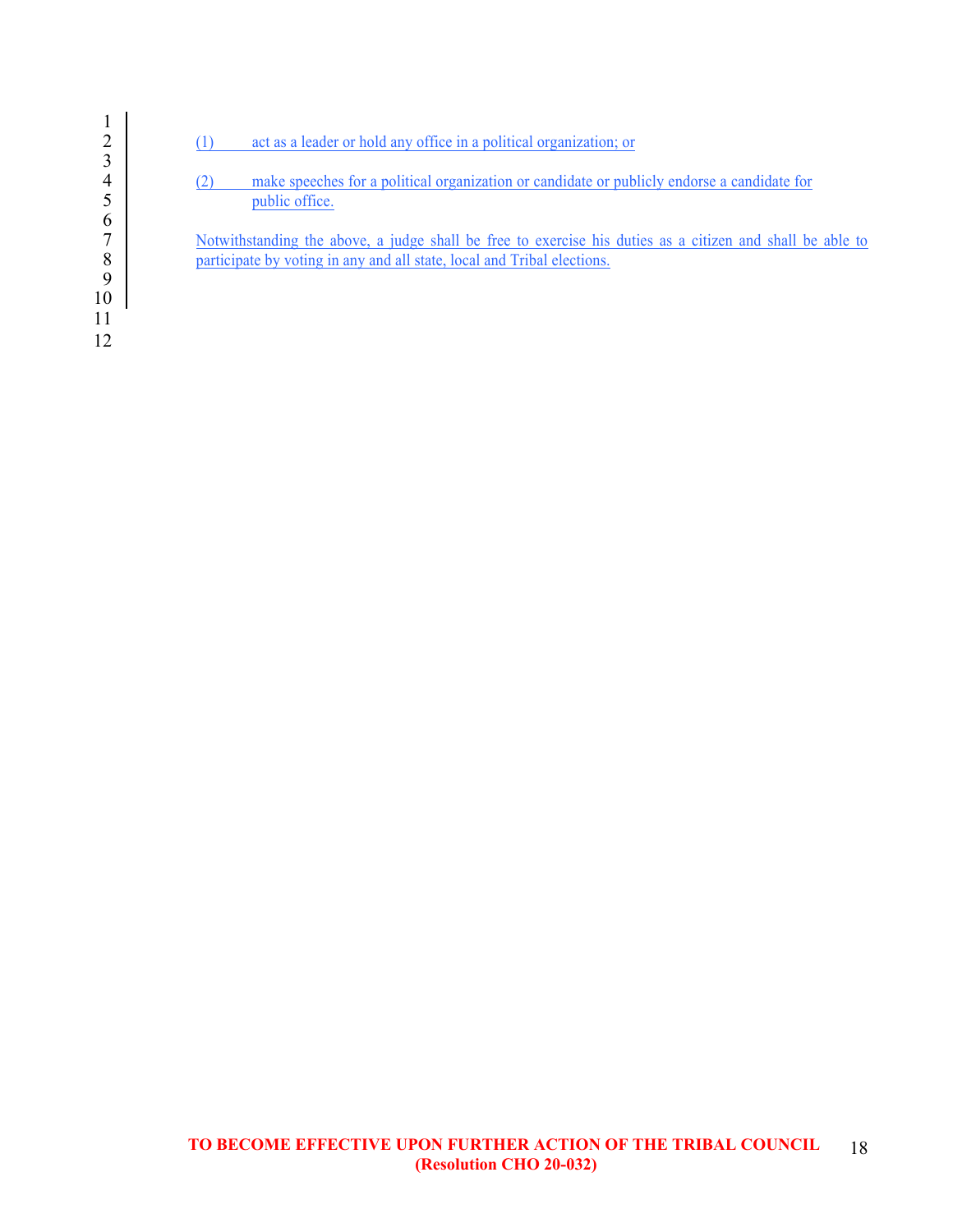$\frac{4}{5}$ 

7

 $\frac{9}{10}$ 

11

16

 $\frac{20}{21}$ 

 $\frac{22}{23}$ 

27

30

 $\frac{32}{33}$ 

36

38

41

46

50

# 1 **CHAPTER 4. COUNSELORS AND PROFESSIONAL ATTORNEYS**

# 3 **§1-4-1 Admission to Practice**

5 Professional attorneys or lay advocates shall be admitted to practice before the Choctaw Courts by order of the Chief Justice, who shall make examination of the competence and character of applicants for admission. 6 the Chief Justice, who shall make examination of the competence and character of applicants for admission.

# 8 **§1-4-2 Requirements for Professional Attorneys**

10 No professional attorney shall be admitted to practice before the Choctaw Courts unless he or she:

- 12 (1) submits a written application demonstrating he or she is a member of good standing of the bar of 13 any United States Court, or of the highest of Court of any State is admitted to the practice of law in 14 **the State of Mississippi or is a member of the Mississippi Band of Choctaw Indians and is admitted** 15 **in good standing to practice law in another state**;
- 17 (2) has never been convicted of a felony (without regard to the nature of the plea entered to the felony 18 charge) and has not been convicted of a misdemeanor, other than minor traffic violations, during 19 the past year;
	- $(3)$  is of good moral character;
- (4) demonstrates to the court a thorough knowledge of the Tribal Code, certifies that he or she has 24 Studied the Choctaw Tribal Code, Choctaw Court procedures and local rules, federal laws and 25 **Property and Chocker and Chocker Chocker Court Expedience** Court procedures, federal laws 26 **and regulations applicable to the Tribe and Choctaw customs; and**
- 28 (5) has paid such fees for admission to practice before the Choctaw Courts as may have been set under 29  $\frac{81-4-4}{9}$  of the Tribal Code 29 §1-4-4 of the Tribal Code.

# 31 **§1-4-3 Licensing Requirements for Lay Advocate**

No person not a lay advocate shall be admitted to practice before the Choctaw Court unless he or she is: 34 A person may be admitted as a Lay Advocate licensed to practice before the Choctaw Court provided he or 35 she is:

- 37 (1) 21 years of age or older;
- 39 (2) has never been convicted of a felony and has not been convicted of a misdemeanor, other than 40 minor traffic violations, in the past year;
- 42 (3) is of good moral character; 43
- 44 (4) demonstrates to the court a thorough knowledge of the Tribal Code, Choctaw Court procedures, 45 federal laws and regulations applicable to the Tribe and Choctaw customs;
- 47 (5) is a member of the Tribe or of another federally recognized American Indian tribe;
- 48<br>49  $(6)$  is not a member of the Tribal Council; and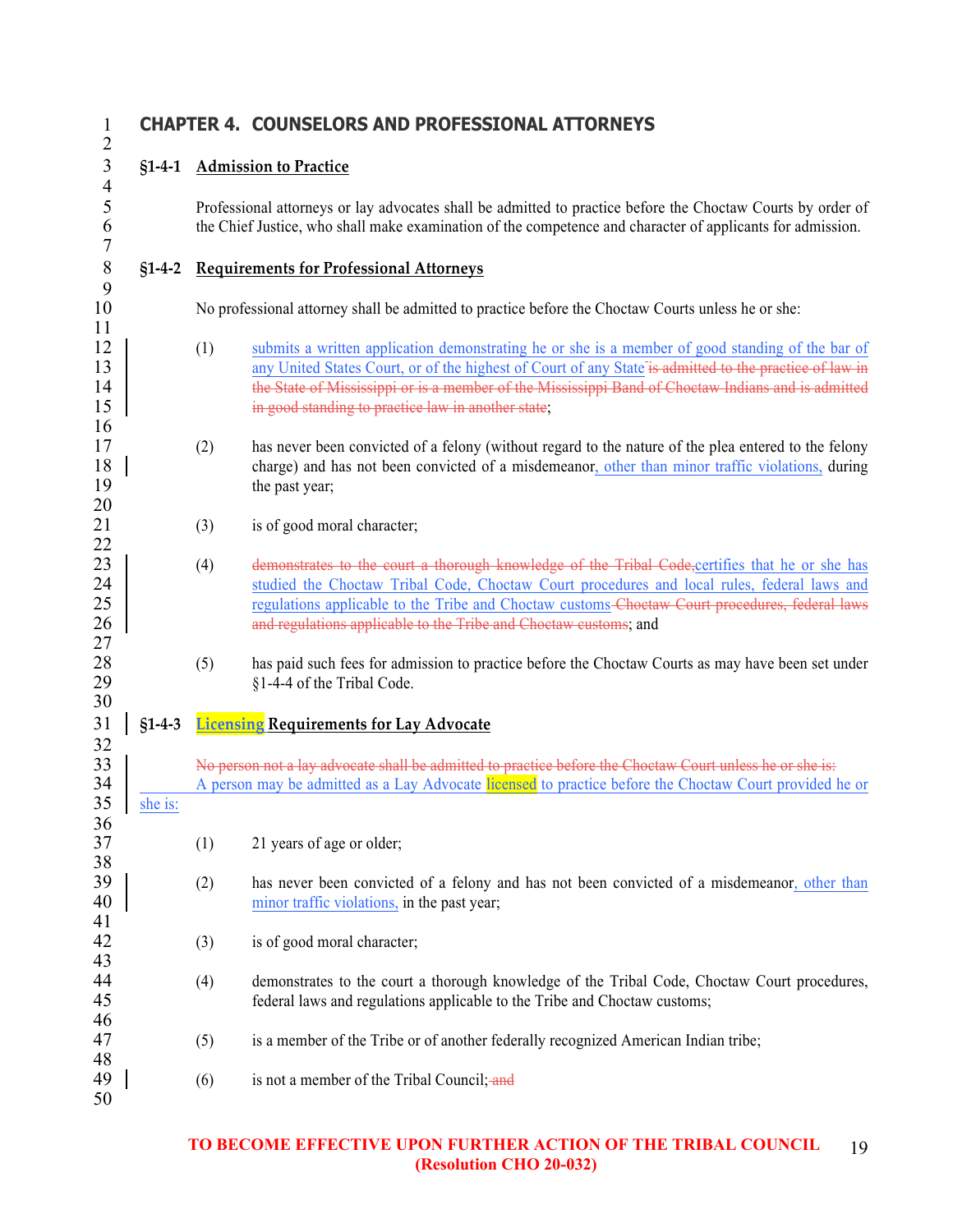| 2<br>3<br>4<br>5<br>6 |          | has paid such fees for admission to practice before the Choctaw Courts as may have been set under<br>(7)<br>§1-4-4 of the Tribal Code; and-<br>certifies annually (by July 31 <sup>st</sup> ) 6 hours of Continuing Legal Education hours (including 1 hour of<br>(8)<br>Ethics) which also include culturally-specific training by submitting supporting documentations to<br>the Court Administrator (Clerk of Court). |
|-----------------------|----------|--------------------------------------------------------------------------------------------------------------------------------------------------------------------------------------------------------------------------------------------------------------------------------------------------------------------------------------------------------------------------------------------------------------------------|
| 7                     |          |                                                                                                                                                                                                                                                                                                                                                                                                                          |
| 8                     | $$1-4-4$ | <b>Fees for Admission to Practice Before Choctaw Courts</b>                                                                                                                                                                                                                                                                                                                                                              |
| 9                     |          |                                                                                                                                                                                                                                                                                                                                                                                                                          |
| 10                    |          | The Tribal Council may from time to time act by ordinance to set such fees and such other practice and                                                                                                                                                                                                                                                                                                                   |
| 11                    |          | licensing requirements respecting the practice of law before the Choctaw Courts as it may deem appropriate.                                                                                                                                                                                                                                                                                                              |
| 12                    |          |                                                                                                                                                                                                                                                                                                                                                                                                                          |
| 13                    | $$1-4-5$ | <b>Ethics Provisions</b>                                                                                                                                                                                                                                                                                                                                                                                                 |
| 14                    |          |                                                                                                                                                                                                                                                                                                                                                                                                                          |
| 15                    |          | All attorney and Lay Advocates admitted to practice before the Choctaw Tribal Court shall adhere to the                                                                                                                                                                                                                                                                                                                  |
| 16                    |          | Mississippi Rules of Professional Conduct which is likewise adopted and incorporated in the Choctaw Tribal                                                                                                                                                                                                                                                                                                               |
| 17                    |          | Code.                                                                                                                                                                                                                                                                                                                                                                                                                    |
| 18                    |          |                                                                                                                                                                                                                                                                                                                                                                                                                          |
| 19                    |          |                                                                                                                                                                                                                                                                                                                                                                                                                          |
| 20                    |          |                                                                                                                                                                                                                                                                                                                                                                                                                          |
| 21                    |          |                                                                                                                                                                                                                                                                                                                                                                                                                          |
| 22                    |          |                                                                                                                                                                                                                                                                                                                                                                                                                          |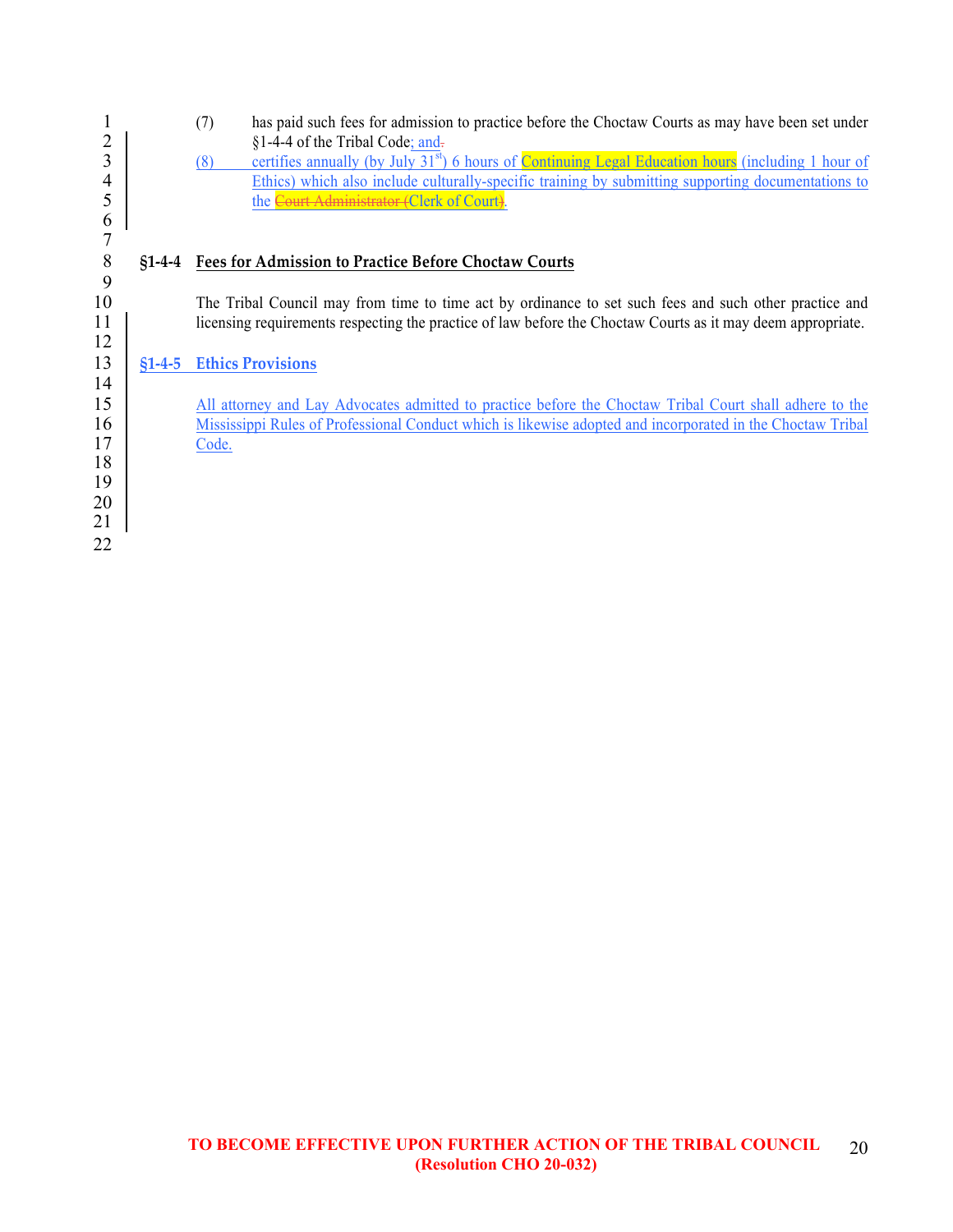$\frac{4}{5}$ 

9

11

15

17

22

29

35

39

43

# 1 **CHAPTER 5. GENERAL PROVISIONS**

# 3 **§1-5-1 Copies of Laws**

5 There shall be kept available for public inspection during regular business hours at the Office of the Clerk of the Tribal Court copies of the Tribal Code and any amendments thereto, plus copies of all laws or rules 6 the Tribal Court copies of the Tribal Code and any amendments thereto, plus copies of all laws or rules<br>7 which are incorporated by reference from other iurisdictions into the Tribal Code, plus a copy of the Code of 7 which are incorporated by reference from other jurisdictions into the Tribal Code, plus a copy of the Code of Professional Responsibility of the American Bar Association. 8 Professional Responsibility of the American Bar Association.

# 10 **§1-5-2 Records of Court Open to Public Inspection; Exceptions**

12 The files and records of the Choctaw Courts shall be open for public inspection, except that the files and 13 records for adoptions, incompetency proceedings and Youth Court proceedings shall not be open to public<br>14 inspection and may be inspected only with prior specific indicial authorization inspection and may be inspected only with prior specific judicial authorization.

# 16 **§1-5-3 Adoption by Reference Not a Waiver of Sovereign Power of Choctaw Tribe**

18 The adoption of any law, code or other document by reference into the Tribal Code shall in no way<br>19 constitute a waiver or cession of any sovereign power of the Tribe to the jurisdiction whose law or code is 19 constitute a waiver or cession of any sovereign power of the Tribe to the jurisdiction whose law or code is<br>20 adopted or in any way diminish such sovereign power but shall result in the law or code thus adopted adopted, or in any way diminish such sovereign power, but shall result in the law or code thus adopted 21 becoming the law of the Tribe.

# 23 **§1-5-4 Sovereign Immunity**  $\frac{24}{25}$

Except as expressly abrogated by act of Congress, or as specifically waived by resolution or ordinance of the 26 Tribal Council specifically referring to such, the Tribe shall be immune from suit in any civil action, and its officers and employees immune from suit for any liability arising from the performance of their official 27 officers and employees immune from suit for any liability arising from the performance of their official duties. duties.

#### 30 **§1-5-5 Actions By or Against the Tribe or Its Officers or Employees** 31

32 In any action otherwise authorized by or against the Tribe or its officers or employees arising from the performance of their official duties, the following modifications to the rules or procedures set forth in the 33 performance of their official duties, the following modifications to the rules or procedures set forth in the Tribal Code shall apply: Tribal Code shall apply:

- 36 (1) The periods of time specified for civil cases or appeals of either a civil or criminal nature in which 37 an answer, reply or other pleading or response of any kind shall be required shall be double the 38 period specified.
- 40 (2) Neither the Tribe nor its officers or employees when involved in a civil action arising from the performance of their official duties shall be liable for the navment of the costs or expenses of the 41 performance of their official duties shall be liable for the payment of the costs or expenses of the 42 opposing party.
- 44 (3) Neither the Tribe nor its officers or employees when involved in a civil action arising from the 45 performance of their official duties shall be required to post security by bond or otherwise for any purpose. purpose. 47
- 48 (4) No action, otherwise authorized, may be instituted against any officer or employee of the Tribe for 49 a cause of action arising out of, or in the course of, the performance of his duty, or any action upon 50 the bond of any such officer or employee, unless there is filed with the complaint a cash or written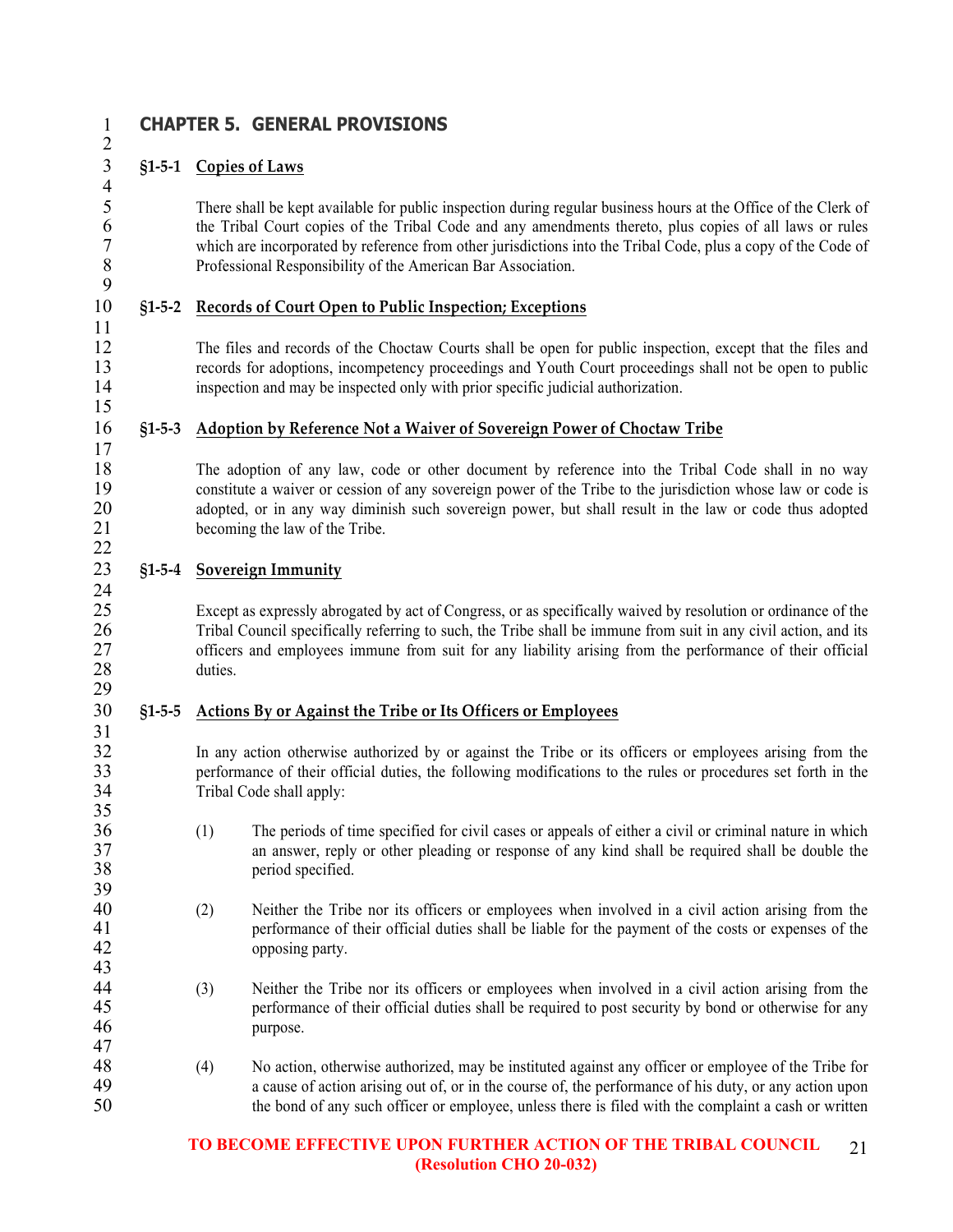| $\mathbf{1}$<br>$\overline{c}$<br>$\overline{\mathbf{3}}$<br>$\overline{4}$<br>5          |          |     | bond or undertaking with at least two sufficient sureties subject to the jurisdiction of the court in the<br>amount of \$300 or such greater amount as the court may order, conditioned for the payment of such<br>costs, charges and reasonable attorney's fees to be fixed by the court as may be awarded against the<br>Plaintiff in said action.                                                                                                                                                                                                                                                                                                                                                                                                                                                                                                                                                                                                                                                                                                                                                                                                                                                                                                                                                                                                                                                                                                 |
|-------------------------------------------------------------------------------------------|----------|-----|------------------------------------------------------------------------------------------------------------------------------------------------------------------------------------------------------------------------------------------------------------------------------------------------------------------------------------------------------------------------------------------------------------------------------------------------------------------------------------------------------------------------------------------------------------------------------------------------------------------------------------------------------------------------------------------------------------------------------------------------------------------------------------------------------------------------------------------------------------------------------------------------------------------------------------------------------------------------------------------------------------------------------------------------------------------------------------------------------------------------------------------------------------------------------------------------------------------------------------------------------------------------------------------------------------------------------------------------------------------------------------------------------------------------------------------------------|
| $\boldsymbol{6}$<br>$\sqrt{ }$<br>$\,$ 8 $\,$                                             |          | (5) | No action may be instituted against the Tribe unless security under the same conditions as set forth<br>above is filed with the complaint.                                                                                                                                                                                                                                                                                                                                                                                                                                                                                                                                                                                                                                                                                                                                                                                                                                                                                                                                                                                                                                                                                                                                                                                                                                                                                                           |
| 9<br>$10\,$<br>11<br>12<br>13<br>14<br>15<br>16<br>17<br>18<br>19<br>20<br>21<br>22<br>23 |          | (6) | From and after August 1, 1993, the Tribe shall be responsible for providing a defense to criminal<br>and civil complaints against officers and employees of the Tribe arising out of the course of their<br>employment or official duties, and for the payment of any judgment in any civil action or the<br>settlement of any claim against such officer or employee for money damages arising out of any act<br>or omission within the course of employment or performance of official duties on behalf of the<br>Tribe. The Tribe's duty to defend and provide indemnity on behalf of its officers and employees<br>shall be secondary to the obligation of the Tribe's insurers, and such insurers shall not be relieved<br>of any legal obligation to the Tribe's officers or employees or to the Tribe due to this Tribal law.<br>For purposes of this paragraph, a Tribal employee or officer shall not be considered as acting within<br>the course of his employment or official duties for any conduct that a court determines to have<br>constituted fraud, defamation or any criminal offense. Except as provided in the preceding<br>sentence, for purposes of this paragraph but not otherwise, it shall be a rebuttable presumption that<br>any act or omission of a Tribal employee or officer within the time and at the place of his or her<br>employment is within the course and scope of his employment and/or official duties. |
| 24                                                                                        | $$1-5-6$ |     | <b>Limitations in Civil Actions</b>                                                                                                                                                                                                                                                                                                                                                                                                                                                                                                                                                                                                                                                                                                                                                                                                                                                                                                                                                                                                                                                                                                                                                                                                                                                                                                                                                                                                                  |
| 25<br>26<br>27                                                                            |          |     | Unless otherwise specifically provided in the Tribal Code, the following limitations on the bringing of civil<br>actions will apply:                                                                                                                                                                                                                                                                                                                                                                                                                                                                                                                                                                                                                                                                                                                                                                                                                                                                                                                                                                                                                                                                                                                                                                                                                                                                                                                 |
| 28<br>29<br>30<br>31                                                                      |          | (1) | Any action against the Tribe or its officers or employees arising from the performance of their<br>official duties must be commenced within one year of the date the cause of action occurred.                                                                                                                                                                                                                                                                                                                                                                                                                                                                                                                                                                                                                                                                                                                                                                                                                                                                                                                                                                                                                                                                                                                                                                                                                                                       |
| 32<br>33<br>34<br>35                                                                      |          | (2) | Any other action must be commenced within two years of the date the cause of action occurred;<br>provided, however, that any cause of action based on fraud or mistake shall not be deemed to have<br>occurred until the aggrieved party has discovered or reasonably should have discovered the facts<br>constituting the fraud or mistake.                                                                                                                                                                                                                                                                                                                                                                                                                                                                                                                                                                                                                                                                                                                                                                                                                                                                                                                                                                                                                                                                                                         |
| 36<br>37                                                                                  | $$1-5-7$ |     | <b>Principles of Construction</b>                                                                                                                                                                                                                                                                                                                                                                                                                                                                                                                                                                                                                                                                                                                                                                                                                                                                                                                                                                                                                                                                                                                                                                                                                                                                                                                                                                                                                    |
| 38<br>39<br>40                                                                            |          |     | The following principles of construction will apply to all of the Tribal Code unless a different construction is<br>obviously intended:                                                                                                                                                                                                                                                                                                                                                                                                                                                                                                                                                                                                                                                                                                                                                                                                                                                                                                                                                                                                                                                                                                                                                                                                                                                                                                              |
| 41<br>42<br>43<br>44                                                                      |          | (1) | Masculine words shall include the feminine, and singular words shall include the plural, and vice<br>versa.                                                                                                                                                                                                                                                                                                                                                                                                                                                                                                                                                                                                                                                                                                                                                                                                                                                                                                                                                                                                                                                                                                                                                                                                                                                                                                                                          |
| 45<br>46<br>47                                                                            |          | (2) | Words shall be given their plain meaning and technical words shall be given their usually<br>understood meaning where no other meaning is specified.                                                                                                                                                                                                                                                                                                                                                                                                                                                                                                                                                                                                                                                                                                                                                                                                                                                                                                                                                                                                                                                                                                                                                                                                                                                                                                 |
| 48<br>49<br>50                                                                            |          | (3) | Whenever a term is defined for a specific part of the Tribal Code, that definition shall apply to all<br>parts of the Tribal Code unless a contrary meaning is clearly intended.                                                                                                                                                                                                                                                                                                                                                                                                                                                                                                                                                                                                                                                                                                                                                                                                                                                                                                                                                                                                                                                                                                                                                                                                                                                                     |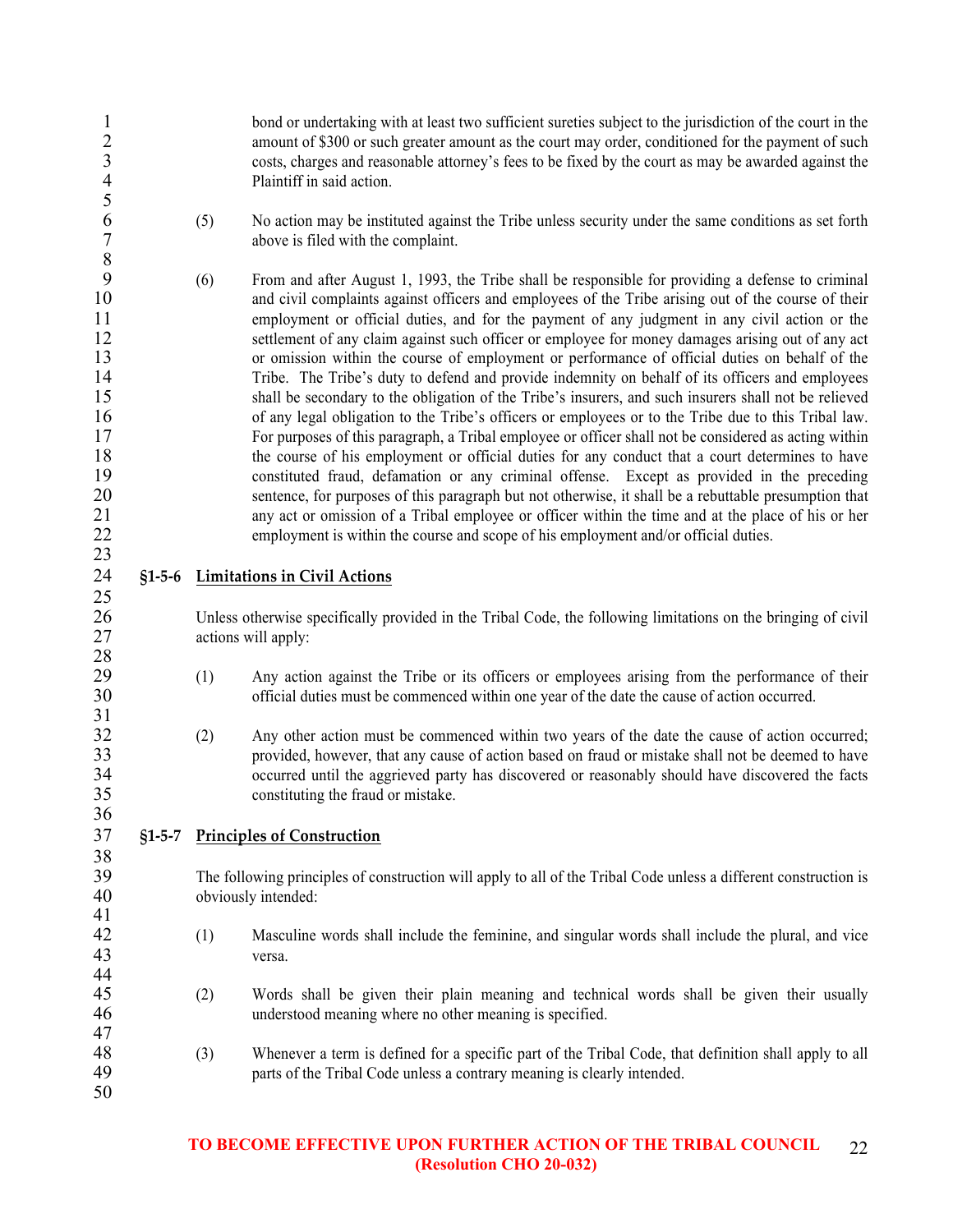| $\mathbf{1}$<br>$\overline{c}$                               |          | (4)         | This Tribal Code shall be construed as a whole to give effect to all its parts in a logical, consistent<br>manner.                                                                                                                                                                 |
|--------------------------------------------------------------|----------|-------------|------------------------------------------------------------------------------------------------------------------------------------------------------------------------------------------------------------------------------------------------------------------------------------|
| $\mathfrak{Z}$<br>$\overline{4}$<br>5<br>6<br>$\overline{7}$ |          | (5)         | If any provision of the Tribal Code or the application of any provisions to any person or<br>circumstance is held invalid, the remainder of the Tribal Code shall not be affected thereby, and to<br>this end the provisions of the Tribal Code are declared to be severable.      |
| $\,$ $\,$<br>9<br>10                                         |          | (6)         | Any typographical errors or omissions shall be ignored whenever the intended meaning of the<br>provision containing the error or omission is otherwise reasonably certain to the court.                                                                                            |
| 11<br>12<br>13                                               |          | (7)         | Any other issues of construction shall be handled in accordance with generally accepted principles<br>of construction giving due regard for the underlying principles and purposes of the Tribal Code.                                                                             |
| 14                                                           | $$1-5-8$ | Definitions |                                                                                                                                                                                                                                                                                    |
| 15<br>16<br>17                                               |          |             | The following definitions will apply to the Tribal Code:                                                                                                                                                                                                                           |
| 18<br>19<br>20                                               |          | (1)         | "Indian" or "Indian person" means any person of Indian descent who is defined as an Indian for<br>purposes of federal criminal jurisdiction under the Major Crimes Act, 18 U.S.C. §1153.                                                                                           |
| 21<br>22<br>23                                               |          | (2)         | "Reservation" or "Choctaw Reservation" means all lands encompassed by the definition of Tribal<br>territorial jurisdiction set out at $\S1-2-2(1)$ of the Tribal Code.                                                                                                             |
| 24<br>25                                                     |          | (3)         | "Tribe" means the Mississippi Band of Choctaw Indians, unless another or nonspecific Indian tribe<br>is closely intended.                                                                                                                                                          |
| 26<br>27<br>28<br>29                                         |          | (4)         | "Tribal Council" means the Choctaw Tribal Council as specified in the Constitution of the<br>Mississippi Band of Choctaw Indians.                                                                                                                                                  |
| 30<br>31<br>32<br>33                                         |          | (5)         | "Superintendent" means the representative of the Bureau of Indian Affairs or other person to whom<br>has been delegated Bureau of Indian Affairs administrative authority for Bureau of Indian Affairs<br>functions on the Choctaw Indian Reservation.                             |
| 34<br>35                                                     |          | (6)         | "Signature" means the written signature, or official seal of a person, or the mark or thumbprint of a<br>person witnessed by two disinterested persons subscribing their names therewith.                                                                                          |
| 36<br>37                                                     |          | (7)         | "Tribal Chief" means the elected Tribal Chief of the Mississippi Band of Choctaw Indians.                                                                                                                                                                                          |
| 38<br>39<br>40<br>41<br>42                                   |          | (8)         | "Choctaw Court(s)" or "Courts of the Mississippi Band of Choctaw Indians" means any courts<br>which have been or may hereafter be established by authority of the Mississippi Band of Choctaw<br>Indians and/or the Secretary of the Interior, for the Choctaw Indian Reservation. |
| 43                                                           | $$1-5-9$ |             | <b>Judicial Notice of Adjudicative Facts</b>                                                                                                                                                                                                                                       |
| 44<br>45<br>46                                               |          | (1)         | Scope of Rule: This rule governs only judicial notice of adjudicative facts; that is, facts at issue in a<br>particular case.                                                                                                                                                      |
| 47<br>48<br>49                                               |          | (2)         | Kinds of Facts: A judicially-noticed fact must be one not subject to reasonable dispute in that it is<br>either:                                                                                                                                                                   |
| 50<br>51                                                     |          |             | generally known within the territorial jurisdiction of the trial court;<br>(a)                                                                                                                                                                                                     |
|                                                              |          |             | TO BECOME EFFECTIVE UPON FURTHER ACTION OF THE TRIBAL COUNCIL<br>23                                                                                                                                                                                                                |

 **(Resolution CHO 20-032)**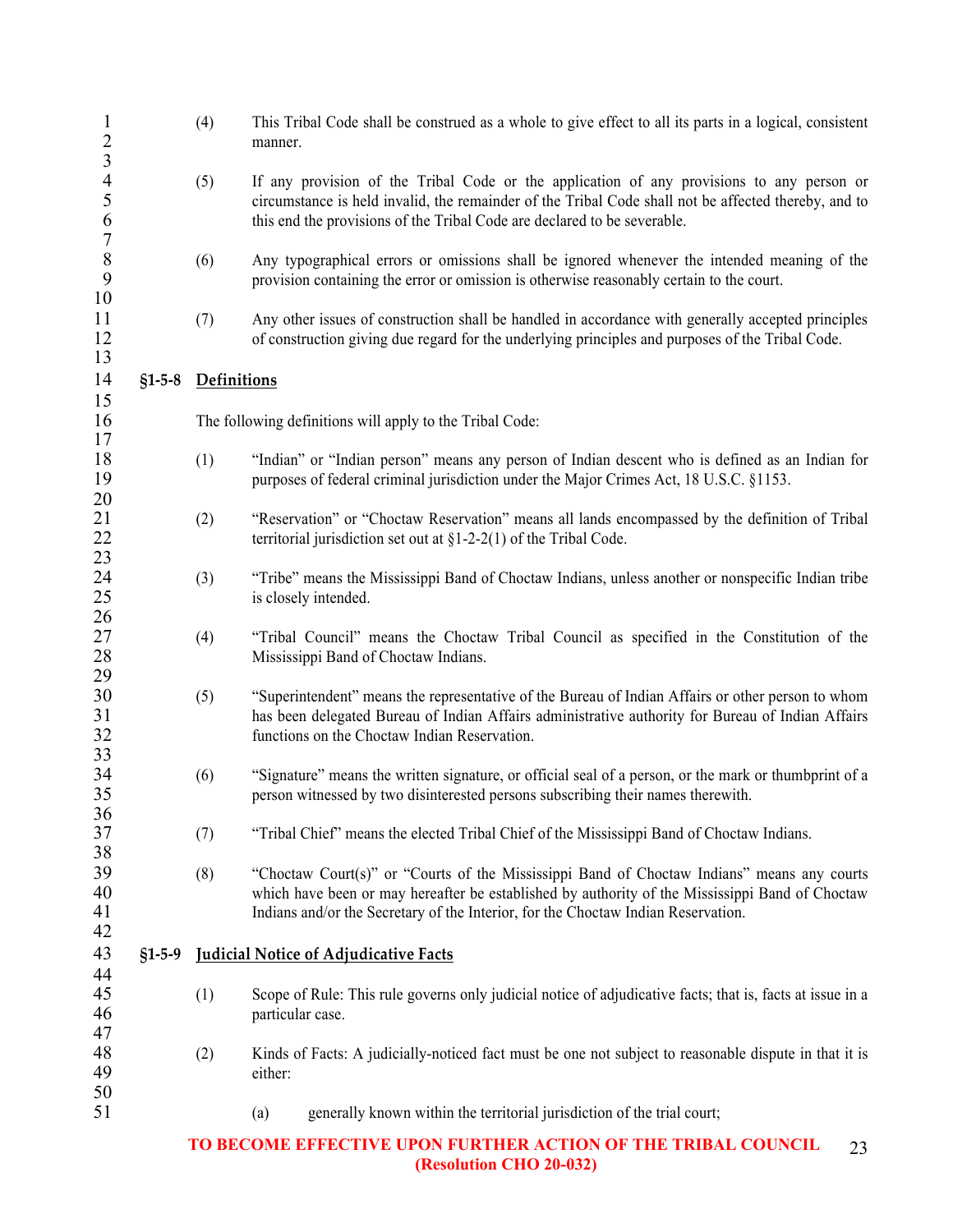| $\mathbf{1}$                                 |     |                                                                                                                                                                                                                                                                                                                                                                                                                                                                                                                                                                                                                                                                                                                                                                              |
|----------------------------------------------|-----|------------------------------------------------------------------------------------------------------------------------------------------------------------------------------------------------------------------------------------------------------------------------------------------------------------------------------------------------------------------------------------------------------------------------------------------------------------------------------------------------------------------------------------------------------------------------------------------------------------------------------------------------------------------------------------------------------------------------------------------------------------------------------|
| $\frac{2}{3}$                                |     | (b)<br>capable of accurate and ready determination by resorting to sources whose accuracy                                                                                                                                                                                                                                                                                                                                                                                                                                                                                                                                                                                                                                                                                    |
| $\overline{4}$                               |     | cannot reasonably be questioned.                                                                                                                                                                                                                                                                                                                                                                                                                                                                                                                                                                                                                                                                                                                                             |
| 5<br>6                                       | (3) | When discretionary: A court may take judicial notice of such facts, whether requested or not.                                                                                                                                                                                                                                                                                                                                                                                                                                                                                                                                                                                                                                                                                |
| $\overline{7}$<br>$\,8\,$                    | (4) | When mandatory: A court shall take judicial notice of such facts, whether requested or not.                                                                                                                                                                                                                                                                                                                                                                                                                                                                                                                                                                                                                                                                                  |
| 9<br>10<br>11<br>12                          | (5) | Opportunity to be heard: A party is entitled upon timely request to an opportunity to be heard as to<br>the propriety of taking judicial notice and the tenor of the matter noticed. In the absence of prior<br>notification, the request may be made after judicial notice has been taken.                                                                                                                                                                                                                                                                                                                                                                                                                                                                                  |
| 13<br>14                                     | (6) | Time of taking notice: Judicial notice may be taken at any stage of the proceeding.                                                                                                                                                                                                                                                                                                                                                                                                                                                                                                                                                                                                                                                                                          |
| 15<br>16<br>17<br>18                         | (7) | Instructing jury: In a civil action or proceeding, the court shall instruct the jury to accept as<br>conclusive any fact judicially noticed. In a criminal case heard by a jury the court shall instruct the<br>jury that it may but is not required to, accept as conclusive any fact judicially noticed.                                                                                                                                                                                                                                                                                                                                                                                                                                                                   |
| 19                                           |     | §1-5-10 Exhaustion of Administrative Remedies                                                                                                                                                                                                                                                                                                                                                                                                                                                                                                                                                                                                                                                                                                                                |
| 20<br>21<br>22<br>23<br>24<br>25<br>26<br>27 |     | No Court of the Mississippi Band of Choctaw Indians shall have jurisdiction to entertain any civil suit or<br>action, or any privately initiated criminal complaint, against the Mississippi Band of Choctaw Indians, the<br>Tribal Council, a Tribal government agency or instrumentality, or any Tribal official or employee<br>complaining of the official conduct thereof unless the plaintiff in such action has first exhausted Tribal<br>administrative remedies in an effort to correct the matter complained of; provided, however, that suits,<br>actions or complaints deriving from a decision of an independent agency of the Tribe created by the Tribal<br>Council through provisions of the Tribal Code, such as the Choctaw Gaming Commission created under |
| 28<br>29                                     |     | Title XV, may proceed directly from the independent agency to the Tribal Court without a written complaint<br>having to be filed with the Chief.                                                                                                                                                                                                                                                                                                                                                                                                                                                                                                                                                                                                                             |
| 30<br>31                                     |     | To exhaust administrative remedies under this section, a petitioner, plaintiff or complaining witness must:                                                                                                                                                                                                                                                                                                                                                                                                                                                                                                                                                                                                                                                                  |
| 32<br>33<br>34<br>35<br>36                   | (1) | make a good faith effort to invoke and comply with all then existing, reasonable administrative<br>procedures for handling disputes, grievances or complaints applicable to the office or department in<br>which the matter arose; and                                                                                                                                                                                                                                                                                                                                                                                                                                                                                                                                       |
| 37<br>38<br>39<br>40                         | (2) | upon compliance with subsection (1) file a written complaint with the Tribal Chief setting out the<br>basis for the complaint and the administrative remedies pursued to correct the matter complained<br>of, with the exception of complaints concerning the decisions of independent agencies, in which<br>case a complaint need not be filed with the Chief.                                                                                                                                                                                                                                                                                                                                                                                                              |
| 41<br>42<br>43<br>44<br>45                   | (3) | If the Tribal Chief's final action on the complaint does not satisfy the complaining party, or if the<br>Tribal Chief has taken no action on the complaint within twenty (20) days of the date it was filed,<br>the complaining party shall be deemed to have exhausted administrative remedies for purposes of<br>this section.                                                                                                                                                                                                                                                                                                                                                                                                                                             |
| 46<br>47<br>48<br>49<br>50<br>51             | (4) | Any complaint in the Tribal Court against the Mississippi Band of Choctaw Indians, the Tribal<br>Council, a Tribal government agency or instrumentality or any Tribal official or employee<br>complaining of the official conduct thereof, which fails to demonstrate on its face that the filing<br>party has complied with the requirements of this section shall be dismissed by the court without<br>prejudice to that party's right to file the suit again when and if these requirements have been met.                                                                                                                                                                                                                                                                |
|                                              |     |                                                                                                                                                                                                                                                                                                                                                                                                                                                                                                                                                                                                                                                                                                                                                                              |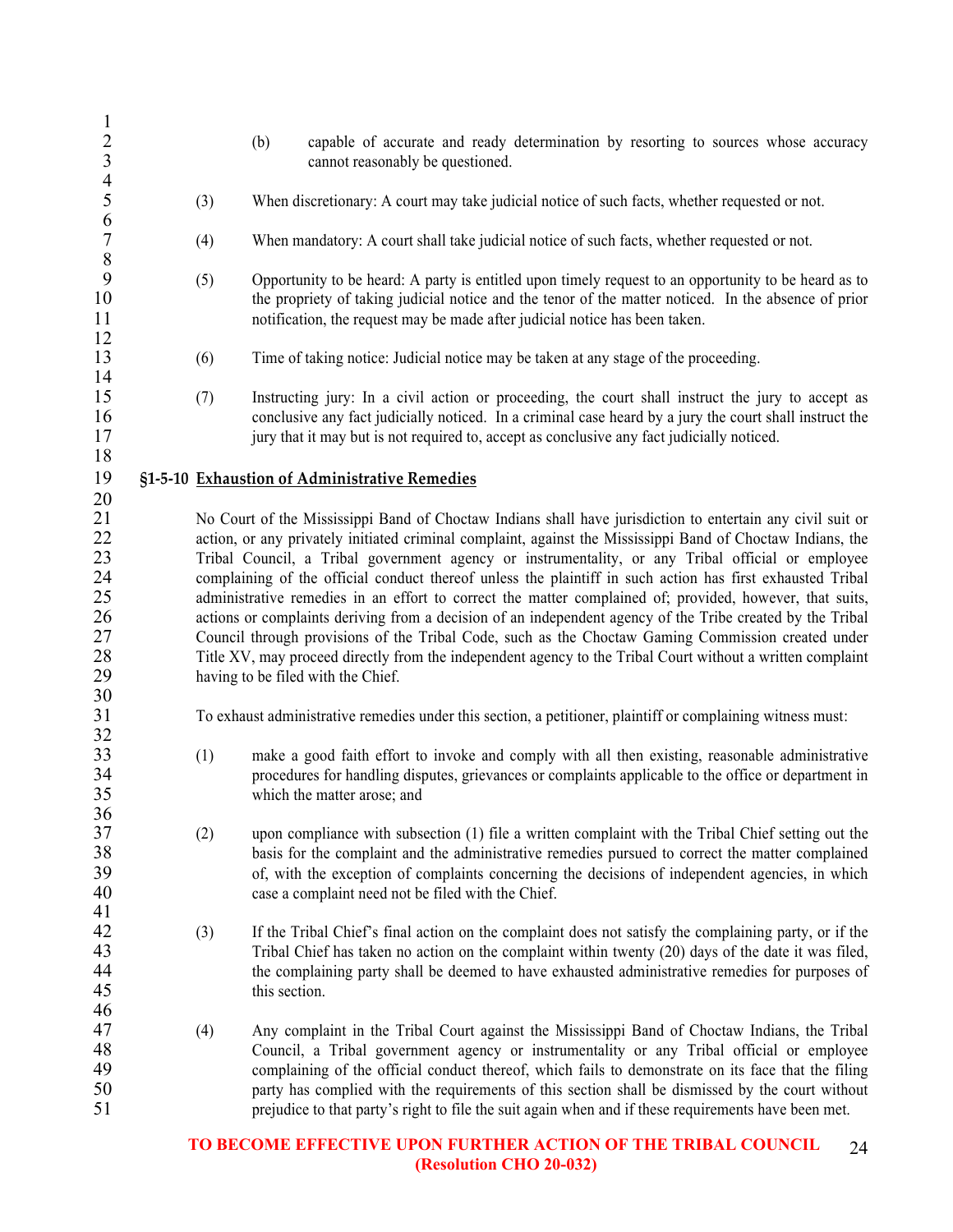| 8                    | (5) | Notwithstanding the above, the court has jurisdiction to entertain an application for a temporary<br>restraining order (TRO) against the Mississippi Band of Choctaw Indians, the Tribal Council, a<br>Tribal government agency or instrumentality, or any Tribal official or employee, after a hearing,<br>where the petitioner demonstrates compliance with Title VI, Rule $65(b)$ , and where the failure to<br>issue such TRO for the minimum time necessary to exhaust remedies under this section would<br>produce irreparable injury, loss or damage to petitioner and where the issuance of said TRO would<br>not cause undue loss or inconvenience to defendant. |
|----------------------|-----|---------------------------------------------------------------------------------------------------------------------------------------------------------------------------------------------------------------------------------------------------------------------------------------------------------------------------------------------------------------------------------------------------------------------------------------------------------------------------------------------------------------------------------------------------------------------------------------------------------------------------------------------------------------------------|
| 10<br>11<br>12<br>13 | (6) | Nothing in $\S1-5-10$ of the Tribal Code constitutes a waiver of the Mississippi Band of Choctaw<br>Indians' sovereign immunity from suit in civil actions as defined in $\S1-5-4$ of the Tribal Code.                                                                                                                                                                                                                                                                                                                                                                                                                                                                    |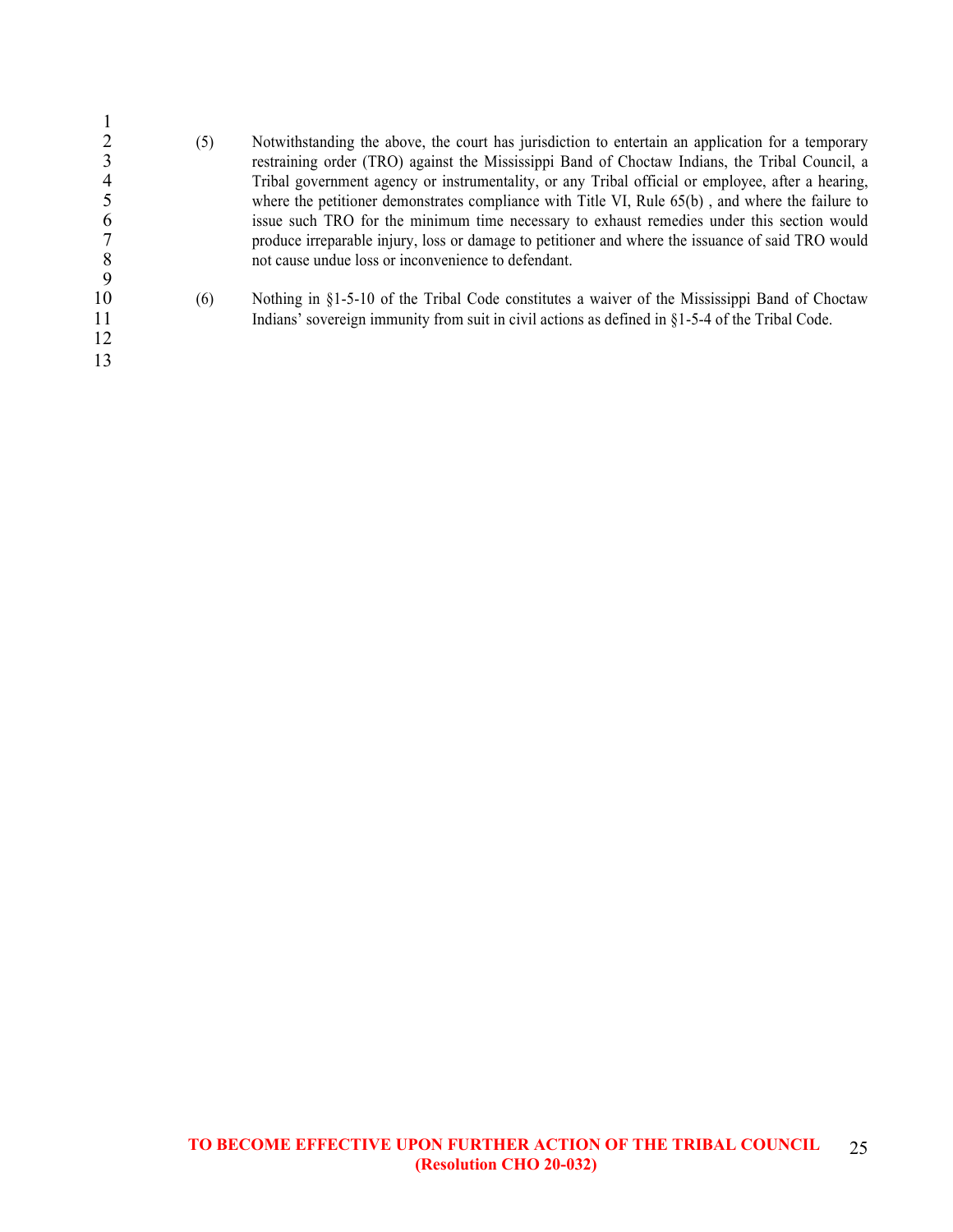# **§1-6-1 Appointment of Judges**  $\frac{4}{5}$   $\frac{19}{20}$

# **CHAPTER 6. TRIBAL COURT PROCEDURES**

|        | The Chief Justice and the Associate Justices shall be appointed to four-year terms by a two-thirds |
|--------|----------------------------------------------------------------------------------------------------|
|        | vote of the Tribal Council at its next regular meeting following the June elections in which eight |
|        | members of the Council, but not the Chief, are elected. For calendar year 1985 only, appointment   |
|        | will be effective January 1, 1985, and the terms shall continue through July of 1989. All persons  |
|        | appointed must meet the qualifications set forth in §1-3-2 of the Tribal Code, and                 |
|        | qualifications shall have been reviewed by the Committee on Judicial Affairs and Law Enforcement   |
|        | prior to Tribal Council action.                                                                    |
| $\sim$ |                                                                                                    |

 (2) The Special Judge shall be appointed by Tribal Council resolution to one-year terms commencing 14 October 1 of each year. The employment of the Special Judge shall be governed by an employment 15 agreement signed by the Chief and Secretary-Treasurer.

## (4) Prior to taking office, each judge shall take the following oath, which shall be administered by the **Secretary-Treasurer:**

<sup>21</sup> "I, all solemnly swear [or affirm] that I will support the Constitution of the 21 Mississippi Band of Choctaw Indians and the Constitution of the United States, will carry<br>22 met and uphold the ordinances resolutions and other legislation of the Tribal Council will 22 out and uphold the ordinances, resolutions and other legislation of the Tribal Council, will<br>23 cooperate with local state and federal offices and will administer justice and safeguard cooperate with local, state and federal offices, and will administer justice and safeguard **the rights guaranteed by the Indian Civil Rights Act of 1968**."

# **§1-6-2 Removal of Judges**

28 Any judge of the Choctaw Tribal Court may be removed from office by a two-thirds vote of the membership<br>29 of the Tribal Council for neglect of duty or gross misconduct after a hearing upon five days' notice, at which 29 of the Tribal Council for neglect of duty or gross misconduct after a hearing upon five days' notice, at which<br>30 the judge is given an opportunity to answer all charges and present evidence to the Tribal Council in his the judge is given an opportunity to answer all charges and present evidence to the Tribal Council in his defense. The decision of the Tribal Council shall be final.

§1-6-3 Compensation of Justices

 (1) The compensation of the Chief Justice and Associate Justices shall be determined by the Tribal 36 Council through yearly approval of the Court budget; provided, however, that said compensation shall not be<br>37 educed during the judge's term of office, subject to availability of funds. reduced during the judge's term of office, subject to availability of funds.

  $\Box$  The employment agreement with the Special Judge shall set forth the rate of compensation for the 40 Special Judge, which shall not exceed the budgeted amount in the Court budget.

# **§1-6-14 Administration**

44 (1) The operations of the Choctaw Tribal Court shall be primarily financed through a contract with or<br>45 erant from the Bureau of Indian Affairs administered by the Mississippi Band of Choctaw Indians grant from the Bureau of Indian Affairs, administered by the Mississippi Band of Choctaw Indians in accordance with its approved financial policies and procedures and any other policies applicable 47 to Tribal administration of federal funds. All court expenditures shall be initiated by the Chief<br>48 lustice or his designee All time and attendance reports for officers of the court and other court Justice or his designee. All time and attendance reports for officers of the court and other court 49 personnel shall be signed by the Chief Justice prior to their submission to the Tribal Finance Office.<br>50 The Chief Justice will forward copies of all retainers employment agreements consultant The Chief Justice will forward copies of all retainers, employment agreements consultant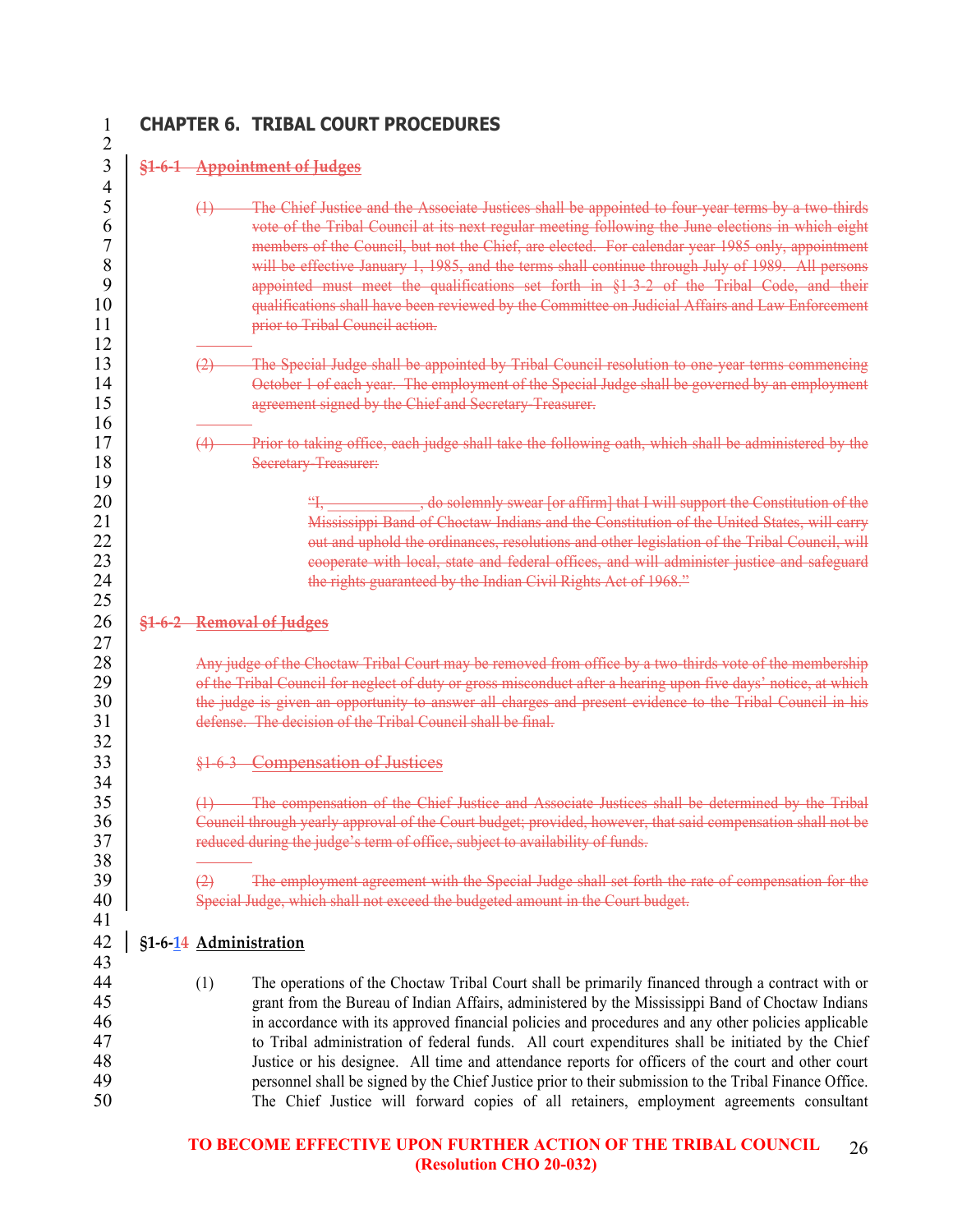1 agreements, and all other contracts or agreements to the Chief for his and the Secretary-Treasurer's<br>2 signature.  $\frac{3}{4}$ 4 (2) All sums collected by the court as fines, bail or bonds, or from the sale of confiscated items or commodities delivered in payment of fines and any other sums collected in connection with any 5 commodities delivered in payment of fines and any other sums collected in connection with any 6 function of the Choctaw Tribal Court shall be accounted for by the Clerk of Court and taken by the clerk to the Tribal Finance Office daily to be deposited in the name of the Tribe. Such funds may 8 be appropriated by the Tribal Council from time to time for Tribal purposes; provided, however,<br>9 that expenditure from this Tribal account shall be allowable by purchase order for any court 9 that expenditure from this Tribal account shall be allowable, by purchase order, for any court 10 refunds to defendants or others. 11 12 (3) The court shall operate in accordance with the Revised Personnel Policies of the Mississippi Band 13 of Choctaw Indians with regard to administrative responsibilities and employee rights. 14 15 **§1-6-25 Prosecutorial Services** 16 17 The chief law enforcement prosecutorial office of the Tribal government shall be the Office of the Attorney 18 General of the Mississippi Band of Choctaw Indians. The Attorney General of the Mississippi Band of Choctaw Indians ("Attorney General") shall report directly to the Chief and shall be considered a permanent 19 Choctaw Indians ("Attorney General") shall report directly to the Chief and shall be considered a permanent<br>20 considered a permanent policies for Tribal employees Subject to the availability of 20 political appointee under the Revised Personnel Policies for Tribal employees. Subject to the availability of 21 funds, the Chief shall nominate such persons as the Chief feels are qualified to fill the position of Attorney 22 General. Before taking office, such persons shall be confirmed by a majority vote of the Tribal Council. No<br>23 eners on shall be nominated or appointed as Attorney General unless he or she is a member in good standing 23 person shall be nominated or appointed as Attorney General unless he or she is a member in good standing<br>24 | of the bar of the State of Mississippi. The Attorney General shall be considered a permanent-political of the bar of the State of Mississippi. The Attorney General shall be considered a permanent-political 25 appointee, and the Chief may appoint other persons, as necessary and without Council confirmation, to serve 26 on the staff of the Attorney General. The Chief may also retain, subject to the availability of funds, other<br>27 special prosecutors in such instances for specific tasks when it is determined that such are necessary and special prosecutors in such instances for specific tasks when it is determined that such are necessary and in 28 the best interest of the Tribe. Such persons shall be nominated and confirmed in the same manner as set 29 forth for the Attorney General of the Mississippi Band of Choctaw Indians, and the qualifications shall be 30 the same as those set forth above for the Attorney General. A person filling such position shall report to the<br>31 | Chief and shall be a temporary-political appointee. Chief and shall be a temporary political appointee.  $\frac{32}{33}$ The Attorney General of the Mississippi Band of Choctaw Indians, or any special prosecutor, shall have the 34 power to subpoena witnesses and compel testimony in all matters, pursuant to a case pending before the 35 Tribal Court, or not, as the case may be; but if in a matter not pending before the court, only with the prior 36 written authorization of the Chief and approval by the judge of the Tribal Court. 37 38 **§1-6-36 Attorneys for the Indigent** 39<br>40 40 The Chief Justice may, pursuant to a signed agreement with an attorney or attorneys, appoint an attorney for<br>41 defendants in criminal cases who are indigent and for whom the charge if unheld is likely to result in defendants in criminal cases who are indigent and for whom the charge, if upheld, is likely to result in 42 incarceration, and in child custody cases. For purposes of this section, "indigent" shall mean a member of a 43 household with an annual income at the level at or below which households are considered to live in 44 poverty, as annually determined by the U.S. Department of Health and Human Services. The provision of 45 attorney services to the indigent shall be subject to availability of funds. attorney services to the indigent shall be subject to availability of funds. 46 47 **§1-6-7 Ethics Provisions** 48 49 | All judges of the Choctaw Tribal Court shall adhere to the following Code of Ethics and Judicial Conduct 50 for the Choctaw Tribal Court, which is likewise adopted by the Tribal Council and incorporated in the rules 51 governing Tribal Court operations: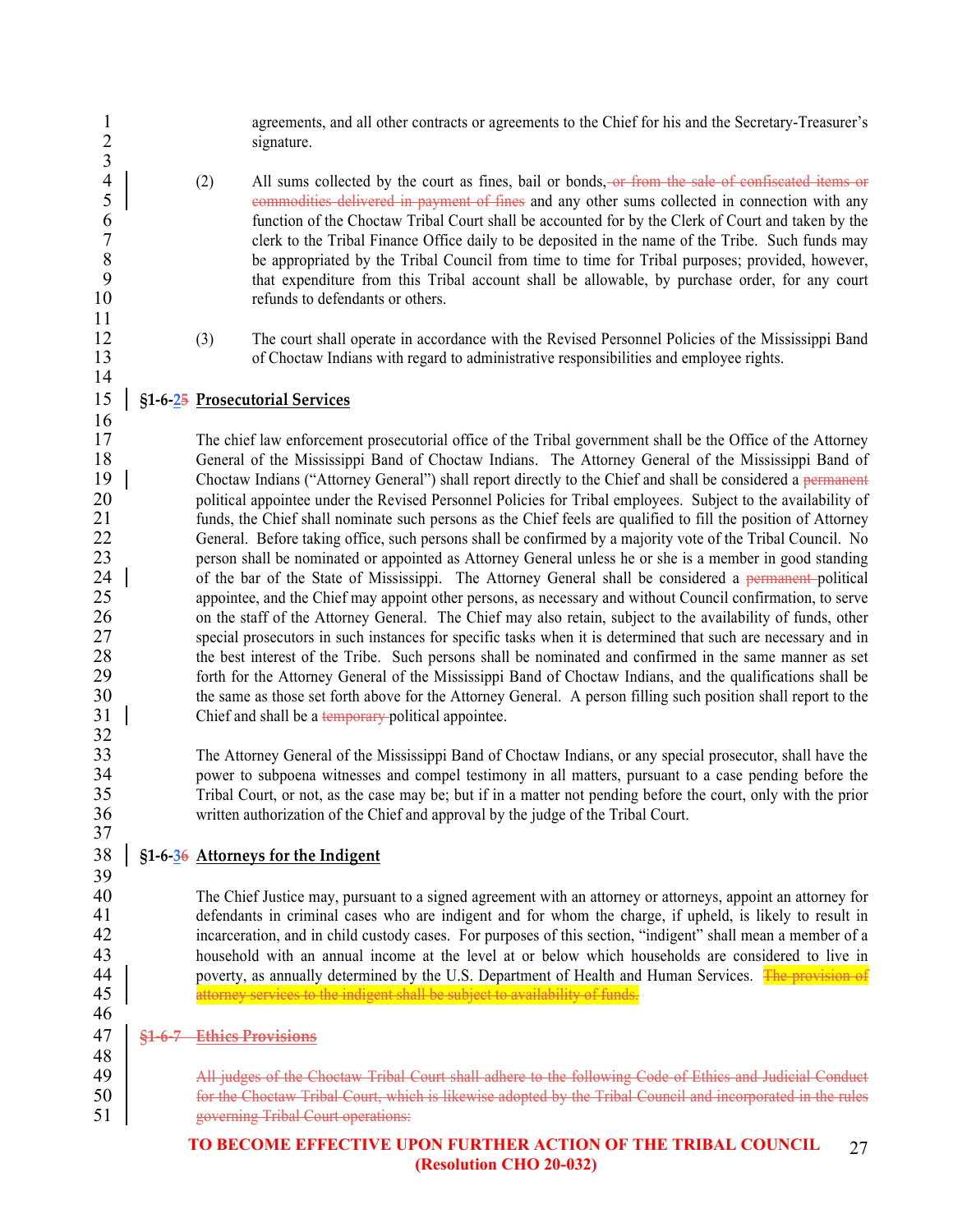|                   | A Judge Should Uphold the Integrity and Independence of the Judiciary                                                                                                                                                                                                                                                                                                                                                                                                                                                                                                                                                                                                                                                                                                                                                                        |
|-------------------|----------------------------------------------------------------------------------------------------------------------------------------------------------------------------------------------------------------------------------------------------------------------------------------------------------------------------------------------------------------------------------------------------------------------------------------------------------------------------------------------------------------------------------------------------------------------------------------------------------------------------------------------------------------------------------------------------------------------------------------------------------------------------------------------------------------------------------------------|
|                   | An independent and honorable judiciary is indispensable to justice on the Choctaw Indian Reservation. A<br>judge should participate in establishing, maintaining and enforcing, and should himself observe, high<br>standards of conduct so that the integrity and independence of the judiciary may be preserved. The<br>provisions of this Code should be construed and applied to further that objective.                                                                                                                                                                                                                                                                                                                                                                                                                                 |
|                   | Canon <sub>2</sub>                                                                                                                                                                                                                                                                                                                                                                                                                                                                                                                                                                                                                                                                                                                                                                                                                           |
|                   | A Judge Should Avoid Impropriety and the Appearance of Impropriety in All His Activities                                                                                                                                                                                                                                                                                                                                                                                                                                                                                                                                                                                                                                                                                                                                                     |
| $\bigoplus$       | A judge should respect and comply with the law and should conduct himself at all times in a<br>manner that promotes public confidence in the integrity and impartiality of the judiciary.                                                                                                                                                                                                                                                                                                                                                                                                                                                                                                                                                                                                                                                    |
| (2)               | A judge should not allow his family, social or other relationships to influence his judicial conduct<br>or judgment. He should not lend the prestige of his office to advance the private interests of others;<br>nor should he convey or permit others to convey the impression that they are in a special position to<br>influence him. He should not testify voluntarily as a character witness. He should avoid at all<br>times discussions or communications concerning ongoing or pending cases with litigants or other<br>interested persons unless both parties or their counselors are present or have been accorded and<br>waived equal opportunity to meet and engage in the discussions. He shall not accept gifts, money,<br>or gratuities under circumstances in which said gift, money, or gratuity are or may be intended to |
|                   | influence his conduct.                                                                                                                                                                                                                                                                                                                                                                                                                                                                                                                                                                                                                                                                                                                                                                                                                       |
|                   | Canon 3<br>A Judge Should Perform the Duties of His Office Impartially and Diligently                                                                                                                                                                                                                                                                                                                                                                                                                                                                                                                                                                                                                                                                                                                                                        |
|                   | The judicial duties of a judge take precedence over all his other activities. His judicial duties include all the<br>duties of his office prescribed by law. In the performance of these duties, a judge should:                                                                                                                                                                                                                                                                                                                                                                                                                                                                                                                                                                                                                             |
| $\leftrightarrow$ | be faithful to the law and maintain professional competence in it; be unswayed by partisan interests,<br>public clamor or fear of criticism;                                                                                                                                                                                                                                                                                                                                                                                                                                                                                                                                                                                                                                                                                                 |
| (2)               | maintain order and decorum in proceedings before him;                                                                                                                                                                                                                                                                                                                                                                                                                                                                                                                                                                                                                                                                                                                                                                                        |
| (3)               | officials, and others subject to his direction and control;                                                                                                                                                                                                                                                                                                                                                                                                                                                                                                                                                                                                                                                                                                                                                                                  |
| (4)               | be patient, dignified and courteous to litigants, jurors, witnesses, lawyers and others with whom he<br>deals in his official capacity and should require similar conduct of lawyers and of his staff, court<br>be committed to self-improvement and to participating in training made available to him.                                                                                                                                                                                                                                                                                                                                                                                                                                                                                                                                     |
|                   | Canon 4                                                                                                                                                                                                                                                                                                                                                                                                                                                                                                                                                                                                                                                                                                                                                                                                                                      |
|                   |                                                                                                                                                                                                                                                                                                                                                                                                                                                                                                                                                                                                                                                                                                                                                                                                                                              |
|                   | A Judge May Engage in Activities to Improve the Law, the Legal System and the<br><b>Administration of Justice</b>                                                                                                                                                                                                                                                                                                                                                                                                                                                                                                                                                                                                                                                                                                                            |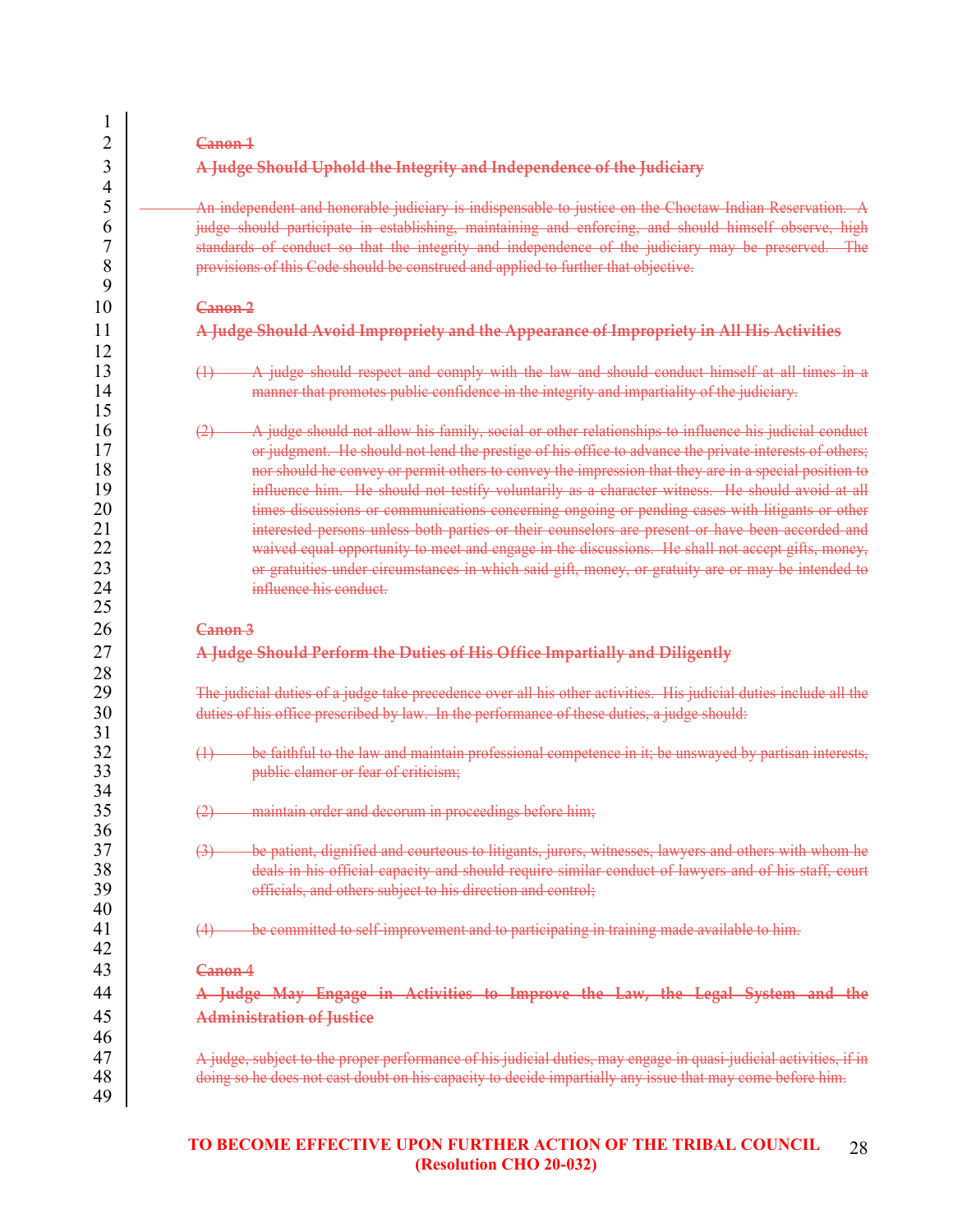| 1<br>$\overline{2}$<br>3              | He may speak, write, lecture, teach and participate in other activities concerning the law, the legal<br>$\leftrightarrow$<br>system and the administration of justice.                                                                                                                                                                                                                                                                                                                                                                                                             |
|---------------------------------------|-------------------------------------------------------------------------------------------------------------------------------------------------------------------------------------------------------------------------------------------------------------------------------------------------------------------------------------------------------------------------------------------------------------------------------------------------------------------------------------------------------------------------------------------------------------------------------------|
| 4<br>5<br>6<br>7<br>8                 | He may appear at a public hearing before an executive or legislative body of officials on matters<br>(2)<br>concerning the law, the legal system and the administration of justice, and he may otherwise<br>consult with an executive or legislative body of officials, but only on matters concerning the<br>administration of justice.                                                                                                                                                                                                                                            |
| 9<br>10<br>11<br>12<br>13<br>14<br>15 | He may serve as a member, officer or director of an organization or governmental agency devoted<br>$\left(3\right)$<br>to the improvement of the law, the legal system or the administration of justice. He may assist such<br>an organization in raising funds and may participate in their management and investment, but<br>should not personally participate in public fundraising activities. He may make recommendations<br>to public and private fund-granting agencies on projects and programs concerning the law, the legal<br>system, and the administration of justice. |
| 16                                    | Canon 5                                                                                                                                                                                                                                                                                                                                                                                                                                                                                                                                                                             |
| 17                                    | A Judge Should Regulate His ExtraJudicial Activities to Minimize the Risk of Conflict with His                                                                                                                                                                                                                                                                                                                                                                                                                                                                                      |
| 18                                    | <b>Judicial Duties</b>                                                                                                                                                                                                                                                                                                                                                                                                                                                                                                                                                              |
| 19                                    |                                                                                                                                                                                                                                                                                                                                                                                                                                                                                                                                                                                     |
| 20                                    | Avocational activities: A judge may write, lecture, teach and speak on non-legal subjects and engage in the                                                                                                                                                                                                                                                                                                                                                                                                                                                                         |
| 21<br>22<br>23                        | arts, sports, and other social and recreational activities, if such avocational activities do not detract from the<br>dignity of his office or interfere with the performance of his judicial duties.                                                                                                                                                                                                                                                                                                                                                                               |
| 24                                    | Canon 6                                                                                                                                                                                                                                                                                                                                                                                                                                                                                                                                                                             |
| 25                                    | A Judge Should Refrain from Political Activity Inappropriate to His Judicial Office                                                                                                                                                                                                                                                                                                                                                                                                                                                                                                 |
| 26                                    |                                                                                                                                                                                                                                                                                                                                                                                                                                                                                                                                                                                     |
| 27                                    | A judge should not:                                                                                                                                                                                                                                                                                                                                                                                                                                                                                                                                                                 |
| 28                                    |                                                                                                                                                                                                                                                                                                                                                                                                                                                                                                                                                                                     |
| 29<br>30                              | act as a leader or hold any office in a political organization; or<br>$\leftrightarrow$                                                                                                                                                                                                                                                                                                                                                                                                                                                                                             |
| 31<br>32                              | make speeches for a political organization or candidate or publicly endorse a candidate for<br>public office.                                                                                                                                                                                                                                                                                                                                                                                                                                                                       |
| 33                                    |                                                                                                                                                                                                                                                                                                                                                                                                                                                                                                                                                                                     |
| 34                                    | Notwithstanding the above, a judge shall be free to exercise his duties as a citizen and shall be able to                                                                                                                                                                                                                                                                                                                                                                                                                                                                           |
| 35                                    | participate by voting in any and all state, local and Tribal elections.                                                                                                                                                                                                                                                                                                                                                                                                                                                                                                             |
| 36                                    |                                                                                                                                                                                                                                                                                                                                                                                                                                                                                                                                                                                     |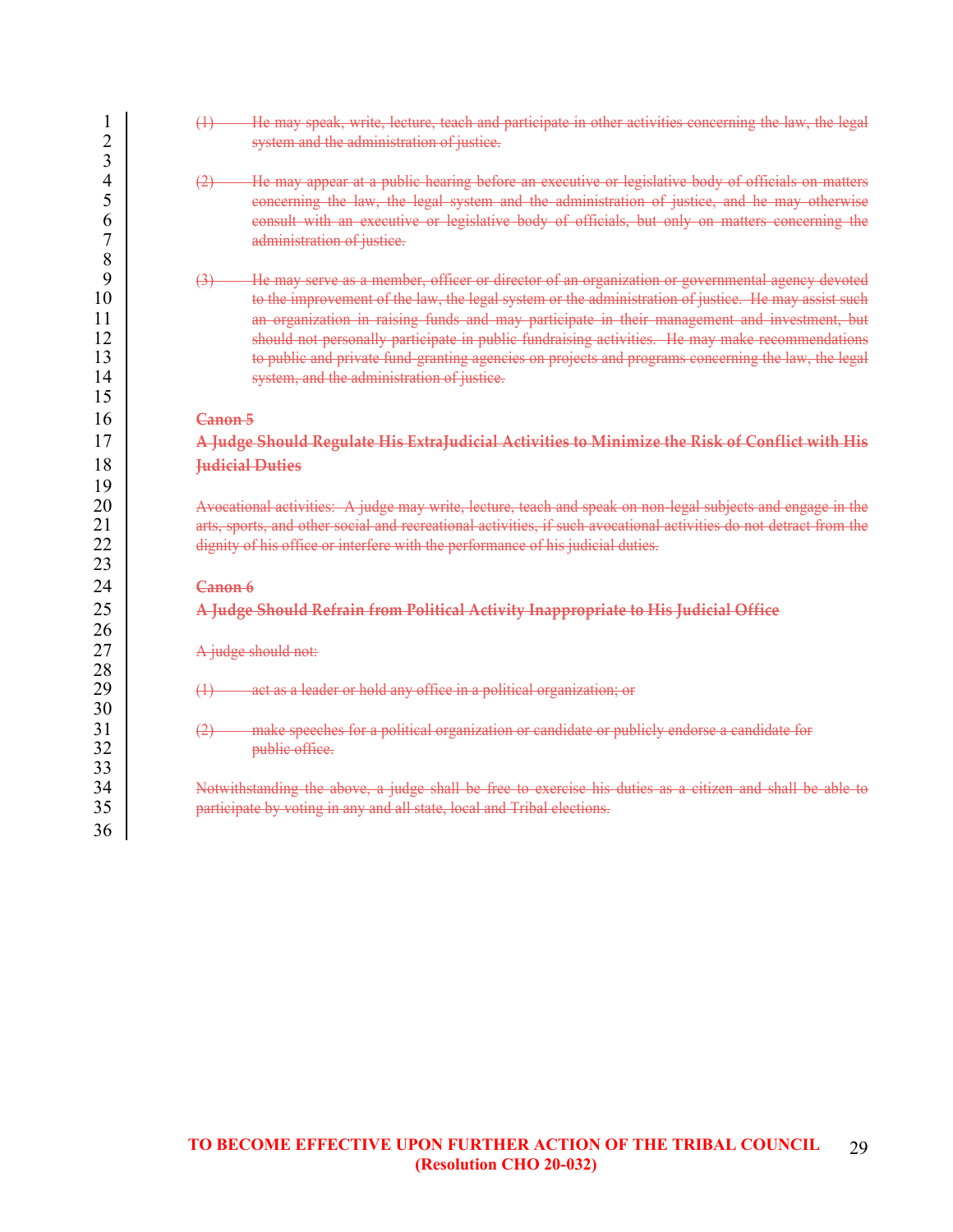$\frac{4}{5}$ 

 $\frac{11}{12}$ 

 $\frac{18}{19}$ 

# **CHAPTER 7. CHOCTAW TRIBAL NOTICE ACT**

# **§1-7-1 Findings and Purpose**

- (1) Findings: The "Tribe" has a compelling interest in protecting Tribal sovereignty and jurisdiction 6 and the validity of Tribal laws. Tribal sovereignty and jurisdiction and the validity of Tribal law<br>
Tribal Court in which the Tribe or any agency, office 7 may be questioned in cases in the Choctaw Tribal Court in which the Tribe or any agency, officer<br>8 or the employee thereof is not a party. With adequate, timely and uniform notice of cases in the 8 or the employee thereof is not a party. With adequate, timely and uniform notice of cases in the<br>9 Choctaw Tribal Court that question Tribal sovereignty and iurisdiction or the validity of Tribal law. Choctaw Tribal Court that question Tribal sovereignty and jurisdiction or the validity of Tribal law, 10 the Tribe can effectively assess whether and how to participate in such cases.
- (2) Purpose: The purpose of this law is to provide the Tribe with adequate, timely and uniform notice of any and all cases in the Choctaw Tribal Court that question Tribal sovereignty and jurisdiction or 14 the validity of any Tribal law and in which the Tribe or any agency, officer or employee thereof is not a party. not a party.

# **§1-7-2 Notice Required**

- 19 (1) Court to inform parties of notice requirement; party to give notice upon the filing of any action or<br>20 **consection** or proceeding in which the Tribe or any agency, officer, or employee thereof is not a party: The 20 proceeding in which the Tribe or any agency, officer, or employee thereof is not a party: The Choctaw Tribal Court will promptly inform all parties in writing of this law. Any party to such an Choctaw Tribal Court will promptly inform all parties in writing of this law. Any party to such an 22 action or proceeding that questions Tribal sovereignty or jurisdiction or the validity of any Tribal 23 law will give notice thereof to the Office of the Attorney General of the Mississippi Band of law will give notice thereof to the Office of the Attorney General of the Mississippi Band of Choctaw Indians. Such notice will identify the action or proceeding and will include a brief written explanation of the grounds upon which Tribal sovereignty or jurisdiction or the validity of Tribal 26 law is being questioned. Any party giving notice under this law will simultaneously file proof with the Choctaw Tribal Court that notice has been given as required by this Act. the Choctaw Tribal Court that notice has been given as required by this Act.
- $\frac{28}{29}$ 29 (2) Continued Notice: If notice is required under this Act, upon the Tribe's timely request, the<br>30 Choctaw Tribal Court or any party will timely serve copies of all subsequent filings and of Choctaw Tribal Court or any party will timely serve copies of all subsequent filings and orders in 31 the case on the Attorney General.
- **§1-7-3 Manner and Timing of Notice**
- (1) Simultaneous Notice: Notice required under this Act will be given in writing and simultaneously with the raising of a question about Tribal sovereignty or jurisdiction or the validity of any Tribal law.
- (2) Notice by Certified Mail: Notice required under this Act shall be made by certified mail. Other requirements regarding the manner by which notice under this law will be given will be developed by the Choctaw Tribal Court and approved by the Choctaw Tribal Council.

## **§1-7-4 Tribal Participation Following Notice**

 (1) Intervention: Upon timely motion or application, the Tribe may intervene as a matter of right in any action or proceeding in the Tribal Court that questions Tribal sovereignty or jurisdiction or the 47 validity of any Tribal law. Upon intervening under this law, the Tribe may assert any and all<br>48 available claims and defenses and may present any and all admissible evidence relating to the available claims and defenses and may present any and all admissible evidence relating to the question of its sovereignty or jurisdiction or validity of any Tribal law and is entitled to the same relief, including costs, as if the Tribe had instituted a separate action or proceeding; provided that,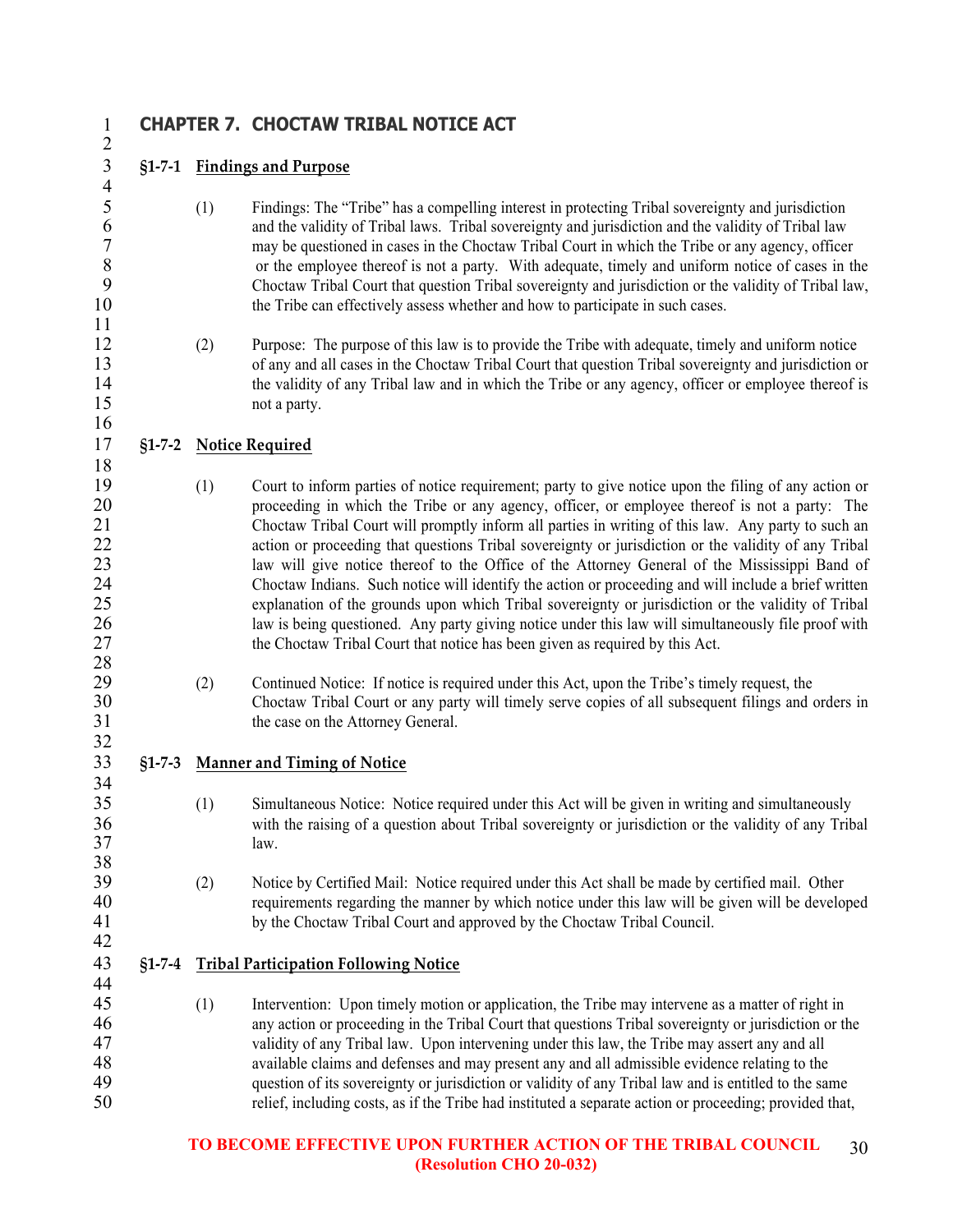| $\mathbf{1}$<br>$\frac{2}{3}$<br>$\overline{4}$<br>5 |          |     | the Tribe will not be required to pay costs of litigation in any action or proceeding in which it has<br>intervened under this law. Intervention under this law does not abridge, limit or otherwise affect<br>the right of the Tribe to commence, maintain, defend or otherwise intervene in actions or<br>proceedings in Tribal Court.                                                                                                                                                                              |
|------------------------------------------------------|----------|-----|-----------------------------------------------------------------------------------------------------------------------------------------------------------------------------------------------------------------------------------------------------------------------------------------------------------------------------------------------------------------------------------------------------------------------------------------------------------------------------------------------------------------------|
| 6<br>$\boldsymbol{7}$<br>$\,8\,$<br>9                |          | (2) | Amicus Curiae: Upon timely motion or application, the Tribe may appear as amicus curiae (friend<br>of the court) in any action or proceeding that questions Tribal sovereignty or jurisdiction or the<br>validity of any Tribal law.                                                                                                                                                                                                                                                                                  |
| 10<br>11<br>12<br>13<br>14<br>15                     |          | (3) | Information Sharing and Consultation: In any action or proceeding in the Tribal Court that<br>questions Tribal sovereignty or jurisdiction or the validity of any Tribal law in which the Tribe does<br>not intervene or appear as amicus curiae, the Tribe may nevertheless share important knowledge<br>with any party involved in the action or proceeding. This could include assistance in responding to<br>formal discovery requests or acting as an informal consultant.                                       |
| 16<br>17<br>18<br>19<br>20                           |          | (4) | No Participation: The Tribe may timely determine that it is in the best interest of the Tribe not to<br>intervene, appear as amicus curiae or otherwise participate in any action or proceeding in the<br>Choctaw Tribal Court that questions Tribal sovereignty or jurisdiction or the validity of any Tribal<br>law.                                                                                                                                                                                                |
| 21<br>22<br>23                                       |          | (5) | Authority to Determine Participation: The Attorney General may determine participation on behalf<br>of the Tribe under this Act.                                                                                                                                                                                                                                                                                                                                                                                      |
| 24<br>25<br>26<br>27<br>28                           |          | (6) | Timelines of Participation Determinations: Unless the Tribal Court orders otherwise, where timely<br>and proper notice has been given under this law, the Tribe will notify the Tribal Court and parties in<br>writing within sixty (60) days of receipt by the Tribe of such notice of any determination to<br>participate in any action or proceeding by way of intervention or appearance as amicus curiae.                                                                                                        |
| 29<br>30                                             | $$1-7-5$ |     | <b>Failure to Give Notice</b>                                                                                                                                                                                                                                                                                                                                                                                                                                                                                         |
| 31<br>32<br>33<br>34<br>35<br>36                     |          | (1) | Failure to Give Notice Not Jurisdictional or Waiver of Rights: The failure of the Tribal Court or a<br>party to give notice as required by this law does not deprive the Tribal Court of jurisdiction and is<br>not a waiver or modification of any rights otherwise timely asserted by any party. Any notice given<br>under this law is not a substitute for or a waiver or a modification of any other pleading<br>requirement under Tribal law.                                                                    |
| 37<br>38<br>39<br>40<br>41<br>42                     |          | (2) | Late Notice: If the Tribal Court or a party discovers that notice to the Tribe under this Act should<br>have been but has not been given, the Tribal Court or party will promptly give notice in writing to<br>the Tribe as required by this law. The Tribal Court may stay the action or proceeding at any stage<br>to allow compliance with this law. If final judgment has already been entered, the Tribe may<br>motion or apply for rehearing as of right. The Tribal Court will entertain promptly such motions |
|                                                      |          |     | and the Tribal Court, for good cause shown, and may vacate a judgment or any portion thereof.                                                                                                                                                                                                                                                                                                                                                                                                                         |
| 43<br>44<br>45<br>46                                 |          | (3) | Civil Sanctions: The Tribal Court may impose civil sanctions on any party for willful or<br>unreasonable failure to give notice as required by this law and may use other reasonable means to<br>cure any significant harm caused by failure to give notice as required by this Act.                                                                                                                                                                                                                                  |
| 47<br>48<br>49                                       | $$1-7-6$ |     | Tribal Jurisdiction and Sovereign Immunity for Suit Unaffected                                                                                                                                                                                                                                                                                                                                                                                                                                                        |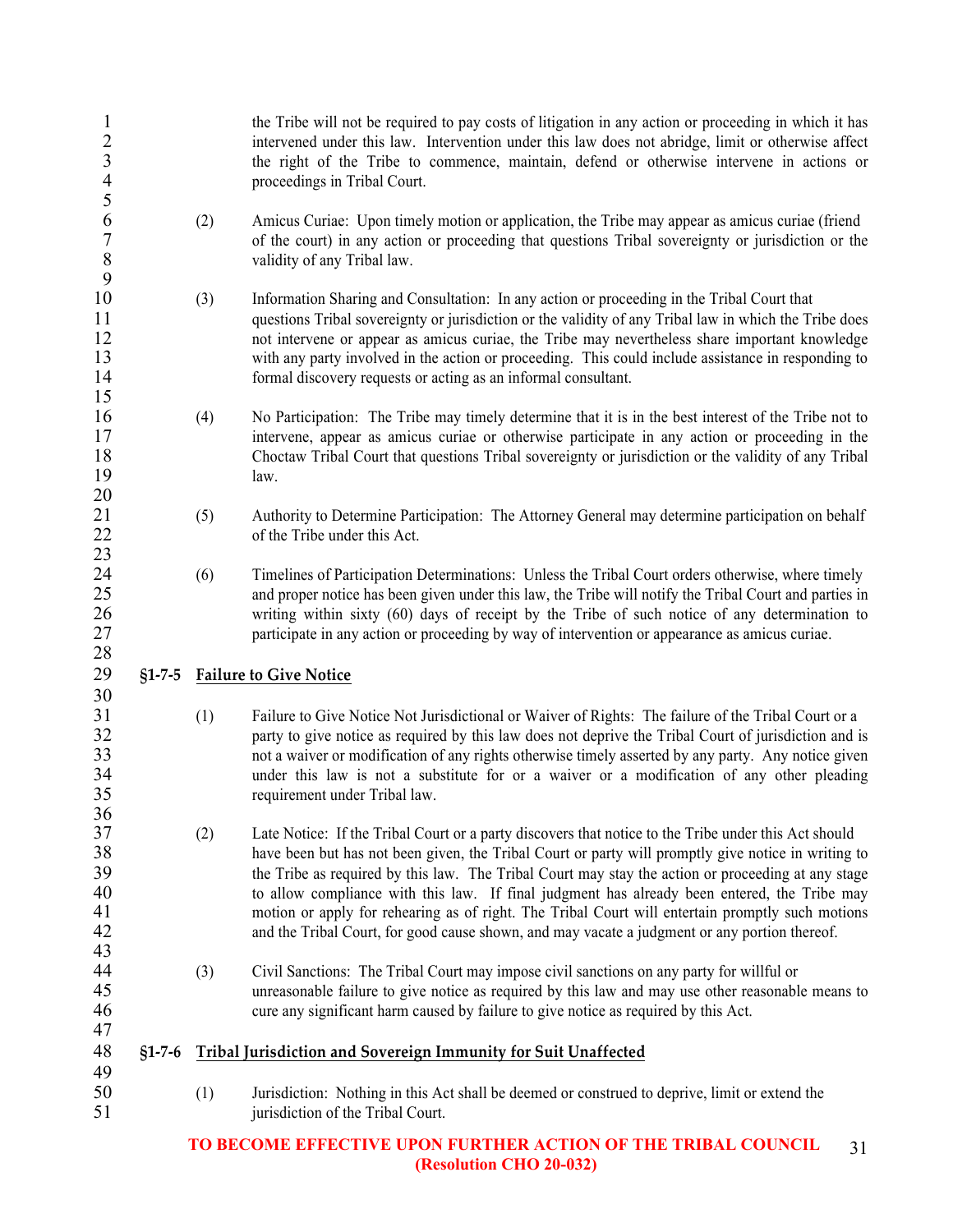1 (2) Sovereign Immunity from Suit: Notice required under this Act does not authorize a party to name the Tribe or any agencies, officers or employees thereof as a party to any action or proceeding 2 the Tribe or any agencies, officers or employees thereof as a party to any action or proceeding.<br>3 Nothing in this Act shall be deemed or construed as a waiver or limitation of the sovereign<br>4 immunity from suit of the T 3 Nothing in this Act shall be deemed or construed as a waiver or limitation of the sovereign immunity from suit of the Tribe, its agencies, officers or employees. 5 6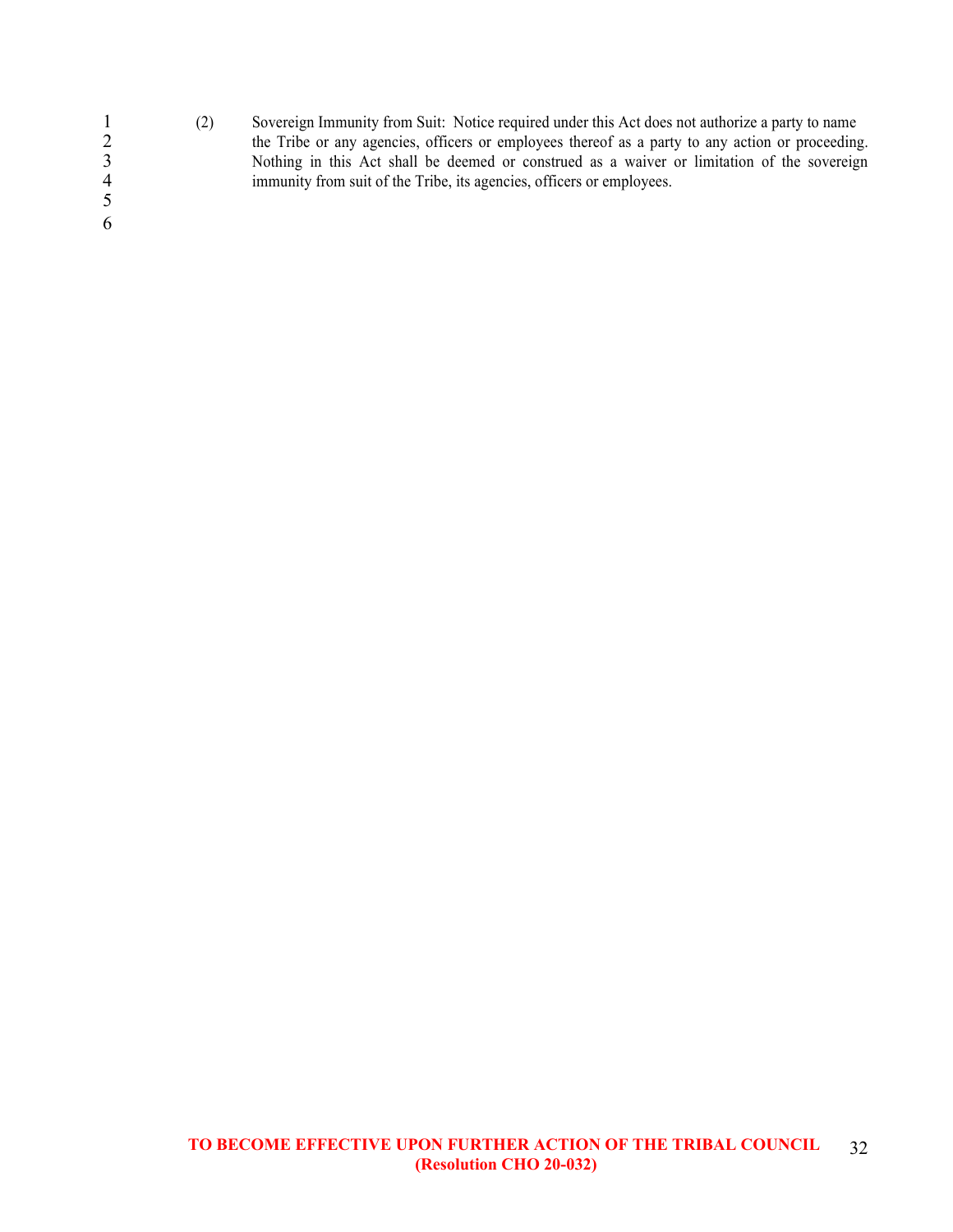# **CHAPTER 8. CODE OF ETHICS FOR MISSISSIPPI BAND OF CHOCTAW INDIANS TRIBAL COURT PERSONNELCLERKS**

| 3                |                                                                                                                                                                                                                                    |  |  |
|------------------|------------------------------------------------------------------------------------------------------------------------------------------------------------------------------------------------------------------------------------|--|--|
| $\overline{4}$   | This Code of Ethics has been prepared in cooperation with the MBCI Judicial Affairs Committee, Tribal                                                                                                                              |  |  |
| 5                | Court judges, and court personnel. The Code of Ethics for Court PersonnelClerks is intended to establish                                                                                                                           |  |  |
| 6                | standards for the ethical conduct of court clerks and other supportive judicial personnel. This code contains                                                                                                                      |  |  |
| $\boldsymbol{7}$ | rules of reason and should be applied consistently within the Mississippi Band of Choctaw Indians                                                                                                                                  |  |  |
| $\, 8$           | Constitution, statutes, other court rules and decisional law.                                                                                                                                                                      |  |  |
| 9                |                                                                                                                                                                                                                                    |  |  |
| 10               | This Code is designed to provide guidance to tribal court clerks and other court personnel and to provide a                                                                                                                        |  |  |
| 11               | structure for regulating their conduct.                                                                                                                                                                                            |  |  |
| 12               |                                                                                                                                                                                                                                    |  |  |
| 13               | It shall be the mission of the Tribal court clerks to compassionately assist members of the Mississippi Band                                                                                                                       |  |  |
| 14               | of Choctaw Indians as well as the general public who have contact with the Tribal Courts by providing fair                                                                                                                         |  |  |
| 15               | and equal support services while instilling respect for the court by performing the duties of the tribal                                                                                                                           |  |  |
| 16<br>17         | court's elerk's office with reverence and confidence, thereby strengthening the individual, family and<br>community while upholding and promoting the integrity and independence of the judiciary and the tribal                   |  |  |
| 18               | court personnel elerk's office.                                                                                                                                                                                                    |  |  |
| 19               |                                                                                                                                                                                                                                    |  |  |
| 20               | Code of Ethics for Mississippi Band of Choctaw Indians Tribal Court Personnel Clerks                                                                                                                                               |  |  |
| 21               |                                                                                                                                                                                                                                    |  |  |
| 22               | Canon 1                                                                                                                                                                                                                            |  |  |
|                  |                                                                                                                                                                                                                                    |  |  |
| 23               | Tribal Court Personnel A Clerk Should Uphold the Integrity and Independence of the Judiciary                                                                                                                                       |  |  |
| 24               | and of the Tribal Court's Clerk's Office                                                                                                                                                                                           |  |  |
| 25               |                                                                                                                                                                                                                                    |  |  |
| 26               | An independent and honorable judiciary is indispensable to justice in any society. Tribal court personnel A                                                                                                                        |  |  |
| 27<br>28         | elerk-should observe and impart to the publiceourt staff, high standards of conduct so that the integrity and                                                                                                                      |  |  |
| 29               | independence of the judiciary may be preserved. <del>, and the clerk's office should reflect a devotion to serving</del><br>the public. The provisions of this Code should be construed and applied to further that objective. The |  |  |
| 30               | standards of this Code shall not affect or preclude other standards, which may be promulgated by order of                                                                                                                          |  |  |
| 31               | the court.                                                                                                                                                                                                                         |  |  |
| 32               |                                                                                                                                                                                                                                    |  |  |
| 33               | Canon <sub>2</sub>                                                                                                                                                                                                                 |  |  |
| 34               | Tribal Court Personnel A Clerk Should Avoid Impropriety and the Appearance of Impropriety                                                                                                                                          |  |  |
| 35               | in all Activities                                                                                                                                                                                                                  |  |  |
| 36               |                                                                                                                                                                                                                                    |  |  |
| 37               | Tribal Court PersonnelA clerk should not engage in any activities, which would put into question<br>(1)                                                                                                                            |  |  |
| 38               | the propriety of conduct. in carrying out the duties of the clerk's office. Tribal Court PersonnelA                                                                                                                                |  |  |
| 39               | elerk should not allow family, social or other relationships to influence official conduct or                                                                                                                                      |  |  |
| 40               | Tribal Court Personnel A clerk should not lend the prestige of the Tribal Court<br>judgment.                                                                                                                                       |  |  |
| 41               | Personnel's elerk's Office to advance the private interests of others.                                                                                                                                                             |  |  |
| 42               |                                                                                                                                                                                                                                    |  |  |
| 43               | Tribal Court Personnel A elerk should not accept a gift, bequest, favor or loan from any person<br>(2)                                                                                                                             |  |  |
| 44               | whose interests have come or are likely to come before the Tribal Court Personnelelerk.                                                                                                                                            |  |  |
| 45               |                                                                                                                                                                                                                                    |  |  |
| 46               | (3)<br>Tribal Court Personnel A elerk should abstain from public comment about a pending or impending                                                                                                                              |  |  |
| 47               | proceeding in court, and should require similar abstention on the part of court staff Tribal Court                                                                                                                                 |  |  |
| 48               | Personnel The elerk should never disclose to any person any confidential information received in                                                                                                                                   |  |  |
| 49               | the course of official business nor should such information be employed for personal gain.                                                                                                                                         |  |  |
| 50               |                                                                                                                                                                                                                                    |  |  |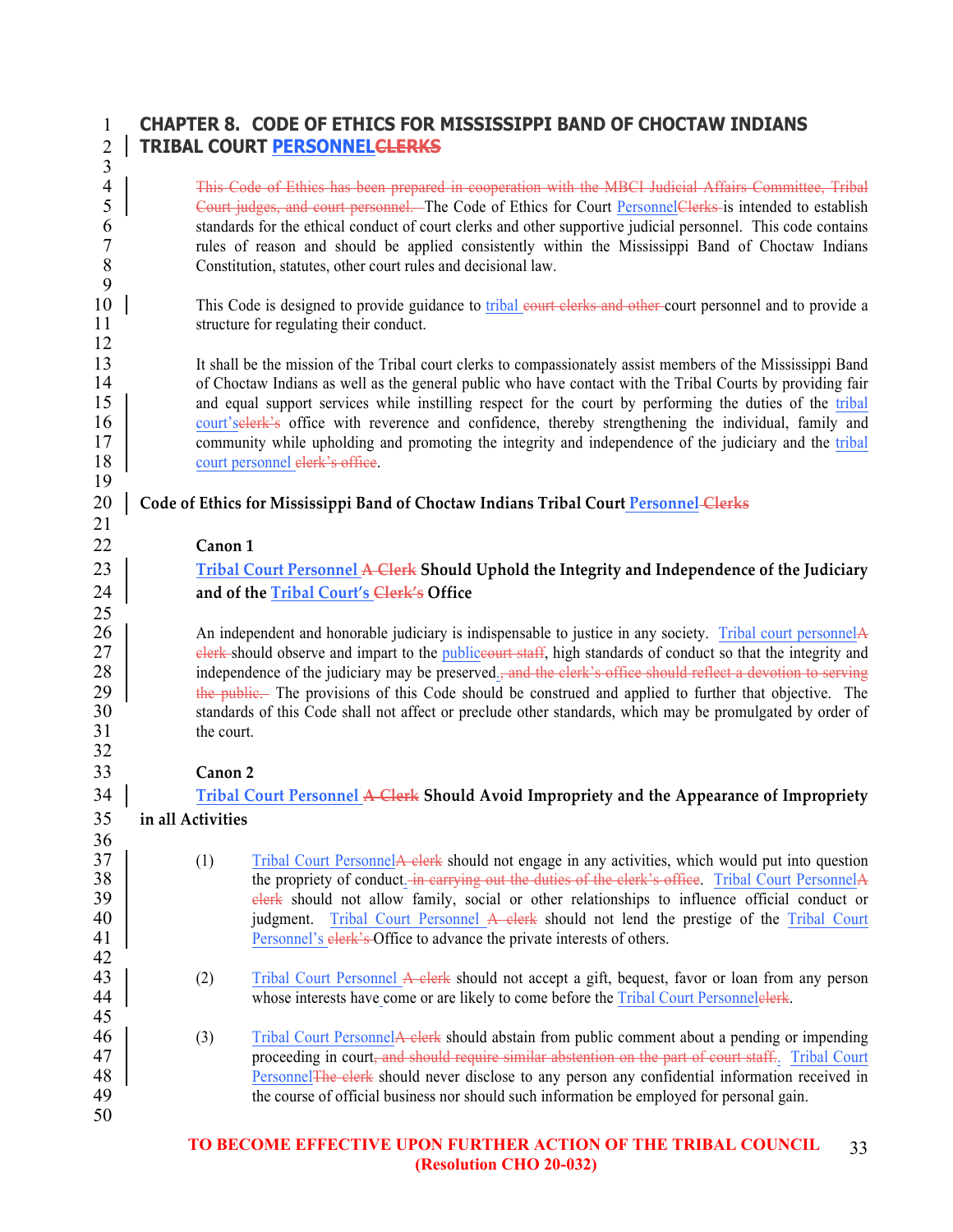| $\mathbf{1}$<br>$\sqrt{2}$<br>3 | (4)            | A clerk should never influence or attempt to influence the assignment of cases or perform any<br>discretionary or ministerial function of the court in a manner which improperly favors any litigant<br>or attorney, nor imply that a court clerk is in a position to do so. |
|---------------------------------|----------------|------------------------------------------------------------------------------------------------------------------------------------------------------------------------------------------------------------------------------------------------------------------------------|
| $\overline{4}$<br>5             | (5)            | Tribal Court PersonnelA clerk should not practice law.                                                                                                                                                                                                                       |
| 6                               |                |                                                                                                                                                                                                                                                                              |
| $\tau$                          | Canon 3        |                                                                                                                                                                                                                                                                              |
| $8\,$                           |                | Tribal Court Personnel A Clerk Should Perform their Duties-of the Clerk's Office Impartially                                                                                                                                                                                 |
| 9                               | and Diligently |                                                                                                                                                                                                                                                                              |
| 10                              |                |                                                                                                                                                                                                                                                                              |
| 11                              |                | The official duties of tribal court personnel a clerk take precedence over all other activities. The official                                                                                                                                                                |
| 12                              |                | duties include all the duties of the tribal court personnel's elerk's office prescribed by law or by order of the                                                                                                                                                            |
| 13                              |                | court. In the performance of these duties, a clerk should:                                                                                                                                                                                                                   |
| 14                              |                |                                                                                                                                                                                                                                                                              |
| 15                              | (1)            | respect and comply with the law and should act at all times in a manner that promotes public                                                                                                                                                                                 |
| 16                              |                | confidence in the integrity and impartiality of the judiciary and the clerk's office;                                                                                                                                                                                        |
| 17<br>18                        |                | be faithful to the highest standards of the profession and maintain professional competence in it;                                                                                                                                                                           |
| 19                              | (2)            | and                                                                                                                                                                                                                                                                          |
| 20                              | (3)            | be patient, dignified, courteous and fair to all persons.                                                                                                                                                                                                                    |
| 21                              |                |                                                                                                                                                                                                                                                                              |
| 22                              | Canon 4        |                                                                                                                                                                                                                                                                              |
| 23                              |                | Tribal Court Personnel A Clerk May Engage in Activities to Improve the Law, the Legal System                                                                                                                                                                                 |
|                                 |                |                                                                                                                                                                                                                                                                              |
| 24<br>25                        |                | and the Administration of Justice                                                                                                                                                                                                                                            |
| 26                              |                | Tribal Court Personnel A clerk, subject to the proper performance of official duties, may engage in the                                                                                                                                                                      |
| 27                              |                | following quasi-official activities:                                                                                                                                                                                                                                         |
| 28                              |                |                                                                                                                                                                                                                                                                              |
| 29                              | (1)            | speak, write, lecture, teach and participate in other activities concerning court management, the                                                                                                                                                                            |
| 30                              |                | legal system and the administration of justice; and                                                                                                                                                                                                                          |
| 31                              |                |                                                                                                                                                                                                                                                                              |
| 32                              | (2)            | promote the development of professional organizations and foster the interchange of technical                                                                                                                                                                                |
| 33                              |                | information and experience with others in the profession.                                                                                                                                                                                                                    |
| 34                              |                |                                                                                                                                                                                                                                                                              |
| 35 <sup>5</sup>                 | Canon 5        |                                                                                                                                                                                                                                                                              |
| 36                              |                | Tribal Court Personnel A Clerk Should Regulate all Extra-Official Activities to Minimize the                                                                                                                                                                                 |
| 37                              |                | <b>Risk of Conflict with Official Duties</b>                                                                                                                                                                                                                                 |
| 38                              |                |                                                                                                                                                                                                                                                                              |
| 39                              | (1)            | Avocational Activities: Tribal Court Personnel A clerk may write, lecture, teach and speak on                                                                                                                                                                                |
| 40                              |                | subjects unrelated to the                                                                                                                                                                                                                                                    |
| 41                              |                | profession, and may engage in the arts, sports and other social recreational activities, if such                                                                                                                                                                             |
| 42                              |                | avocational activities do not detract from the dignity of their office, interfere with the performance                                                                                                                                                                       |
| 43                              |                | of official duties or adversely reflect on the operation and dignity of the court.                                                                                                                                                                                           |
| 44                              |                |                                                                                                                                                                                                                                                                              |
| 45                              | (2)            | Tribal, Civic, and Charitable Activities: Tribal Court Personnel A elerk may participate in tribal,                                                                                                                                                                          |
| 46                              |                | civic and charitable                                                                                                                                                                                                                                                         |
| 47                              |                | activities that do not detract from the dignity of their office or interfere with the performance of                                                                                                                                                                         |
| 48                              |                | official duties.                                                                                                                                                                                                                                                             |
| 49                              |                |                                                                                                                                                                                                                                                                              |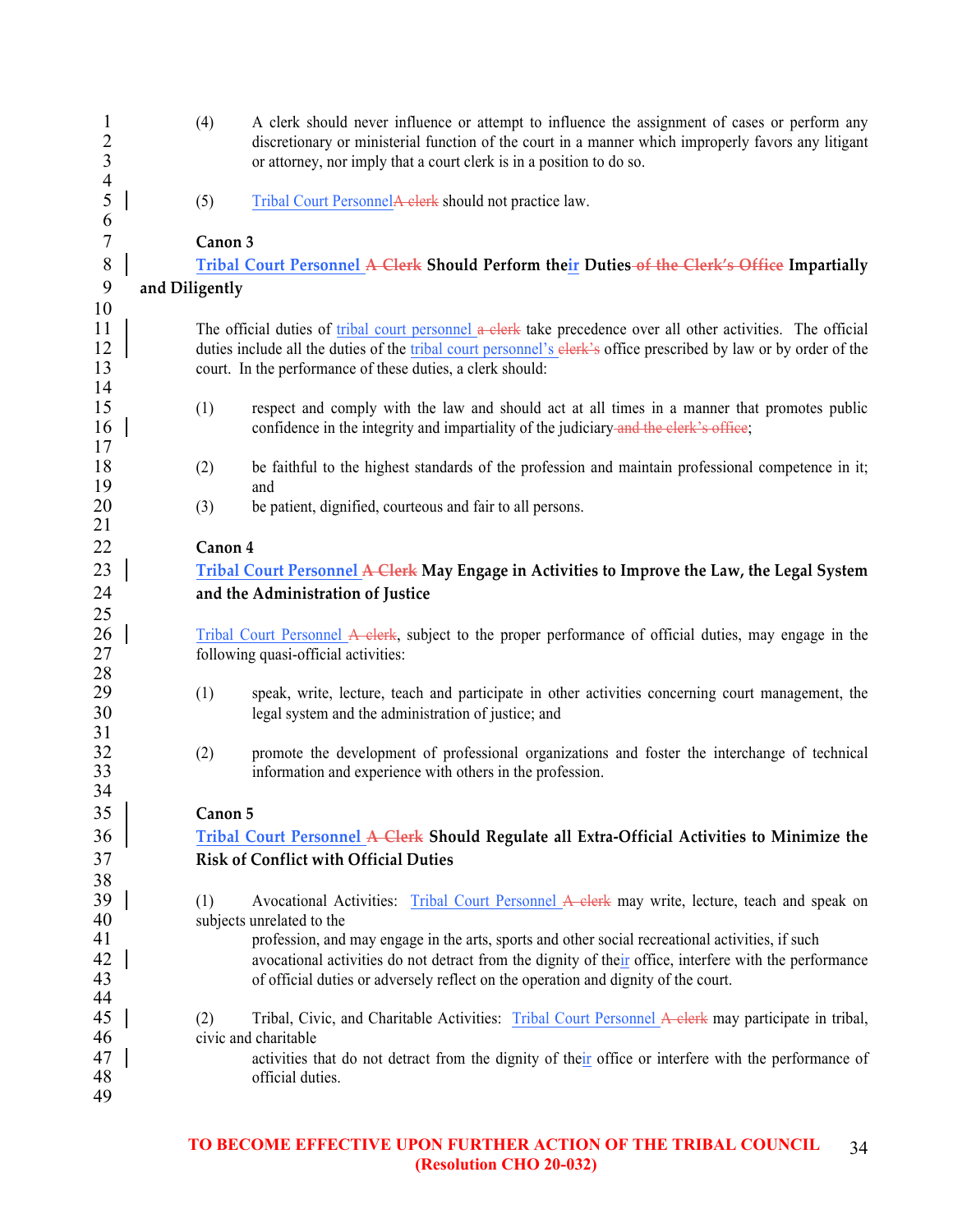| $\mathbf 1$<br>$\overline{c}$<br>3 | $\left(3\right)$ |                                                                                                                                                                                                                                                    | Financial Activities: Without the express permission of the court, a clerk may not carry on<br>financial and business dealings, including service as a fiduciary.                                                                                                                                                                                                                                              |  |  |  |  |  |  |  |  |  |
|------------------------------------|------------------|----------------------------------------------------------------------------------------------------------------------------------------------------------------------------------------------------------------------------------------------------|----------------------------------------------------------------------------------------------------------------------------------------------------------------------------------------------------------------------------------------------------------------------------------------------------------------------------------------------------------------------------------------------------------------|--|--|--|--|--|--|--|--|--|
| 4                                  | Canon 6          |                                                                                                                                                                                                                                                    |                                                                                                                                                                                                                                                                                                                                                                                                                |  |  |  |  |  |  |  |  |  |
| 5                                  |                  |                                                                                                                                                                                                                                                    | Tribal Court Personnel A Clerk Should Regularly File Reports of Compensation Received for                                                                                                                                                                                                                                                                                                                      |  |  |  |  |  |  |  |  |  |
| 6<br>7                             |                  |                                                                                                                                                                                                                                                    | Quasi-Official and Extra-Official Activities.                                                                                                                                                                                                                                                                                                                                                                  |  |  |  |  |  |  |  |  |  |
| $\, 8$<br>9<br>10<br>11            |                  |                                                                                                                                                                                                                                                    | Tribal Court Personnel A clerk may receive compensation and reimbursement of expenses for quasi-official<br>and extra-official activities permitted by this Code, if the source of such payments does not influence or give<br>the appearance of influencing them-elerk in the performance of their official duties or otherwise give the<br>appearance of impropriety, subject to the following restrictions: |  |  |  |  |  |  |  |  |  |
| 12<br>13<br>14                     | (1)              |                                                                                                                                                                                                                                                    | Compensation: Compensation should not exceed a reasonable amount nor should it exceed the<br>amount normally received by others for the same activity.                                                                                                                                                                                                                                                         |  |  |  |  |  |  |  |  |  |
| 15<br>16<br>17<br>18               | (2)              |                                                                                                                                                                                                                                                    | Expense Reimbursement: Expense reimbursement should be limited to the actual cost of travel,<br>food and lodging reasonably incurred by a clerk where appropriate to the occasion. Any payment<br>in excess of such an amount is compensation.                                                                                                                                                                 |  |  |  |  |  |  |  |  |  |
| 19<br>20<br>21<br>22               | (3)              |                                                                                                                                                                                                                                                    | Public Reports: Tribal Court Personnel A clerk should make and file such reports as may<br>be prescribed by Tribal law or by the rules of the court.                                                                                                                                                                                                                                                           |  |  |  |  |  |  |  |  |  |
| 23                                 | Canon 7          |                                                                                                                                                                                                                                                    |                                                                                                                                                                                                                                                                                                                                                                                                                |  |  |  |  |  |  |  |  |  |
| 24                                 |                  |                                                                                                                                                                                                                                                    | Tribal Court Personnel A Clerk Should Refrain from Partisan Political Activity                                                                                                                                                                                                                                                                                                                                 |  |  |  |  |  |  |  |  |  |
| 25                                 |                  |                                                                                                                                                                                                                                                    |                                                                                                                                                                                                                                                                                                                                                                                                                |  |  |  |  |  |  |  |  |  |
| 26<br>27                           | (1)              | Partisan Political Activity: Tribal Court Personnel A clerk should refrain from partisan<br>political activity, and:                                                                                                                               |                                                                                                                                                                                                                                                                                                                                                                                                                |  |  |  |  |  |  |  |  |  |
| 28<br>29<br>30                     |                  | (a)                                                                                                                                                                                                                                                | should not hold office in a political organization;                                                                                                                                                                                                                                                                                                                                                            |  |  |  |  |  |  |  |  |  |
| 31<br>32<br>33                     |                  | (b)                                                                                                                                                                                                                                                | should not make speeches for or publicly endorse a political organization,<br>candidate or events;                                                                                                                                                                                                                                                                                                             |  |  |  |  |  |  |  |  |  |
| 34<br>35<br>36                     |                  | (c)                                                                                                                                                                                                                                                | should not solicit funds for or contribute to a political organization, candidate or<br>event;                                                                                                                                                                                                                                                                                                                 |  |  |  |  |  |  |  |  |  |
| 37<br>38                           |                  | (d)                                                                                                                                                                                                                                                | should not become a candidate for political office unless he/she forfeits his position as a<br>elerk before doing so, and                                                                                                                                                                                                                                                                                      |  |  |  |  |  |  |  |  |  |
| 39<br>40<br>41                     |                  | (e)                                                                                                                                                                                                                                                | should not otherwise actively engage in partisan political activities.                                                                                                                                                                                                                                                                                                                                         |  |  |  |  |  |  |  |  |  |
| 42<br>43<br>44                     | (2)              | Nonpartisan Political Activity: A clerk may engage in nonpartisan political activity that does not tend to<br>reflect adversely on the dignity of the court-or the elerk's office, or interfere with the proper<br>performance of official duties. |                                                                                                                                                                                                                                                                                                                                                                                                                |  |  |  |  |  |  |  |  |  |
| 45<br>46                           | Canon 8          |                                                                                                                                                                                                                                                    |                                                                                                                                                                                                                                                                                                                                                                                                                |  |  |  |  |  |  |  |  |  |
| 47<br>48                           |                  |                                                                                                                                                                                                                                                    | <b>Compliance with the Code of Ethics for Clerks of Court</b>                                                                                                                                                                                                                                                                                                                                                  |  |  |  |  |  |  |  |  |  |
| 49<br>50                           |                  |                                                                                                                                                                                                                                                    | All Clerks of court and deputy clerks shall comply with this Code and shall make and file the reports in<br>Canon 6. A person to whom this Code becomes applicable should arrange all personal and official affairs as                                                                                                                                                                                         |  |  |  |  |  |  |  |  |  |